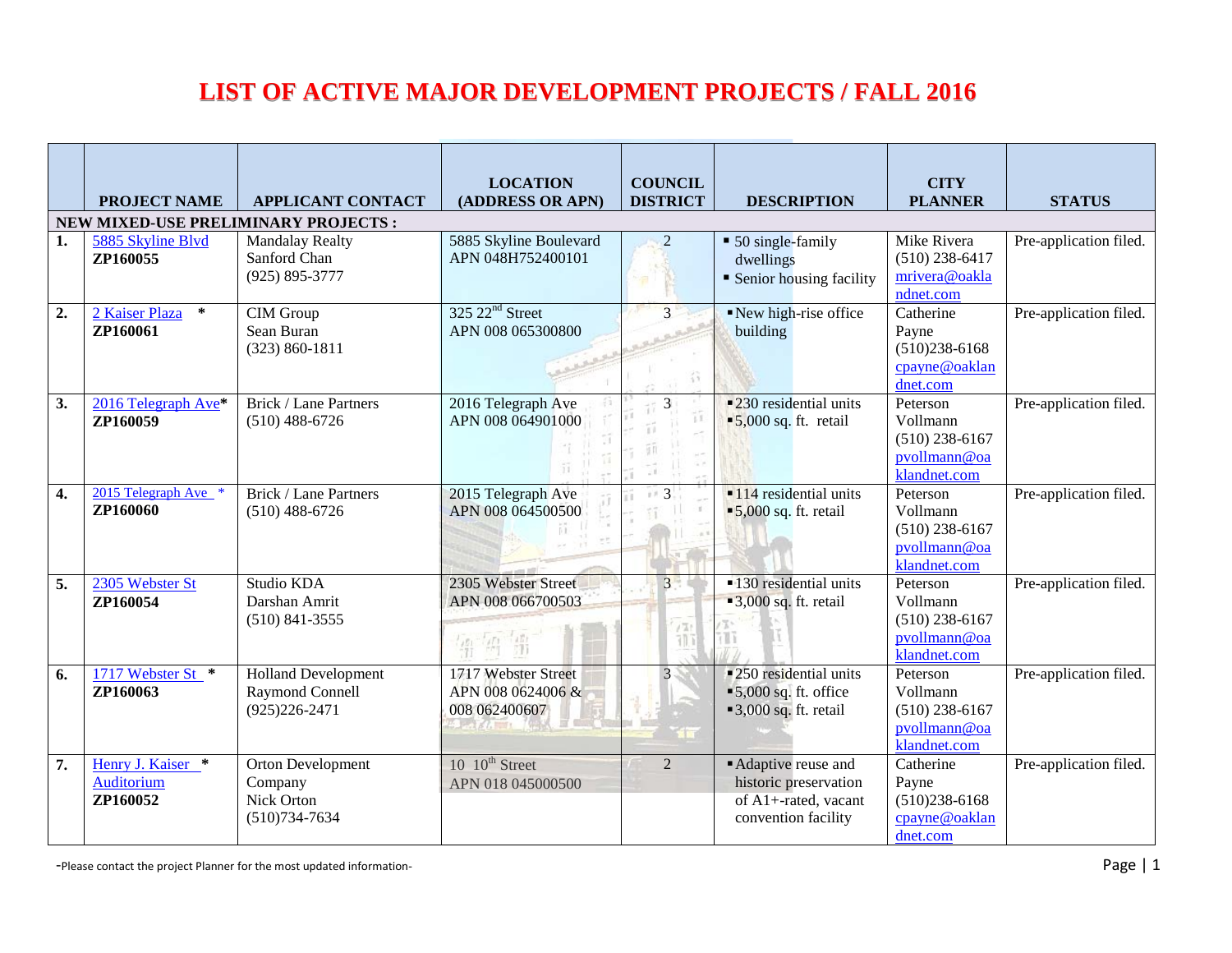| 8.  | 1431 Jefferson St<br>ZP160026                                                                        | Michael Stanton Architecture<br>$(415) 865 - 9600$                    | 1431 Jefferson Street<br>APN 003 007101700,<br>003 007101900                                                                                                                | $\overline{3}$             | $\blacksquare$ 19-story, 276 room<br>hotel<br>• Parking garage above<br>grade                                                                                     | Mike Rivera<br>$(510)$ 238-6417<br>mrivera@oakla<br>ndnet.com                | Pre-application filed.                                         |
|-----|------------------------------------------------------------------------------------------------------|-----------------------------------------------------------------------|-----------------------------------------------------------------------------------------------------------------------------------------------------------------------------|----------------------------|-------------------------------------------------------------------------------------------------------------------------------------------------------------------|------------------------------------------------------------------------------|----------------------------------------------------------------|
| 9.  | Jack London Square *<br><b>Parcel D</b>                                                              | <b>CIM</b> Group<br>Sean Buran<br>$(323) 860 - 1811$                  | Broadway & Embarcadero<br>APN 018 041500101                                                                                                                                 | $\overline{3}$             | $\blacksquare$ 7-story, 114<br>residential units<br>■ 3,800 sq. ft. retail                                                                                        | Mike Rivera<br>$(510)$ 238-6417<br>mrivera@oakla<br>ndnet.com                | Pre-application filed.                                         |
| 10. | 1261 Harrison St<br>$\ast$<br>ZP160046                                                               | Ronnie Turner<br>$(510)$ 395-2766                                     | 1261 Harrison Street<br>APN:002-0063-002                                                                                                                                    | 3<br>ed.T3                 | "Proposal for a high-<br>rise residential unit<br>count and overall<br>development program<br>undetermined                                                        | Peterson<br>Vollmann<br>$(510)$ 238-6167<br>pvollmann@oa<br>klandnet.com     | Pre-application filed.                                         |
| 11. | 1314 Franklin St<br>$\ast$<br>ZP160048                                                               | <b>Carmel Partners</b><br>Greg Pasquali<br>$(415)$ 231-0221           | 1314 Franklin Street<br>APN 002 0055001                                                                                                                                     | īΪ<br>$\tilde{\mathbb{1}}$ | •575 residential units<br>$\blacksquare$ 15,000 sq. ft. retail                                                                                                    | Peterson<br>Vollmann<br>$(510)$ 238-6167<br>pvollmann@oa<br>klandnet.com     | Pre-application filed.                                         |
| 12. | 1510 Webster St *<br>ZP150130                                                                        | <b>Heller Manus Architects</b><br>Jeffrey Heller<br>$(415)$ 247-1100  | 1510 Webster Street<br>APN 008 062503401                                                                                                                                    | 3 <sup>1</sup><br>1.31     | $\blacksquare$ 23-story<br>189 residential units<br>$\blacksquare$ 4,000 sq. ft.<br>commercial                                                                    | Mike Rivera<br>$(510)$ 238-6417<br>mrivera@oakla<br>ndnet.com                | Pre-application filed.                                         |
|     |                                                                                                      | NEW MIXED-USE PROJECTS UNDER REVIEW:                                  |                                                                                                                                                                             |                            |                                                                                                                                                                   |                                                                              |                                                                |
| 13. | 401 29th St<br><b>PLN16233</b>                                                                       | <b>Branagh Development</b><br>Lisa Vilhauer<br>$(925) 743 - 9500$     | 401 29th Street<br>APN 009 068800101                                                                                                                                        | 3 <sup>1</sup>             | $\blacksquare$ Four-story 83<br>residential units<br>Ground-floor retail                                                                                          | Michael<br><b>Bradley</b><br>$(510)$ 238-6935<br>mbradley@oakl<br>andnet.com | Application filed.                                             |
| 14. | <b>Macarthur BART</b><br><b>Station, Transit</b><br><b>Village Development</b><br>(Phase 5/Parcel B) | <b>Boston Properties</b><br><b>Aaron Fenton</b><br>$(415) 772 - 0714$ | MacArthur BART /<br><b>Transit Village</b><br>APN 012 102501100,<br>012 102501200                                                                                           |                            | $\Box$ 260-foot tall building<br>with 402 residential<br>units<br>$\blacksquare$ 10,000 sq. ft. of<br>ground-floor<br>commercial space with<br>260 parking spaces | Catherine<br>Payne<br>$(510)238 - 6168$<br>cpayne@oaklan<br>dnet.com         | Design Review<br>Committee<br>consideration on<br>$08/10/16$ . |
| 15. | 2100 Telegraph Ave*<br>ER16011                                                                       | <b>Lane Partners-SUDA</b><br>Drew Haydel<br>$(650) 838 - 0100$        | 2100 Telegraph Avenue<br><b>Entire City block bounded</b><br>by Telegraph, Broadway,<br>21 <sup>st</sup> & 22 <sup>nd</sup> Streets.<br>APN 008 064801603,<br>008 064801103 | 3                          | ■750,000 sq. ft. office<br>■ 82,000 sq. ft. retail<br>■ 630 residential units<br>■ City parking garage                                                            | Peterson<br>Vollmann<br>$(510)$ 238-6167<br>pvollmann@oa<br>klandnet.com     | Environmental<br>scoping underway.                             |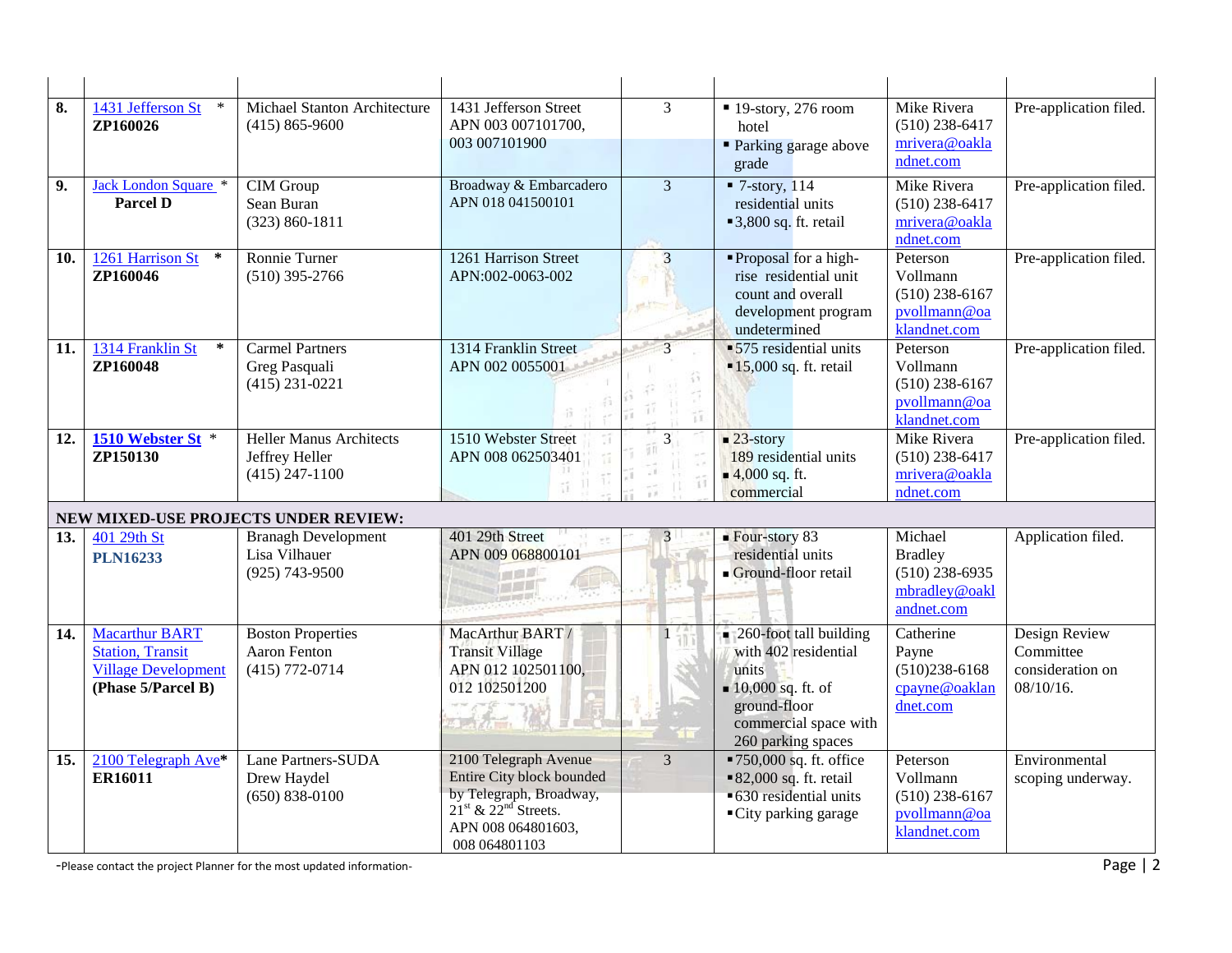| 16. | 2401 Broadway<br><b>PLN16246</b>                                     | <b>Signature Development</b><br>Jamie Choy<br>$(510)$ 251-9276 | 2401 Broadway<br>APN 008 067403600                                                                                | 3              | $\blacksquare$ 147 residential units<br>$\blacksquare$ 45,000 sq. ft. retail<br>$\blacksquare$ 18,000 sq. ft. office                                  | Peterson<br>Vollmann<br>$(510)$ 238-6167<br>pvollmann@oa                                                                               | Application filed.                                           |
|-----|----------------------------------------------------------------------|----------------------------------------------------------------|-------------------------------------------------------------------------------------------------------------------|----------------|-------------------------------------------------------------------------------------------------------------------------------------------------------|----------------------------------------------------------------------------------------------------------------------------------------|--------------------------------------------------------------|
| 17. | 1676 7th St *<br><b>PLN16056</b>                                     | <b>Elaine Brown</b><br>$(404)$ 542-1211                        | 1662-1676 7th Street<br>APN 006 001701800, 006<br>001701700, 006<br>001701900, 006<br>001702000, 006<br>001702100 | $\overline{3}$ | $6$ -story, 79<br>$\blacksquare$<br>residential units with<br>density bonus<br>20,000 sq. ft. retail<br>$\blacksquare$<br>Two-level garage            | klandnet.com<br>David Valeska<br>$(510)$ 238-3878<br>ngray@oakland<br>net.com                                                          | Application filed.                                           |
| 18. | 1433 Webster St *<br><b>PLN16117</b>                                 | Nautilus Group Inc.<br>$(440)$ 812-4473                        | 1433 Webster Street<br>APN 008 062403600                                                                          |                | $\blacksquare$ 176 residential units<br>with 20% density<br>bonus for affordable<br>housing.<br>Ground-floor retail                                   | Peterson<br>Vollmann<br>$(510)$ 238-6167<br>pvollmann@oa<br>klandnet.com                                                               | Application filed.                                           |
| 19. | <b>Lake Merritt</b><br><b>Boulevard</b><br>$\ast$<br><b>PLN14266</b> | <b>Urban Core</b><br>Ronnie Turner<br>$(510)$ 395-2766         | 12th Street / 2nd Avenue<br>APN 019 002701400                                                                     | $\overline{2}$ | 360 residential units<br>(90 affordable)<br>$\blacksquare$ 1,476 sq. ft. of<br>commercial space<br>$\blacksquare$ 2,656 sq. ft. of cultural<br>space. | Neil Gray<br>$(510)$ 238-3878<br>ngray@oakland<br>net.com                                                                              | City reopened<br>process of choosing<br>developer.           |
| 20. | <b>Uptown Parcel 4*</b><br>(Telegraph Ave and<br>19th St             | Ted Lohman<br>Oliver McMillan<br>$(619)$ 321-1111              | 1911Telegraph Avenue<br>APN 008 071605800<br>画面画<br>$\frac{\delta F_{\rm f}}{\delta F_{\rm f}}$<br>缙<br>N)        | 3              | ■ 27-story with 281<br>residential units.<br><b>7-story hotel with 168</b><br>rooms.<br>• 57,000 sq. ft. retail.<br>■ 340 parking garage.             | Catherine<br>Payne<br>$(510)$ 238-6168<br>cpayne@oaklan<br>dnet.com<br>Jens Hillmer<br>$(510)$ 238-3317<br>jhillmer@oakla<br>ndnet.com | In Predevelopment.                                           |
| 21. | 2201 Brush St $*$<br><b>PLN14220</b>                                 | <b>EBALDC</b><br>Jared Wright<br>$(510)$ 287-5353              | 2201 Brush Street<br>APN 003 002501100,<br>003 002501100                                                          | 3              | • 59 affordable<br>apartment units<br>130 children YMCA<br>childcare center                                                                           | Maurice<br>Brenyah-<br>Addow<br>$(510)$ 238-6342<br>mbrenyah@oak<br>landnet.com                                                        | Application filed.<br><b>CEQA/NEPA</b><br>analysis underway. |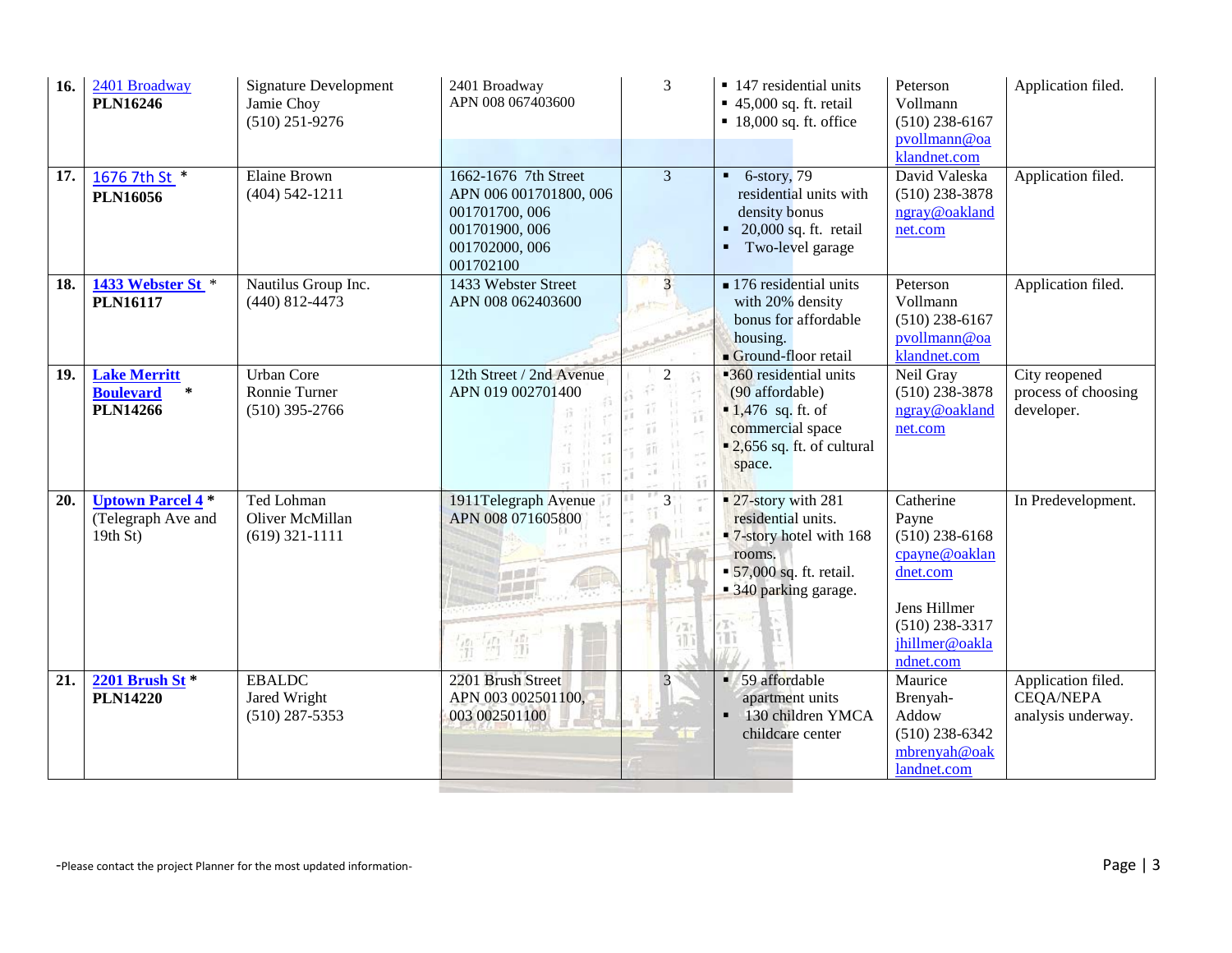| 22.               | <b>Emerald Views *</b><br>(formerly19th St<br>Residential<br>Condominiums) | Dave O'Keeffe<br>$(415) 760 - 7118$                      | 222 19th Street<br>APN 008 063400300          | 3               | 370 residential units<br>933 sq. ft. cafe<br>$\blacksquare$  | Heather Klein<br>$(510)$ 238-3659<br>hklein@oaklan<br>dnet.com | Application filed.<br>NOP published<br>11/09/07. Design<br><b>Review Committee</b> |  |  |  |
|-------------------|----------------------------------------------------------------------------|----------------------------------------------------------|-----------------------------------------------|-----------------|--------------------------------------------------------------|----------------------------------------------------------------|------------------------------------------------------------------------------------|--|--|--|
|                   | <b>CMDV06142</b>                                                           |                                                          |                                               |                 |                                                              |                                                                | 04/23/08. DEIR<br>published 10/05/11.<br>FEIR preparation<br>underway.             |  |  |  |
|                   |                                                                            |                                                          | <b>LOCATION</b>                               | <b>COUNCIL</b>  |                                                              | <b>CITY</b>                                                    |                                                                                    |  |  |  |
|                   | <b>PROJECT NAME</b>                                                        | <b>APPLICANT CONTACT</b>                                 | (ADDRESS OR APN)                              | <b>DISTRICT</b> | <b>DESCRIPTION</b>                                           | <b>PLANNER</b>                                                 | <b>STATUS</b>                                                                      |  |  |  |
|                   | NEW RESIDENTIAL PROJECTS UNDER REVIEW:                                     |                                                          |                                               |                 |                                                              |                                                                |                                                                                    |  |  |  |
| 23.               | 1530 MLK *                                                                 | Jakon Investment Group                                   | 1530 Martin Luther King,                      | 3 <sup>1</sup>  | $\blacksquare$ 140 residential units                         | Peterson                                                       | Application filed.                                                                 |  |  |  |
|                   | <b>PLN16137</b>                                                            | $(415)$ 516-5180                                         | Junior, Way<br>APN 003 007100100              |                 |                                                              | Vollmann<br>$(510)$ 238-6167                                   |                                                                                    |  |  |  |
|                   |                                                                            |                                                          |                                               |                 |                                                              | pvollmann@oa<br>klandnet.com                                   |                                                                                    |  |  |  |
| 24.               | Viewcrest<br><b>PLN16077</b>                                               | 1701 Associates, Inc.<br>Collin Mbanugo                  | 0-Ridgemont Drive                             | 6               | ■ 20-unit PUD on<br>$20 +$ -acre parcel                      | Catherine<br>Payne                                             | Application filed;<br>deemed incomplete.                                           |  |  |  |
|                   |                                                                            | $(510)$ 238-8592                                         | (south end of Ridgemont)<br>APN 037A315100205 |                 |                                                              | $(510)238-6168$                                                |                                                                                    |  |  |  |
|                   |                                                                            |                                                          |                                               | 箝<br>$j$ $j$    |                                                              | cpayne@oaklan<br>dnet.com                                      |                                                                                    |  |  |  |
| $\overline{25}$ . | $105^{\text{th}}$ &<br><b>International</b>                                | AMG & Associates<br>Alexis Gevorgian                     | 10500 International Blvd                      | 7               | $\overline{\phantom{1}}$ 529 senior housing<br>units         | Peterson<br>Vollmann                                           | Application filed.                                                                 |  |  |  |
|                   | <b>PLN15292</b>                                                            | $(818)$ 380-2600                                         |                                               |                 |                                                              | $(510)$ 238-6167                                               |                                                                                    |  |  |  |
|                   |                                                                            |                                                          | <b>LEA</b>                                    |                 |                                                              | pvollmann@oa<br>klandnet.com                                   |                                                                                    |  |  |  |
|                   |                                                                            |                                                          |                                               |                 |                                                              |                                                                |                                                                                    |  |  |  |
|                   |                                                                            |                                                          | <b>LOCATION</b>                               | <b>COUNCIL</b>  |                                                              | <b>CITY</b>                                                    |                                                                                    |  |  |  |
|                   | <b>PROJECT NAME</b>                                                        | <b>APPLICANT CONTACT</b>                                 | (ADDRESS OR APN)                              | <b>DISTRICT</b> | <b>DESCRIPTION</b>                                           | <b>PLANNER</b>                                                 | <b>STATUS</b>                                                                      |  |  |  |
|                   |                                                                            | MIXED-USE PROJECTS - APPROVED AND/OR UNDER CONSTRUCTION: |                                               |                 |                                                              |                                                                |                                                                                    |  |  |  |
| 26.               | 585 22nd St<br>$\ast$<br><b>PLN16046</b>                                   | <b>Buddy Williams</b><br>Kahn Design Associates          | 585 22nd Street<br>APN 008 064701500          | $\overline{3}$  | ■78 residential units<br>$\blacksquare$ 1,600 sq. ft. retail | Michael Bradley<br>$(510)$ 238-6935                            | Approved. Under<br>Appeal. Building                                                |  |  |  |
|                   |                                                                            | $(510)$ 213-2821                                         |                                               | <b>TER</b>      |                                                              | mbradley@oakla<br>ndnet.com                                    | Permits Filed.                                                                     |  |  |  |
| 27.               | $285 \& 301 12^{th}$ St *                                                  | $W12$ , LLC                                              | 285 and 301 12 <sup>th</sup> Street           | $\overline{2}$  | ■ 416 residential units                                      | Christina<br>Ferracane                                         | Planning                                                                           |  |  |  |
|                   | <b>PLN16133</b>                                                            | Justin Osler<br>$(415)$ 429-6044                         | APN 002 006900301 and<br>002 006300600        |                 | $\blacksquare$ 26,200 sq. ft.<br>commercial                  | $(510)$ 238-3903                                               | Commission<br>approval 08/17/16.                                                   |  |  |  |
|                   |                                                                            |                                                          |                                               |                 |                                                              | cferracane@oakl<br>andnet.com                                  |                                                                                    |  |  |  |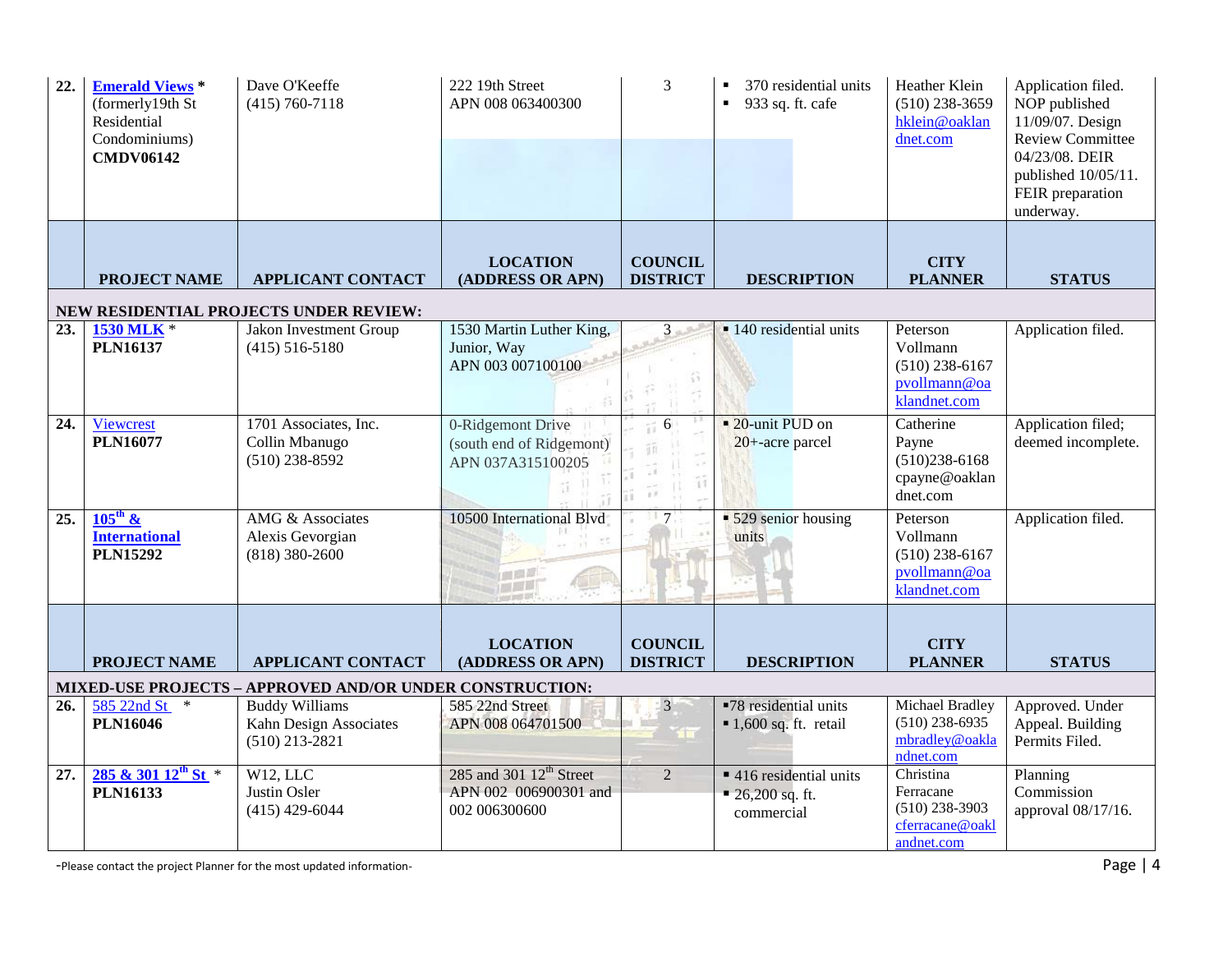| 28.              | <b>Brooklyn Basin</b><br>Parcel B<br><b>PUD06010-PUDF03</b> | ZOHP-1, LLC<br>Deborah Tu<br>$(510)$ 251-9284                 | 845 Embarcadero<br>APN 018 046500219                                                      | $\overline{2}$                                                                                 | ■ 241 residential units<br>$\blacksquare$ 2,800 sq. ft.<br>commercial                                                                                                      | Mike Rivera<br>$(510)$ 238-6417<br>mrivera@oakla<br>ndnet.com            | Planning<br>Commission<br>approval 09/07/16.                                                                                     |
|------------------|-------------------------------------------------------------|---------------------------------------------------------------|-------------------------------------------------------------------------------------------|------------------------------------------------------------------------------------------------|----------------------------------------------------------------------------------------------------------------------------------------------------------------------------|--------------------------------------------------------------------------|----------------------------------------------------------------------------------------------------------------------------------|
| 29.              | 5110 Telegraph Ave<br><b>PLN15074</b>                       | Nautilus Group<br><b>Brian Caruso</b><br>$(510)$ 343-5593     | 5110 Telegraph Avenue<br>APN: 014 122600902,<br>014 122601300,<br>$(+$ various)           | 1                                                                                              | $\blacksquare$ 204 residential units<br>including 11% of<br>affordable residential<br>units per density bonus.<br>$\blacksquare$ 33,800 sq. ft. ground<br>floor commercial | Mike Rivera<br>$(510)$ 238-6417<br>mrivera@oakla<br>ndnet.com            | Planning<br>Commission<br>approval 06/01/16.                                                                                     |
| 30.              | 500 Kirkham St<br><b>PLN15211</b>                           | West Oakland Development<br>Group, LLC<br>$(510)$ 385-9714    | Bounded by $7th$ St, Union<br>St and $5th$ St.<br>APN 004 004900300, 004<br>004900100     | $\overline{3}$<br>ette                                                                         | $\overline{424}$ residential units<br>$\blacksquare$ 22,000 sq. ft. retail                                                                                                 | Mike Rivera<br>$(510)$ 238-6417<br>mrivera@oakla<br>ndnet.com            | Planning<br>Commission<br>approval 05/20/16.                                                                                     |
| 31.              | 2400 Valdez St *<br><b>PLN15336</b>                         | Hanover Group<br><b>Scott Youdall</b><br>$(925)$ 277-3445     | 2400 Valdez Street<br>APN 008 067102600, 008<br>067102700                                 | 3<br>îî                                                                                        | $\blacksquare$ 225 residential units<br>23,000 sq. ft. retail                                                                                                              | Peterson<br>Vollmann<br>$(510)$ 238-6167<br>pvollmann@oa<br>klandnet.com | Planning<br>Commission<br>approval 05/20/16.<br><b>Building permits</b><br>have been filed.                                      |
| 32.              | 1700 Webster St*<br><b>PLN15138-R01</b>                     | <b>Brent Gaulke</b><br>Gerding Edlen<br>$(415)$ 395-0891      | 1700 Webster Street<br>APN 008 062501401<br>аJ                                            | $\overline{3}$<br>Ĥ<br>1.21<br>$\sigma^{\mu\nu}$<br>$\vert \ \vert$<br>$\pm 1$<br>$51^{\circ}$ | $\blacksquare$ 206 residential units<br>$\blacksquare$ 5,100 sq. ft.<br>commercial                                                                                         | Peterson<br>Vollmann<br>$(510)$ 238-6167<br>pvollmann@oa<br>klandnet.com | Revised project.<br>Planning<br>Commission<br>approval 12/16/15.                                                                 |
| 33.              | 1640 Broadway *<br><b>PLN15281</b>                          | Lennar LLP<br><b>Tyler Wood</b><br>$(415)$ 975-4991           | 1640 Broadway<br>APN 008 062200105, 008<br>0622-001-02, 008<br>062200103,008<br>062200104 | 3 <sup>1</sup>                                                                                 | $\blacksquare$ 33-story high-rise<br>254 residential units<br>$\blacksquare$ 5,000 sq. ft.<br>commercial                                                                   | Mike Rivera<br>$(510)$ 238-6417<br>mrivera@oakla<br>ndnet.com            | Planning<br>Commission<br>approval 01/20/16.<br><b>Building permits</b><br>have been filed.                                      |
| $\overline{34.}$ | Broadway & $27^{\text{th}}$ *<br><b>PLN15241</b>            | Hanover Group<br><b>Scott Youdall</b><br>$(925)$ 277-3445     | 2630 Broadway<br>APN 009 0685-018-06<br>留罚罚                                               | 3                                                                                              | • 256 residential units<br>$\blacksquare$ 37,000 sq. ft. retail                                                                                                            | Peterson<br>Vollmann<br>$(510)$ 238-6167<br>pvollmann@oa<br>klandnet.com | Planning<br>Commission<br>approval 01/20/16.<br>Appeal denied by<br>City Council.<br><b>Building permits</b><br>have been filed. |
| 35.              | $250~14^{\text{th}}$ Street *<br><b>PLN15306</b>            | <b>Bay Development</b><br>Maria Poncell<br>$(415) 828 - 7061$ | 250 14 <sup>th</sup> Street<br>APN 008 062601700,<br>008 062601800                        | $\overline{3}$                                                                                 | $\blacksquare$ 126 residential units<br>$\blacksquare$ 3,200 sq. ft. retail                                                                                                | Peterson<br>Vollmann<br>$(510)$ 238-6167<br>pvollmann@oa<br>klandnet.com | Planning<br>Commission<br>approval 02/03/16.<br>Appeal filed. Appeal<br>withdrawn.                                               |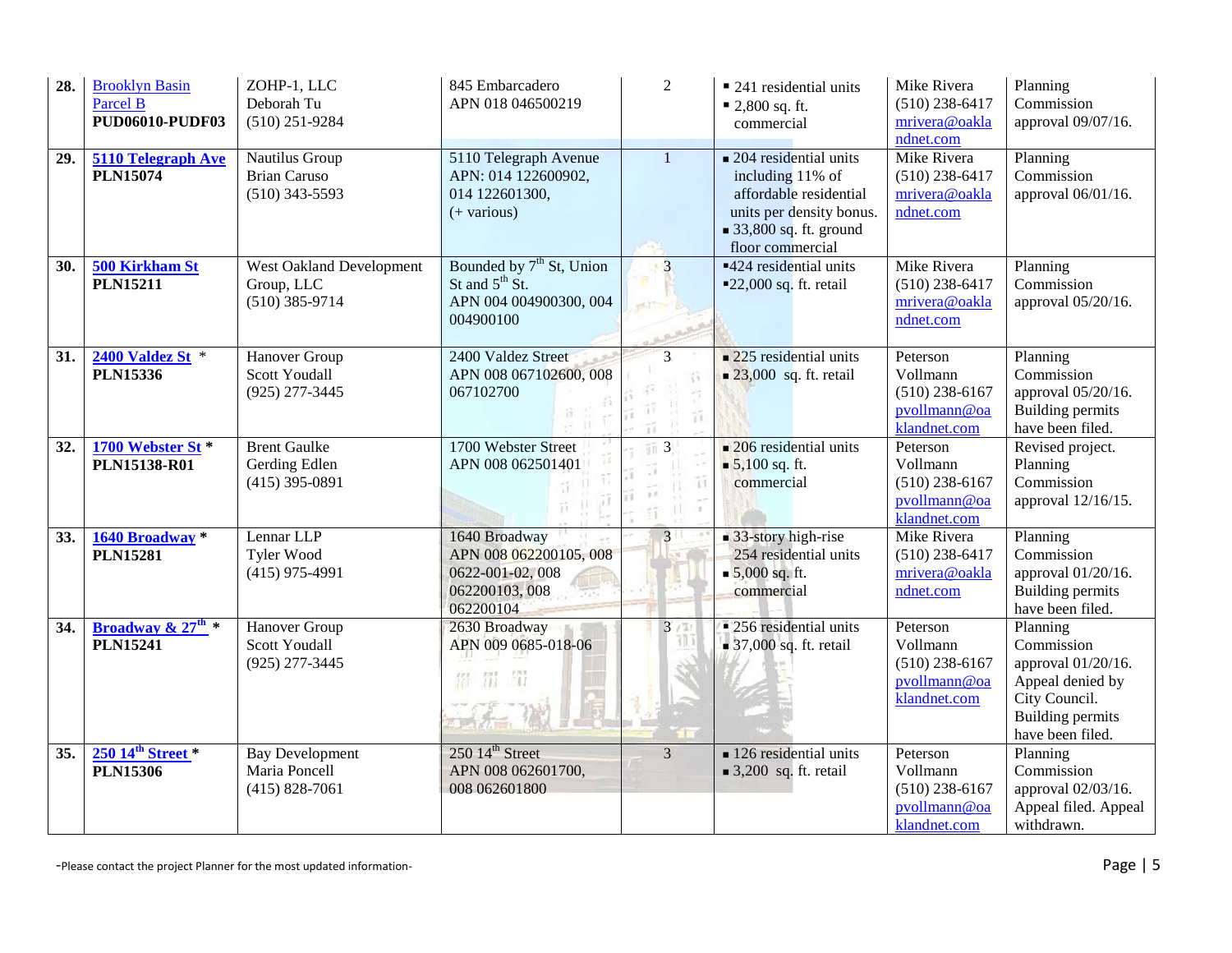| 36. | <b>Courthouse</b><br><b>Condominiums</b><br><b>PLN14224</b> | Curtis Development<br>Charmaine Curtis<br>$(415)$ 609-4996       | 2935 Telegraph Ave<br>APN 009-0698-001-00                                                                                         | 3                                                                     | ■162 residential units<br>$\blacksquare$ 4,045 sq. ft. retail                       | Maurice<br>Brenyah-<br>Addow<br>$(510)$ 238-6342<br>mbrenyah@oak                               | Project under<br>construction.                                                              |
|-----|-------------------------------------------------------------|------------------------------------------------------------------|-----------------------------------------------------------------------------------------------------------------------------------|-----------------------------------------------------------------------|-------------------------------------------------------------------------------------|------------------------------------------------------------------------------------------------|---------------------------------------------------------------------------------------------|
| 37. | 1708 Wood Street<br><b>PLN16007</b>                         | PSAI PARTNERS IV, LLC<br>Molly Mayburn<br>$(510) 846 - 6540$     | 1708 Wood Street<br>APN 007 056200100                                                                                             | $\overline{3}$                                                        | 128 condominium units<br>(110 townhomes and 18)<br>live-work units)                 | landnet.com<br>Maurice<br>Brenyah-<br>Addow<br>$(510)$ 238-6342<br>mbrenyah@oak<br>landnet.com | Zoning Manager<br>approval 06/22/16.                                                        |
| 38. | <b>532 Union Street</b><br><b>PLN16164</b>                  | <b>Holliday Development</b><br>Kevin Brown<br>$(510) 588 - 5152$ | 532 Union Street<br>APN 004 004900100                                                                                             | $-12$                                                                 | $\blacksquare$ 110 residential units<br>$\blacksquare$ 3,384 sq. ft.<br>commercial  | Maurice<br>Brenyah-<br>Addow<br>$(510)$ 238-6342<br>mbrenyah@oak<br>landnet.com                | <b>Zoning Manager</b><br>Approval 08/08/16.                                                 |
| 39. | 3250 Hollis St<br><b>PLN15256</b>                           | Robin Brown<br>$(510)$ 452-2944                                  | 3250 Hollis Street<br>APN 007 059301901,<br>007 059302001,<br>007 059301501,<br>007 059300901,<br>007 059300800,<br>$(+$ various) | 3<br>$+1$<br>11<br>Ψü<br>28<br>îî<br>1.1<br>Ш<br>$\tilde{1}\tilde{1}$ | 94 residential units<br>• 30 Work-Live units<br>$\blacksquare$ 2,900 sq. ft. retail | Maurice<br>Brenyah-<br>Addow<br>$(510)$ 238-6342<br>mbrenyah@oak<br>landnet.com                | Planning<br>Commission<br>approval 12/16/15.                                                |
| 40. | 201 Broadway *<br><b>PLN15272</b>                           | Bill & AJ Schrader<br>$(925)$ 997-7408                           | 201 Broadway<br>APN 001 013500300                                                                                                 | 3 <sup>1</sup>                                                        | $\overline{48}$ residential units<br>$\blacksquare$ 3,000 sq. ft. retail            | Michael<br><b>Bradley</b><br>$(510)$ 238-6935<br>mbradley@oakl<br>andnet.com                   | <b>Zoning Manager</b><br>Approval 12/03/15.                                                 |
| 41. | 301 19th Street *<br><b>PLN16071</b>                        | Lennar, LLP<br>Tyler Wood<br>$(510)$ 975-4991                    | $301\ 19th$ Street<br>APN 008 062501600<br>留<br>罰<br>留                                                                            | 3                                                                     | $\blacksquare$ 224 residential units<br>$\bullet$ 5,000 sq. ft. retail              | Peterson<br>Vollmann<br>$(510)$ 238-6167<br>pvollmann@oa<br>klandnet.com                       | Project approved by<br>Zoning Manager on<br>08/25/16. Building<br>permit has been<br>filed. |
| 42. | 24 <sup>th</sup> & Harrison<br><b>PLN16080</b>              | <b>HKS</b> Architects<br><b>Holly Arnold</b><br>$(415)$ 356-3800 | 265-277 27 <sup>th</sup> Street<br>APN 008 067102303                                                                              | 3                                                                     | $\blacksquare$ 437 residential units<br>$\bullet$ 65,000 sq. ft. retail             | Peterson<br>Vollmann<br>$(510)$ 238-6167<br>pvollmann@oa<br>klandnet.com                       | Approved by<br>Planning<br>Commission on<br>08/17/16. Appeal<br>filed.                      |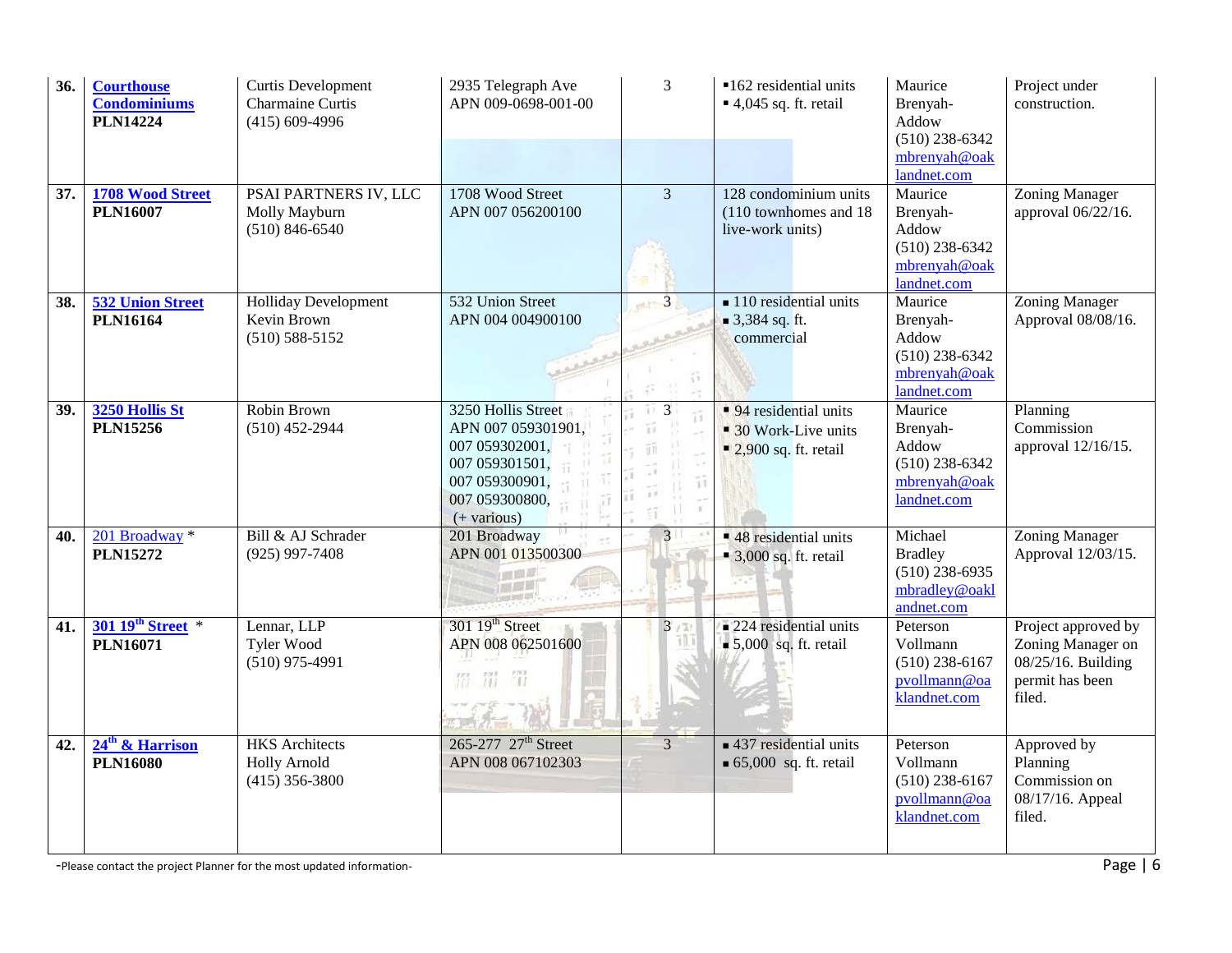| 43. | 28 <sup>th</sup> & Broadway<br><b>PLN16110</b>                                            | Peter Solar<br>$(925) 570 - 0815$                                  | 2800 & 2855 Broadway<br>APN 009 068600300                                                                              | 3                                        | $\blacksquare$ 218 residential units<br>$\blacksquare$ 18,000 sq. ft. retail                            | Peterson<br>Vollmann<br>$(510)$ 238-6167<br>pvollmann@oa<br>klandnet.com        | Approved by<br>Planning<br>Commission on<br>08/17/16. Appeal<br>filed.                                          |
|-----|-------------------------------------------------------------------------------------------|--------------------------------------------------------------------|------------------------------------------------------------------------------------------------------------------------|------------------------------------------|---------------------------------------------------------------------------------------------------------|---------------------------------------------------------------------------------|-----------------------------------------------------------------------------------------------------------------|
| 44. | <b>3000 Broadway</b><br><b>PLN16122</b>                                                   | Alan Chamorro<br>$(415)$ 758-0990                                  | 3000 Broadway<br>APN 009 070401101                                                                                     | $\overline{\mathbf{3}}$                  | $\blacksquare$ 127 residential units<br>$\bullet$ 8,000 sq. ft. retail                                  | Peterson<br>Vollmann<br>$(510)$ 238-6167<br>pvollmann@oa<br>klandnet.com        | Project approved by<br>Zoning Manager on<br>$08/17/16$ . Building<br>permit has been<br>filed.                  |
| 45. | $226\,13^{\text{th}}\,\text{Street}$ *<br><b>PLN15320</b>                                 | <b>Wood Partners</b><br><b>Brian Pianca</b><br>$(415) 888 - 8075$  | $226$ 13 <sup>th</sup> Street<br>APN 002 007700100                                                                     | 3 <sup>1</sup>                           | $\blacksquare$ 262 residential units<br>$\blacksquare$ 13,000 sq. ft. retail                            | Peterson<br>Vollmann<br>$(510)$ 238-6167<br>pvollmann@oa<br>klandnet.com        | Approved by<br>Planning<br>Commission on<br>06/22/16. Appeals<br>filed.                                         |
| 46. | $4th$ and Madison St $*$<br><b>PLN15172</b>                                               | <b>Carmel Partners</b><br>Greg Pasquali<br>$(415)$ 231-0221        | 180 4 <sup>th</sup> Street & 425-431<br><b>Madison Street</b><br>APN 001 016100707,<br>001 016100100, 001<br>016100200 | $\overline{3}$<br>Ŧ3<br>百日<br>11<br>g st | $\blacksquare$ 330 residential units<br>$\blacksquare$ 3,000 sq. ft.<br>commercial                      | Peterson<br>Vollmann<br>$(510)$ 238-6167<br>pvollmann@oa<br>klandnet.com        | Project approved by<br>Planning<br>Commission on<br>03/23/16. Building<br>permits have been<br>filed.           |
| 47. | $0\;10^{th}$ Street<br><b>Wood Street</b><br>Development-Area 1<br><b>PLN15047-PUDF01</b> | <b>City Ventures</b><br>Molly Maybrun<br>$(510) 846 - 6540$        | Between 10 <sup>th</sup> and 14 <sup>th</sup> St<br>APN 006 002900700<br>通過局                                           | 3                                        | $\blacksquare$ 47 New townhouses                                                                        | Maurice<br>Brenyah-<br>Addow<br>$(510)$ 238-6342<br>mbrenyah@oak<br>landnet.com | Planning<br>Commission<br>Approval 05/20/15.                                                                    |
| 48. | 1405 Wood Street<br><b>Wood Street</b><br>Development-Area 6<br><b>PLN15245-PUDF01</b>    | <b>City Ventures</b><br>Claire Han<br>$(415)$ 722-6534             | 1405 Wood Street<br>APN 018 031001301<br>器 罚 罚                                                                         | 3                                        | 44 New townhouses                                                                                       | Maurice<br>Brenyah-<br>Addow<br>$(510)$ 238-6342<br>mbrenyah@oak<br>landnet.com | Approved project<br>withdrawn by owner<br>on February 11,<br>2016 after project<br>appealed to City<br>Council. |
| 49. | 2985 Ford Street<br><b>PLN15185</b>                                                       | Robin Brown /<br><b>Madison Park Financial</b><br>$(510)$ 452-2944 | 2985 Ford Street<br>APN 025 067300700                                                                                  | 5                                        | • 53 residential<br>condominium units<br>$\blacksquare$ 10 work/live<br>commercial<br>condominium units | Maurice<br>Brenyah-<br>Addow<br>$(510)$ 238-6342<br>mbrenyah@oak<br>landnet.com | <b>Zoning Manager</b><br>Approval<br>08/28/15.                                                                  |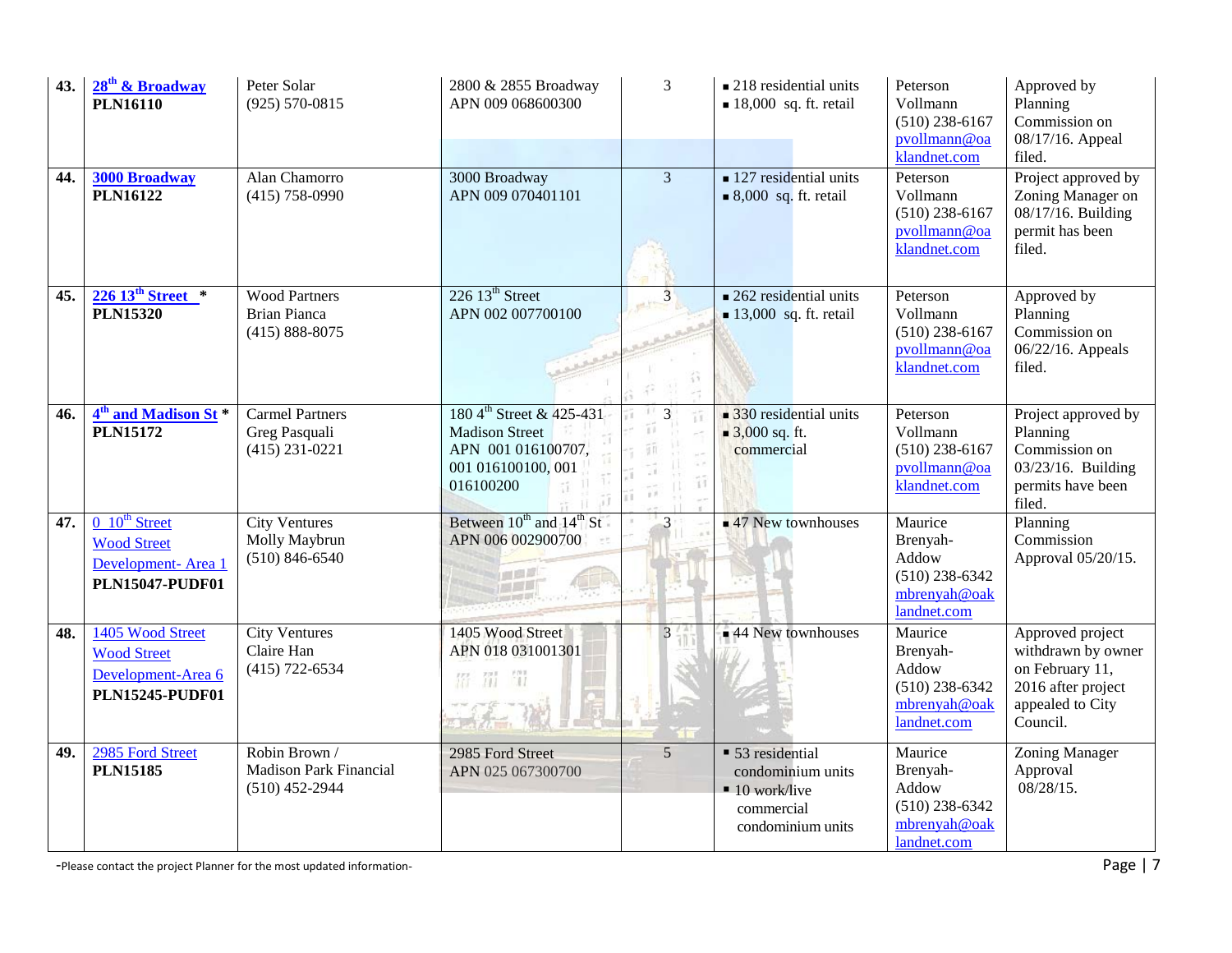| 50. | 989 41 <sup>st</sup> Street<br><b>PLN14372</b>                                      | Mike Branagh /<br><b>Branagh Development</b><br>$(925)$ 743-9500             | 989 41 <sup>st</sup> Street<br>APN 012 102102101                                                 | $\mathbf{1}$   | $\blacksquare$ 44 New townhouses                                                         | Maurice<br>Brenyah-<br>Addow<br>$(510)$ 238-6342<br>mbrenyah@oak<br>landnet.com | Zoning Manager<br>Approval<br>$07/02/15$ .                                         |
|-----|-------------------------------------------------------------------------------------|------------------------------------------------------------------------------|--------------------------------------------------------------------------------------------------|----------------|------------------------------------------------------------------------------------------|---------------------------------------------------------------------------------|------------------------------------------------------------------------------------|
| 51. | 2201 Filbert Street<br><b>PLN15073</b>                                              | <b>City Ventures</b><br>Molly Maybrun<br>$(415)$ 271-3669                    | Bounded by Grand Ave,<br>Myrtle St & 24 <sup>th</sup> St.<br>APN 005 043000104<br>$(+various)$   | $\overline{3}$ | $\blacksquare$ 126 New townhouses                                                        | Maurice<br>Brenyah<br>$(510)$ 238-6342<br>mbrenyah@oak<br>landnet.com           | Zoning Manager<br>approval<br>08/21/2015.                                          |
| 52. | $154932nd$ Street<br><b>PLN15184</b>                                                | <b>Madison Park Financial</b><br>Robin Brown<br>$(510)$ 452-2944             | 1549 $32nd$ St,<br>2868 Hannah St<br>APN 007 058900100,<br>007 058902400                         | 3<br>et i to   | $\Box$ 36 residential units<br>$\blacksquare$ 11 work-live units                         | Maurice<br>Brenyah-<br>Addow<br>$(510)$ 238-6342<br>mbrenyah@oak<br>landnet.com | <b>Zoning Manager</b><br>Approval 08/26/15.                                        |
| 53. | $632$ 14 <sup>th</sup> Street *<br><b>DV06285</b>                                   | Robert Hayes Architect<br>$(415)$ 332-0999                                   | 632 $14^{th}$ St<br>APN 003 007102400                                                            | 3              | $\blacksquare$ 40 affordable units by<br><b>META Housing</b>                             | Maurice<br>Brenyah-Addow<br>$(510)$ 238-6342<br>mbrenyah@oak<br>landnet.com     | Zoning Manager<br>Approval<br>August 4, 2006                                       |
| 54. | 1900 Broadway *<br><b>PLN15179</b>                                                  | <b>Brick Architects LLP</b><br><b>Matthew Combrink</b><br>$(510) 516 - 0167$ | 1900 Broadway<br>APN 008 063800500                                                               | $\mathfrak{Z}$ | $\blacksquare$ 451 residential units<br>$\blacksquare$ 40,000 sq. ft.<br>commercial      | Neil Gray<br>$(510)$ 238-3878<br>ngray@oakland<br>net.com                       | Planning<br>Commission<br>approval 08/05/15.                                       |
| 55. | 2315 Valdez St *<br><b>PLN15040</b>                                                 | TDP-Webster LLC<br>Stephanie Hill<br>$(415)$ 381-3001                        | 2315 Valdez Street<br>APN 008 0668-009-07                                                        | 3<br>171       | $\blacksquare$ 235 residential units<br>$16,000$ sq. ft.<br>commercial                   | Peterson<br>Vollmann<br>$(510)$ 238-6167<br>pvollmann@oa<br>klandnet.com        | <b>Zoning Manager</b><br>approval 07/2015.                                         |
| 56. | 459 23rd St *<br><b>PLN15119</b>                                                    | <b>Signature Land Advisors</b><br><b>Frank Flores</b><br>$(510)$ 817-2729    | 459 23rd Street<br>APN 008 065800401<br>ИL<br>63 L                                               |                | $\bullet$ 65 residential units<br>$\bullet$ 3,700 sq. ft.<br>commercial                  | Peterson<br>Vollmann<br>$(510)$ 238-6167<br>pvollmann@oa<br>klandnet.com        | Zoning Manager<br>approval 07/2015.<br><b>Building permits</b><br>have been filed. |
| 57. | <b>1100 Clay St *</b><br>City Center T5//6<br>PUD99215R01/<br><b>PUDF01/ER15003</b> | <b>Strada Investment Group</b><br>William Goodman<br>$(314)$ 276-0707        | 1100 Clay St, between<br>$11^{th}$ & $12^{th}$ Street<br>APN 002-0097-038-00,<br>002-0097-040-00 | $\overline{3}$ | <b>-262</b> residential units<br>$-4,850$ sq. ft. retail<br>■150 parking space<br>garage | Catherine<br>Payne<br>$(510)$ 238-6168<br>cpayne@oaklan<br>dnet.com             | Planning<br>Commission<br>approval 07/01/15.                                       |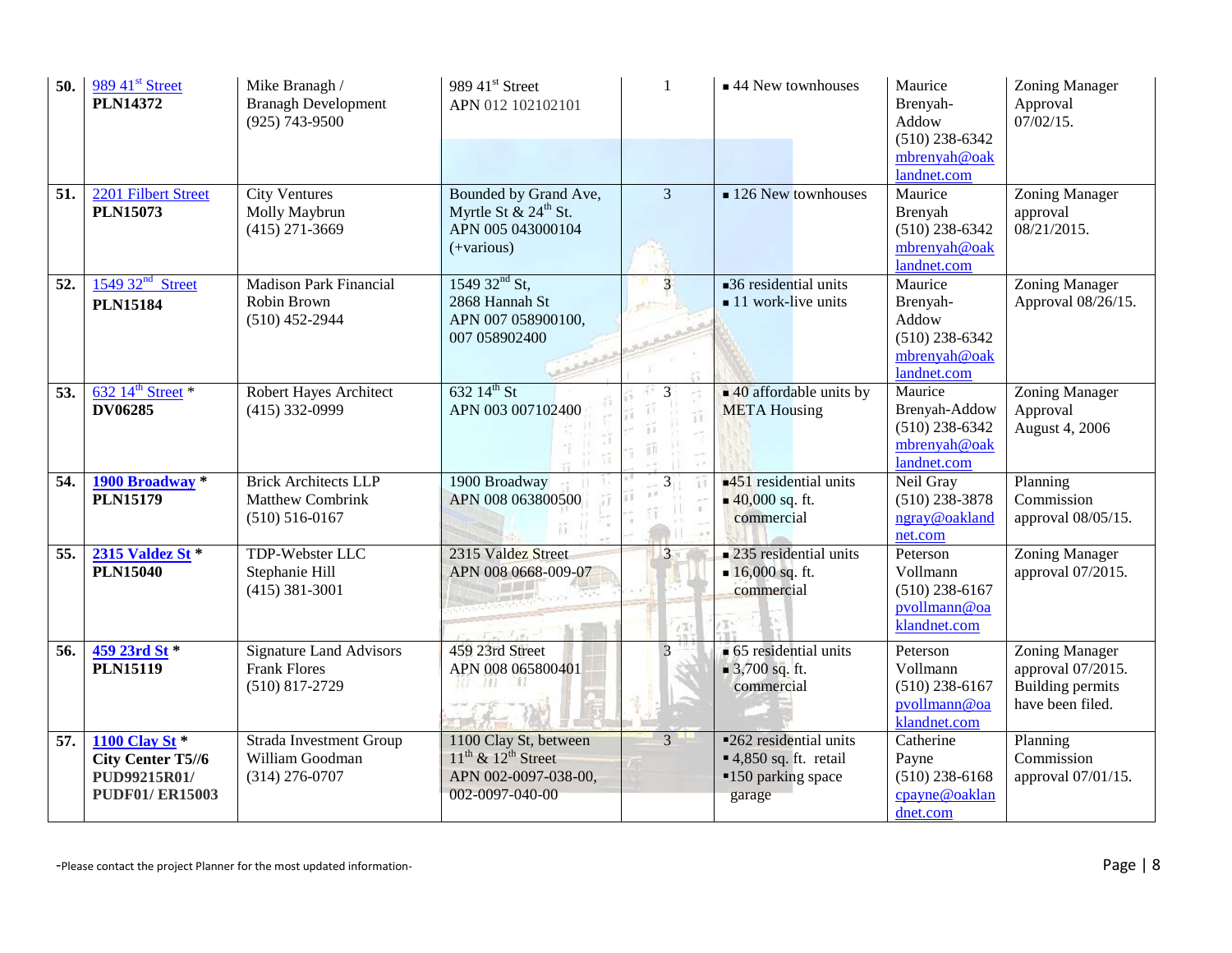| 58. | <b>4700 Telegraph Ave</b><br>PLN15093,<br><b>CMDV06188-R01</b> | Nautilus Group<br>Jason Laub<br>$(510)$ 343-5593 | 4700 Telegraph Avenue<br>APN 013 115001701 | $\mathbf{1}$     | ■48 residential units<br>$-4,700$ sq. ft.<br>commercial | Maurice<br>Brenyah-<br>Addow<br>$(510)$ 238-6342<br>mbrenyah@oak<br>landnet.com | Revised Project-<br>Planning<br>Commission<br>approval 07/01/15. |
|-----|----------------------------------------------------------------|--------------------------------------------------|--------------------------------------------|------------------|---------------------------------------------------------|---------------------------------------------------------------------------------|------------------------------------------------------------------|
| 59. | 2270 Broadway*                                                 | Lakeshore Partners LLC                           | 2270 Broadway                              | $\overline{3}$   | $\blacksquare$ 223 residential units                    | Peterson                                                                        | Zoning Manager                                                   |
|     | <b>PLN14363</b>                                                | Tom Peterson<br>$(510)$ 444-7191                 | APN 008-0656-002-01                        |                  | ■ 6,000 sq. ft.<br>commercial                           | Vollmann<br>$(510)$ 238-6167<br>pvollmann@oa<br>klandnet.com                    | approval 04/2015.                                                |
| 60. | 3093 Broadway                                                  | 3093 Broadway Holdings LLC                       | 3073-3093 Broadway                         | $\overline{3}$   | $\blacksquare$ 423 residential units                    | Peterson                                                                        | Zoning Manager                                                   |
|     | <b>PLN14272</b>                                                | Stephen Siri                                     | APN 009-0705-002-02; -                     |                  | $\blacksquare$ 22,000 sq. ft.                           | Vollmann                                                                        | approval                                                         |
|     |                                                                | $(415)$ 262-5156                                 | 002-01; -001-04; & -001-                   |                  | commercial                                              | $(510)$ 238-6167                                                                | 12/2014.Project is                                               |
|     |                                                                |                                                  | 08                                         |                  |                                                         | pvollmann@oa<br>klandnet.com                                                    | under construction.                                              |
| 61. | <b>Jack London Square</b>                                      | Jack London Square Partners                      | <b>Eight Development areas</b>             | 3                | <b>Master Plan-</b>                                     | Catherine                                                                       | DEIR published                                                   |
|     | Redevelopment *                                                | Dean Rubinson                                    | within Jack London                         |                  | $-1.2$ million S.F. of                                  | Payne                                                                           | 09/08/03. FEIR                                                   |
|     |                                                                | $(415)391 - 9800$                                | Square bounded by Alice,                   |                  | mixed-use retail,                                       | $(510)$ 238-6168                                                                | published 2/11/04.                                               |
|     |                                                                |                                                  | 2nd, Harrison, and                         |                  | commercial, and office                                  | cpayne@oaklan                                                                   | Planning                                                         |
|     |                                                                |                                                  | Embarcadero.                               |                  | Sites A-B, D, E, H, I:                                  | dnet.com                                                                        | Commission                                                       |
|     |                                                                |                                                  | APN - Multiple                             |                  | $(1,700 \text{ seat} \text{ movie})$                    |                                                                                 | approval &                                                       |
|     |                                                                |                                                  |                                            |                  | theater, 250 room hotel,                                |                                                                                 | certification of FEIR                                            |
|     |                                                                |                                                  |                                            |                  | supermarkets,                                           |                                                                                 | 03/17/04. City                                                   |
|     |                                                                |                                                  |                                            |                  | restaurants, and offices)                               |                                                                                 | Council approval                                                 |
|     |                                                                |                                                  |                                            |                  | ■66 Franklin (Haslett<br>Building)                      |                                                                                 | 04/04. Application<br>for sites D and F2 $\&$                    |
|     |                                                                |                                                  |                                            |                  | Residential option for                                  |                                                                                 | all other sites for                                              |
|     |                                                                |                                                  |                                            |                  | 665 units on parcels D                                  |                                                                                 | removal of office                                                |
|     |                                                                |                                                  |                                            |                  | and F <sub>2</sub>                                      |                                                                                 | cap and extension of                                             |
|     |                                                                |                                                  |                                            | $t$ <sup>7</sup> |                                                         |                                                                                 | the DA terms                                                     |
|     |                                                                |                                                  |                                            | 700              |                                                         |                                                                                 | currently under                                                  |
|     |                                                                |                                                  |                                            |                  |                                                         |                                                                                 | review. ZUC hearing                                              |
|     |                                                                |                                                  | 器 罚                                        |                  |                                                         |                                                                                 | on 1/15/13. DRC                                                  |
|     |                                                                |                                                  |                                            |                  |                                                         |                                                                                 | hearing on $12/18/13$ .                                          |
|     |                                                                |                                                  | $\frac{1}{2}$                              |                  |                                                         |                                                                                 | Revision to PUD,                                                 |
|     |                                                                |                                                  |                                            |                  |                                                         |                                                                                 | GPA and associate                                                |
|     |                                                                |                                                  |                                            |                  |                                                         |                                                                                 | permits approved<br>09/23/14.                                    |
|     |                                                                |                                                  |                                            |                  |                                                         |                                                                                 |                                                                  |
|     |                                                                |                                                  |                                            |                  |                                                         |                                                                                 |                                                                  |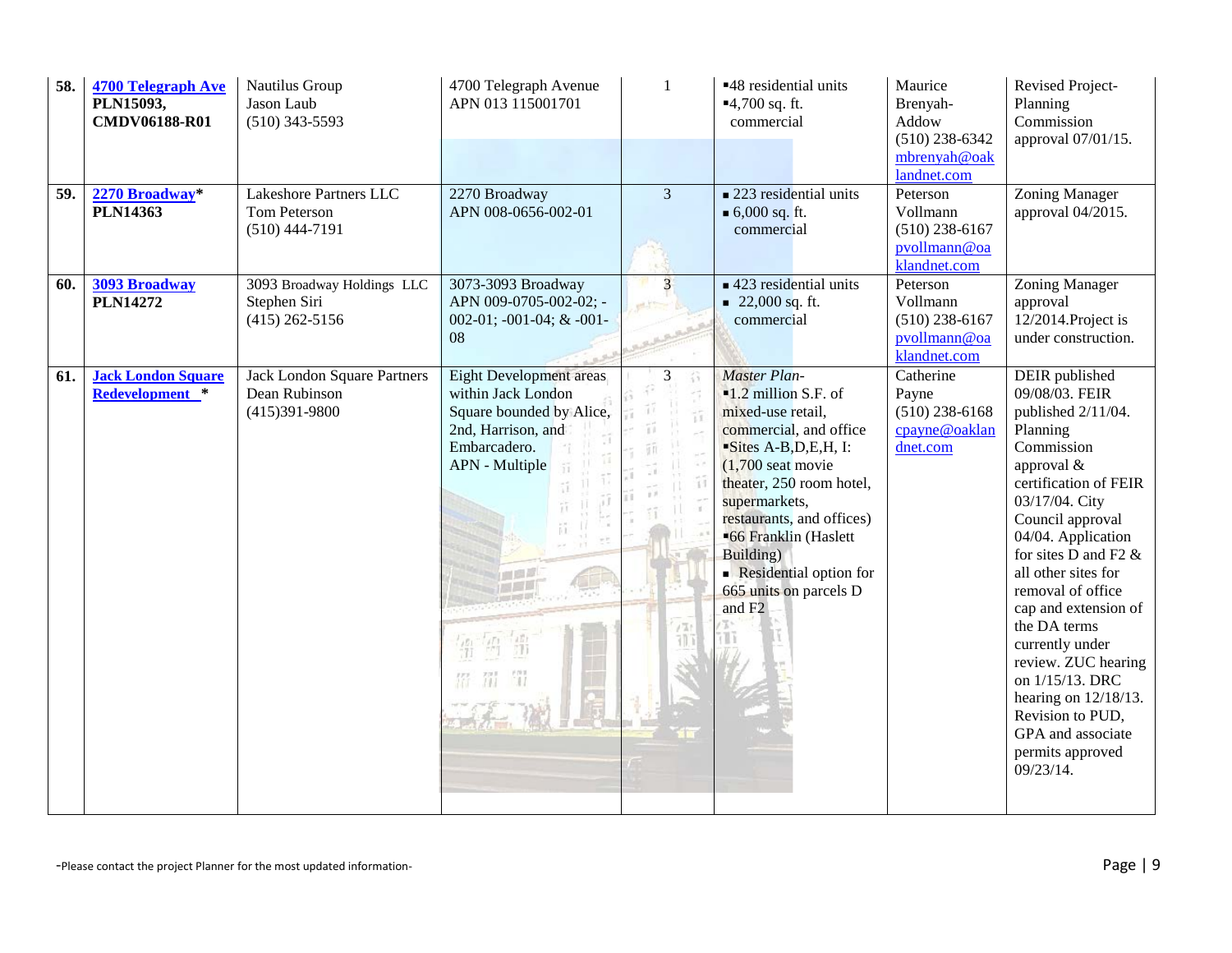| 62. | <b>Brooklyn Basin</b>   | Oakland Harbor Partners, LLC | 64.2 acre waterfront site  | 3 & 2          | General Plan                         | Catherine          | DEIR published                         |
|-----|-------------------------|------------------------------|----------------------------|----------------|--------------------------------------|--------------------|----------------------------------------|
|     | (formerly Oak to        | Patrick Van Ness             | bounded by Fallon Street,  |                | Amendment from                       | Payne              | 09/01/05. FEIR                         |
|     | Ninth Mixed-Use)        | $(925)$ 463-1122             | Embarcadero Road, 10th     |                | ■Central City East                   | $(510)$ 238-6168   | published                              |
|     |                         |                              | Ave., and the Oakland      |                | Redevelopment Plan                   | cpayne@oaklan      | 02/01/06.Planning                      |
|     |                         |                              | <b>Estuary</b>             |                | <b>Amendment and Central</b>         | dnet.com           | Commission                             |
|     |                         |                              | APN 0430 00102,            |                | District Urban Renewal               |                    | approval and                           |
|     |                         |                              | 043000104 (port),          |                | Plan Amendment                       |                    | certification of FEIR                  |
|     |                         |                              | 0460003,004,0465002,       |                | New Planned                          |                    | 03/15/06. Appeal                       |
|     |                         |                              | 0470002 (port).            |                | <b>Waterfront Zoning</b>             |                    | filed 3/24/06. City                    |
|     |                         |                              |                            |                | District                             |                    | Council denial of the                  |
|     |                         |                              |                            |                | "Zoning Map                          |                    | appeal and approval                    |
|     |                         |                              |                            |                | Amendments                           |                    | of the project,                        |
|     |                         |                              |                            |                | ■3,100 residential units             |                    | amendments,                            |
|     |                         |                              |                            |                | ■ $200,000$ sq. ft.                  |                    | rezoning 06/20/06                      |
|     |                         |                              |                            |                | commercial                           |                    | and                                    |
|     |                         |                              |                            |                | ■3,950 structured                    |                    | 07/18/06.Revised                       |
|     |                         |                              |                            |                | parking spaces                       |                    | EIR published                          |
|     |                         |                              |                            |                | ■29.9 acres public open              |                    | 09/30/08. Revised                      |
|     |                         |                              |                            | Ť.             | space                                |                    | EIR certified by City                  |
|     |                         |                              |                            | ĩΪ             | ■2 renovated marinas;                |                    | Council on 1/20/09.                    |
|     |                         |                              |                            |                | 170 boat slips                       |                    | Revision to PDP,                       |
|     |                         |                              |                            |                | "wetlands restoration                |                    | FDP for Phase 1                        |
|     |                         |                              |                            |                | area                                 |                    | streets &                              |
|     |                         |                              |                            |                |                                      |                    | infrastructure, and<br>TDM to Planning |
|     |                         |                              |                            |                |                                      |                    | Commission                             |
|     |                         |                              |                            |                |                                      |                    | 11/05/14.                              |
| 63. | 2011-2195 Wood St       | <b>Holliday Development</b>  | 2011-2195 Wood Street      | 3              | $\blacksquare$ 235 residential units | Maurice            | Planning                               |
|     | Development Area 8      | Kevin Brown                  | APN 018-0310-003-08;       |                | $-13,615$ sq. ft.                    | Brenyah-           | Commission                             |
|     | (Phase 1)               | $(510) 588 - 5134$           | 018-0310-003-09; 018-      |                | commercial                           | Addow              | approval 12/03/14.                     |
|     | <b>PLN14262, PUDF01</b> |                              | 0310-003-10; 018-0310-     | /Tr            |                                      | $(510)$ 238-6342   |                                        |
|     |                         |                              | $003 - 11$                 | ŦD.            | Tī                                   | mbrenyah@oak       |                                        |
|     |                         |                              |                            |                |                                      | landnet.com        |                                        |
| 64. | $4598^{th}$ St *        | <b>Signature Development</b> | 459 8 <sup>th</sup> Street | $\overline{3}$ | $\blacksquare$ 50 residential units  | Peterson           | Zoning Manager                         |
|     | <b>PLN14308</b>         | <b>Frank Flores</b>          | APN 001-0201-015-00        |                | $4,000$ sq. ft.                      | Vollmann           | approval 04/2015.                      |
|     |                         | $(510)$ 817-2729             |                            |                | commercial                           | $(510)$ 238-6167   | Project is under                       |
|     |                         |                              |                            |                |                                      | pvollmann@oa       | construction.                          |
|     |                         |                              |                            |                |                                      | klandnet.com       |                                        |
| 65. | 495 $22nd$ St $*$       | Maria Poncel                 | 495 22nd Street            | $\overline{3}$ | $\blacksquare$ 81 residential units  | <b>Aubrey Rose</b> | Zoning Manager                         |
|     | <b>PLN14334</b>         | $(415) 828 - 7061$           | APN 008-0648-011-03        |                | $\bullet$ 6,000 sq. ft.              | $(510)$ 238-2071   | approval 02/2015.                      |
|     |                         |                              |                            |                | commercial                           | arose@oakland      |                                        |
|     |                         |                              |                            |                |                                      | net.com            |                                        |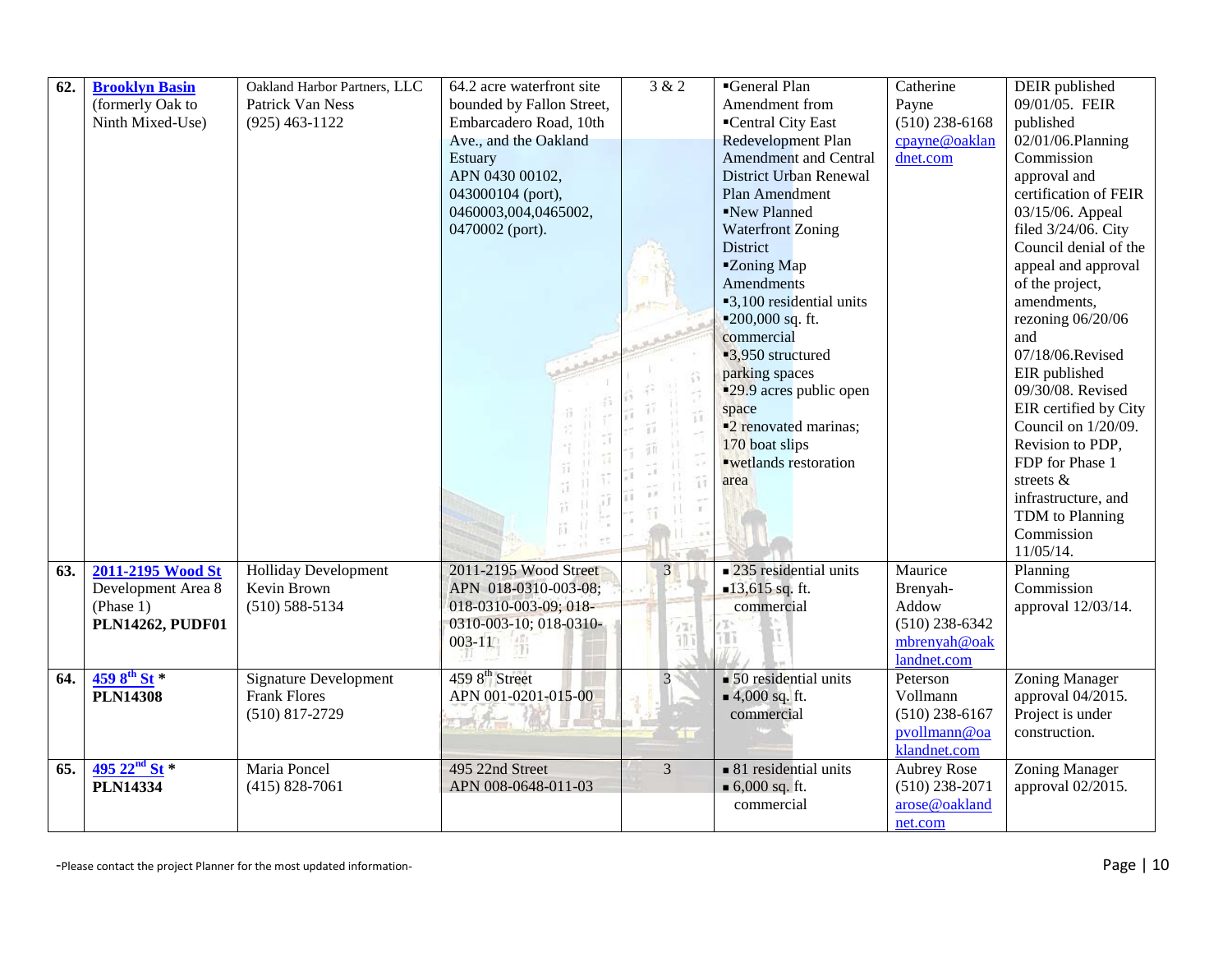| 66. | 1331 Harrison St <sup>*</sup><br><b>PLN14095</b>        | Jibu John<br>$(925)$ 940-4850                                                | 1331 Harrison Street<br>APN 002-0065-006-01                                                         | 2              | ■169 residential units<br>$\blacksquare$ 3,600 sq. ft. retail                            | Neil Gray<br>$(510)$ 238-3878<br>ngray@oakland<br>net.com                       | Planning<br>Commission<br>approval 10/15/14.                                                                                                                                                             |
|-----|---------------------------------------------------------|------------------------------------------------------------------------------|-----------------------------------------------------------------------------------------------------|----------------|------------------------------------------------------------------------------------------|---------------------------------------------------------------------------------|----------------------------------------------------------------------------------------------------------------------------------------------------------------------------------------------------------|
| 67. | $377 \, 2^{nd} \, St *$<br>CD13309/<br><b>PLN16073</b>  | John Winder<br>$(415)$ 318-8634                                              | 377 2nd Street<br>APN 001 014300800,<br>001 014300700,<br>001 014301000                             | $\overline{3}$ | $\blacksquare$ 134 residential units<br>$\blacksquare$ 5,475 sq. ft.<br>commercial space | <b>Aubrey Rose</b><br>$(510)$ 238-2071<br>arose@oakland<br>net.com              | <b>Zoning Manager</b><br>approval 03/07/14.<br>Appealed 03/14/14.<br>Revised approval<br>06/30/14. Proposed<br>revisions to increase<br>residential density<br>and building height<br>approved 05/13/16. |
| 68. | <b>Wood Street Project</b><br>Area 4<br><b>PLN14076</b> | <b>City Ventures</b><br>Molly Maybrun<br>$(415)$ 271-3669                    | <b>Block bounded by Wood</b><br>Street; 14 St., 16th St. and<br>Frontage Road.<br>APN 018 031001201 | $\overline{3}$ | $\blacksquare$ 176 residential units<br>$\bullet$ 5,100 sq. ft.<br>commercial space      | Maurice<br>Brenyah-<br>Addow<br>$(510)$ 238-6342<br>mbrenyah@oak<br>landnet.com | Planning<br>Commission<br>approval 08/06/14.                                                                                                                                                             |
| 69. | 4311-4317<br><b>Macarthur Blvd</b><br><b>CMDV10312</b>  | Alexis Gevorgion<br>$(818)$ 380-2600                                         | 4311-4317 Macarthur<br><b>B</b> lvd<br>APN 030 198212100,<br>030 198212200                          |                | $-115$ senior apartments<br>$\blacksquare$ 3,446 sq. ft. retail<br>■64 parking spaces    | Robert<br>Merkamp<br>$(510)$ 238-6283<br>rmerkamp@oak<br>landnet.com            | NOP published<br>05/18/11. DEIR<br>published in<br>7/13.Planning<br>Commission approval<br>and certification of<br>FEIR 7/13. Project<br>appealed, denied by<br>City Council 11/19/13.                   |
| 70. | 2302 Valdez St *<br><b>PLN14340</b>                     | <b>WP West Acquisitions LLC</b><br><b>Brian Pianca</b><br>$(415) 888 - 8537$ | 2302 Valdez Street<br>APN 008-0669-009-00: -<br>$010: -012; -013; -014; -$<br>015; -016; & -017     | 3 <sup>1</sup> | • 196 residential units<br>$\blacksquare$ 31,472 sq. ft. retail                          | Peterson<br>Vollmann<br>$(510)$ 238-6167<br>pvollmann@oa<br>klandnet.com        | Zoning Manager<br>Approval 04/15/15.<br>Project is under<br>construction.                                                                                                                                |
| 71. | <b>Merrill Gardens</b><br><b>DR13320</b>                | <b>SRM</b> Development<br>Ryan Leong<br>$(509)$ 455-5477                     | 5107-5175 Broadway<br>5238 Coronado Avenue<br>APN 014 124100501,<br>014 124100800,<br>014 124100900 |                | <b>-127 senior residential</b><br>units<br>■7,800 sq. ft.<br>commercial space            | Mike Rivera<br>$(510)$ 238-6417<br>mrivera@oakla<br>ndnet.com                   | Planning<br>Commission<br>approval 06/20/14.<br><b>Building Permit</b><br>B1400735 issued on:<br>03/11/15. Under<br>construction.                                                                        |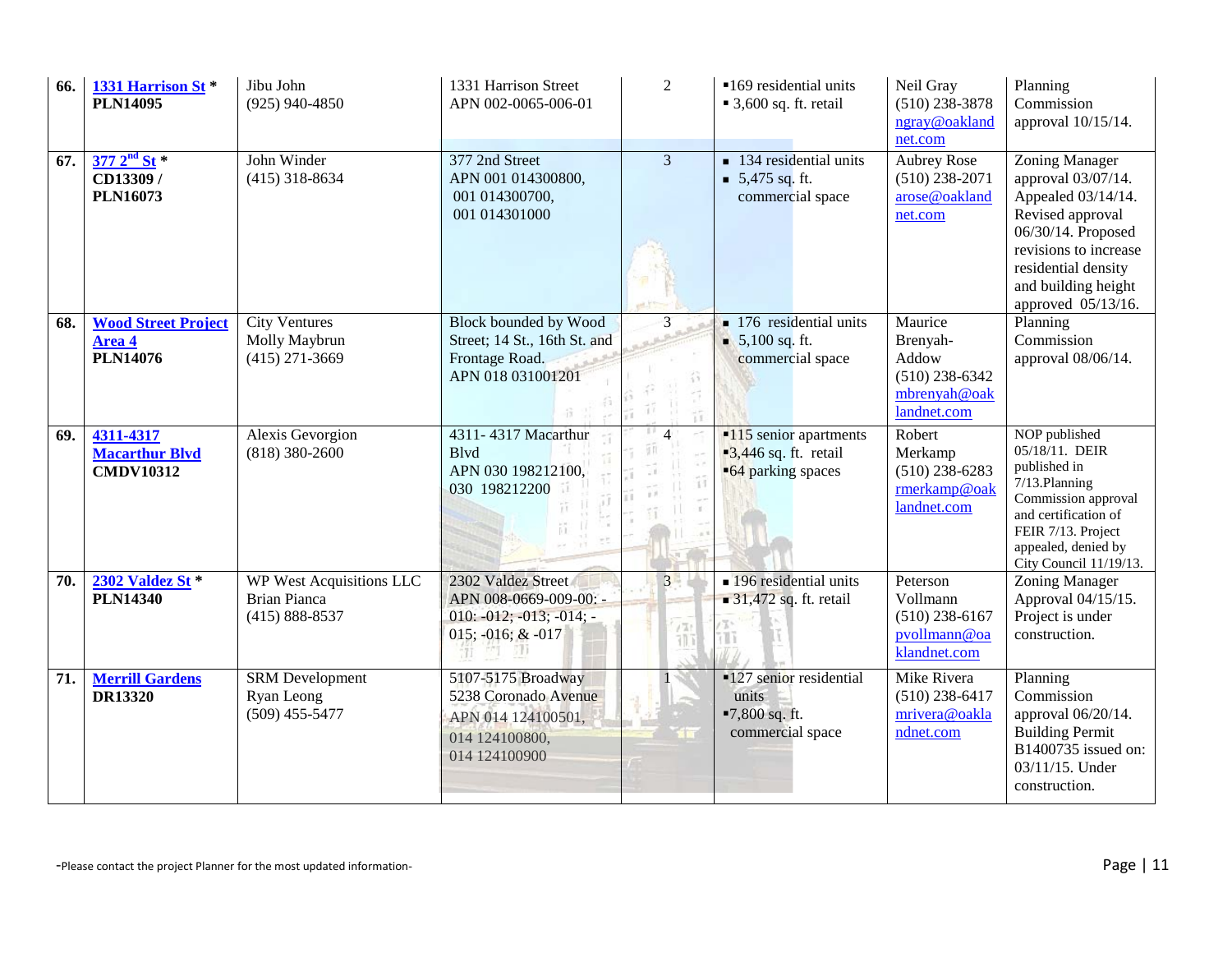| 72. | <b>Temescal</b><br><b>Apartments</b><br><b>PLN14248</b>      | <b>SRM</b> Development<br>Ryan Leong<br>$(509)$ 455-5477         | 4901-4939 Broadway,<br>311-313 51st St, 4964-<br>4974 Desmond St<br>APN 013 1136-008-04,<br>$013 - 1136 - 011 - 00, 013 -$<br>1136-012-00, 013 -1136-<br>009-02, 013 -1106-005-<br>05, 013 -1136-004-02 | $\mathbf{1}$                  | ■130 residential units<br>$\bullet$ 8,700 sq. ft. retail                | Mike Rivera<br>$(510)$ 238-6417<br>mrivera@oakla<br>ndnet.com            | Planning<br>Commission<br>approval<br>03/20/2015.<br><b>Building permits</b><br>B1502747,<br>RB1502539.<br>Project under<br>construction.                                                                                                                                                 |
|-----|--------------------------------------------------------------|------------------------------------------------------------------|---------------------------------------------------------------------------------------------------------------------------------------------------------------------------------------------------------|-------------------------------|-------------------------------------------------------------------------|--------------------------------------------------------------------------|-------------------------------------------------------------------------------------------------------------------------------------------------------------------------------------------------------------------------------------------------------------------------------------------|
| 73. | <b>Jackson Street</b> *<br>DR10243-R01                       | Ener Chu /<br><b>EBALDC</b><br>$(510)$ 287-5353                  | 176-198 11th Street,<br>1110 Jackson Street<br>APN 002 -0081-008-<br>00002-0081-007-00002-<br>0081-002-00                                                                                               | $\overline{2}$                | ■71 affordable<br>apartment units<br>■4000 sq. ft. commercial           | Peterson<br>Vollmann<br>$(510)$ 238-6167<br>pvollmann@oa<br>klandnet.com | <b>Zoning Manager</b><br>approval 06/2014.<br>Project under<br>construction.                                                                                                                                                                                                              |
| 74. | <b>Mandela Transit</b><br><b>Village</b><br><b>CMDV03051</b> | Capital Stone Group<br><b>Thomas Casey</b><br>$(510) 689 - 8094$ | 1357 5th Street<br>APN 018-0390-010-07                                                                                                                                                                  | $\overline{\mathcal{E}}$<br>Ħ | $\blacksquare$ 120 residential units<br>$-38,500$ sq. ft.<br>commercial | Darin Ranelletti<br>$(510)$ 238-3663<br>dranelletti@oak<br>landnet.com   | Planning<br>Commission<br>approval 08/06/03.<br>Planning<br>Commission re-<br>approval 02/18/09.<br>Extension granted<br>02/18/10 until<br>12/31/11.                                                                                                                                      |
| 75. | 325 7th St *<br>CDV06573                                     | Mark McClure<br>$(510)$ 463-6338                                 | 325 7th Street<br>APN 001 0189-005-00,<br>001 0189-013-00,<br>001 0189-014-01<br>費                                                                                                                      | $\overline{2}$<br>115         | <b>382</b> residential units<br>$-9,000$ sq. ft.<br>commercial          | Heather Klein<br>$(51)$ 238-3659<br>hklein@oaklan<br>dnet.com            | NOP published<br>12/18/07. DEIR<br>published 10/18/10.<br>FEIR published<br>06/30/11. Planning<br>Commission approval<br>and certification of the<br>FEIR 07/20/11.<br>Extension granted on<br>2/24/13 until 12/31/14.<br><b>Vesting Tentative</b><br>Parcel Map approved<br>on 07/06/16. |
| 76. | 2850 Hannah St<br><b>DV13236</b>                             | Riaz Capital<br>Jonathan Law<br>$(650)$ 380-1799                 | 2850 Hannah Street<br>APN 007-0589-029-00,<br>007 0589-023-00                                                                                                                                           | $3 -$                         | ■90 residential units<br>■2,800 sq. ft.<br>commercial                   | Peterson<br>Vollmann<br>$(510)$ 238-6167<br>pvollmann@oa<br>klandnet.com | Zoning Manager<br>approval<br>10/25/2013.<br>Extension granted<br>until 12/31/17.                                                                                                                                                                                                         |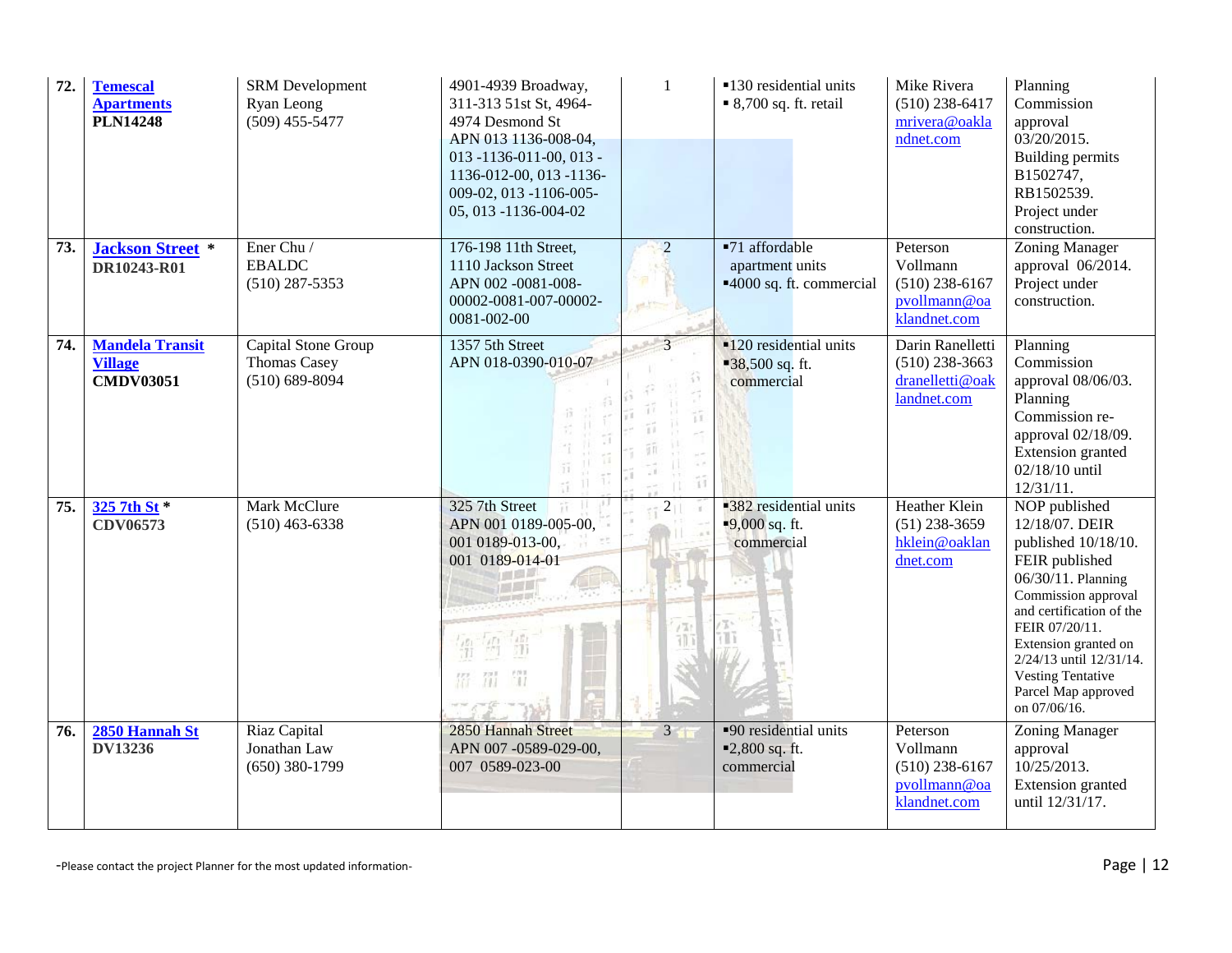| 77. | 2538 Telegraph Ave*<br><b>CMD05511</b>                                            | 2538 Telegraph LLC<br>Rina Davis<br>$(510)$ 390-4408                   | 2538 Telegraph Ave &<br>437 26th St<br>APN 009 068302101,<br>009 068302400 | $\overline{3}$           | • 97 residential units<br>$-9,000$ sq. ft.<br>commercial               | Catherine<br>Payne,<br>$(510)$ 238-6168<br>cpayne@oaklan<br>dnet.com         | Planning<br>Commission<br>approval 01/04/06.<br>TPM granted<br>02/19/09. Extension<br>granted 12/31/13<br>until 12/31/14.                                                                                                                                                                                                                  |
|-----|-----------------------------------------------------------------------------------|------------------------------------------------------------------------|----------------------------------------------------------------------------|--------------------------|------------------------------------------------------------------------|------------------------------------------------------------------------------|--------------------------------------------------------------------------------------------------------------------------------------------------------------------------------------------------------------------------------------------------------------------------------------------------------------------------------------------|
| 78. | 3884 Martin Luther<br><b>King Jr. Way</b><br>CDV06326                             | Neil Cotter<br>$(650)$ 259-9303                                        | 3884 Martin Luther King<br>Jr. Way<br>APN 012 096-03100                    |                          | ■40 residential units<br>$-1,400$ sq. ft.<br>commercial                | Darin Ranelletti<br>$(510)$ 238-3663<br>dranelletti@oak<br>landnet.com       | Planning<br>Commission<br>approval 09/20/06.<br>Extension granted<br>$1/8/14$ until<br>12/31/14.                                                                                                                                                                                                                                           |
| 79. | 2425 Valdez St *<br>CD13157                                                       | David Allen<br>$(509)$ 280-5469                                        | 2425 Valdez Street<br>APN 008 067200702                                    | $\overline{\mathcal{E}}$ | ■70 Micro Living<br>Quarters<br><sup>•1</sup> Live Work Space          | Michael<br><b>Bradley</b><br>$(510)$ 238-6935<br>mbradley@oakl<br>andnet.com | Zoning Manager<br>approval 07/2013<br><b>Building Permit</b><br>B1303158 issued.<br>Project under<br>construction.                                                                                                                                                                                                                         |
| 80. | <b>Red Star</b><br><b>CMDV05166</b>                                               | David Booker /<br>National Affordable<br>Communities<br>(949) 222-9119 | 1396 5th Street<br>APN 004 006900400                                       | 113<br>Ŧ.                | •119 affordable senior<br>units<br>$-3,300$ sq. ft.<br>commercial area | Darin Ranelletti<br>$(510)$ 238-3663<br>dranelletti@oak<br>landnet.com       | Planning Commission<br>approval 06/17/05.<br>Revised project<br>submitted 04/16/08.<br><b>Building Permit</b><br>B1004649.<br>Construction delayed<br>due to fire in 2012.                                                                                                                                                                 |
| 81. | <b>Broadway West</b><br><b>Grand</b><br>(formerly Negherbon<br>Mixed Use Project) | <b>Signature Properties</b><br>Doug Park<br>$(925)$ 463-1122           | 2345 Broadway<br>(Parcel B)<br>APN 008 066600700<br>請<br>罚                 | $3 -$<br>$1 - 1$         | ■367 residential units<br>$\blacksquare$ 8,500 sq. ft. retail          | Catherine<br>Payne<br>$(510)$ 238-6168<br>cpayne@oaklan<br>dnet.com          | <b>DEIR</b> published<br>08/26/04. Planning<br>Commission approval<br>and certification of<br>FEIR 10/06/04. TTM<br>approval 06/20/06.<br>Amendments filed for<br>Parcel B. Planning<br>Commission approval<br>06/04/08.PUD<br>Application for<br>revising Phase II.<br>Application approved<br>on 8/28/13. Project<br>under construction. |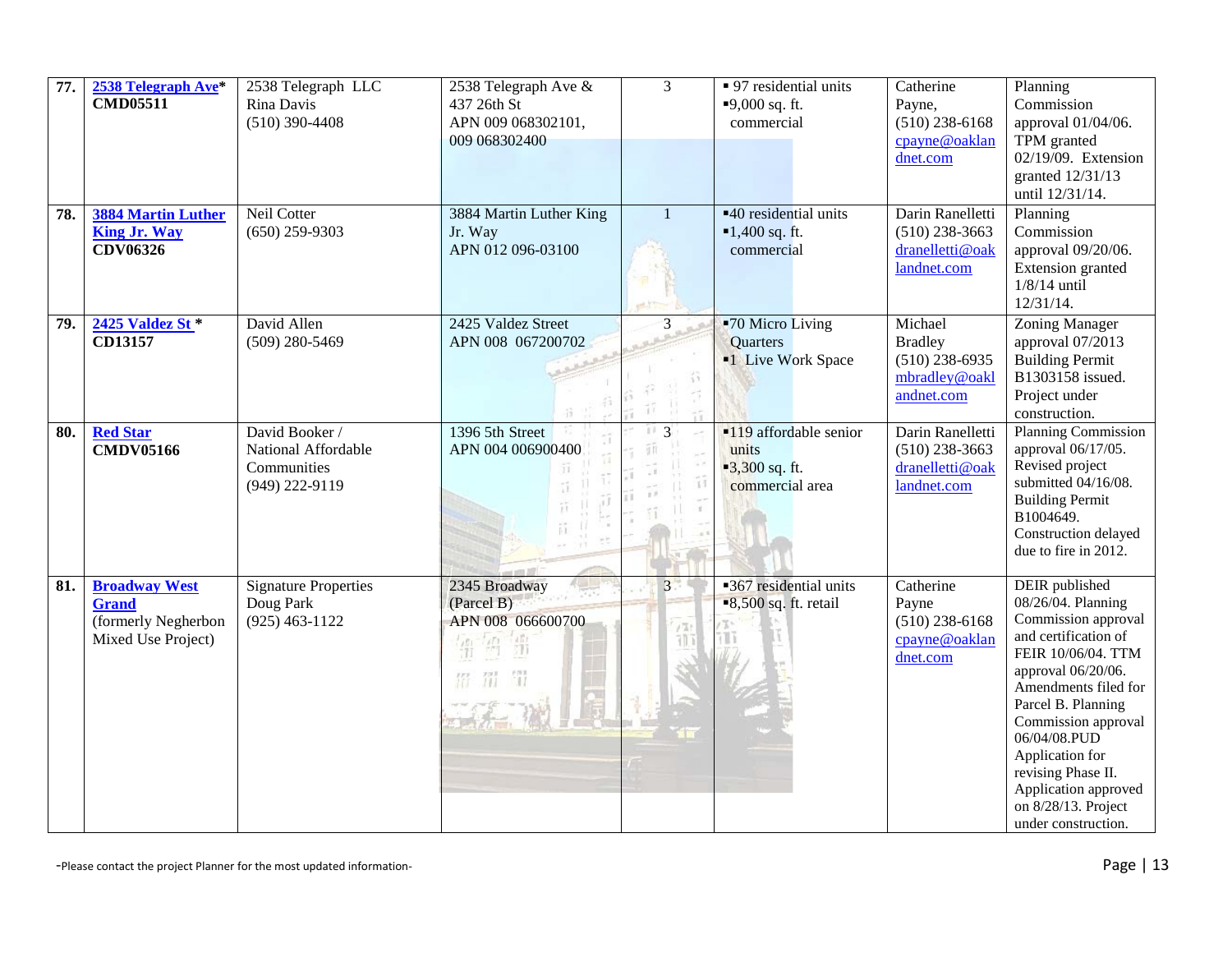| 82. | <b>Macarthur BART</b><br><b>Transit Village</b> | Macarthur Transit<br>Community Partners, LLC<br><b>Deborah Castles</b><br>$(510)$ 273-2002 | 7 acre site located<br>between W Macarthur<br>Blvd, 40 <sup>th</sup> St, Telegraph<br>Ave and Highway 24 | $\mathbf{1}$ | $-42,500$ sq. ft.<br>retail/commercial<br>Estimated 18 million<br>dollars project cost                                                                                                                                                                                                        | Catherine<br>Payne<br>$(510)$ 238-6168<br>cpayne@oaklan<br>dnet.com | Planning Commission<br>approval and<br>certification of the<br>FEIR 06/04/08. City<br>Council approval of<br>the Rezoning 07/15/08.<br><b>Owner Participation</b><br>Agreement and<br>Development<br>Agreement approval<br>by City Council<br>07/21/09. Stage 1 FDP<br>City Council approval<br>12/21/10. Stage 2 FDP<br>application filed<br>12/17/10. Planning<br>Commission approval<br>Stage 2 FDP 04/06/11.<br>City Council approval<br>of Stage 2 FDP<br>05/17/11. Building<br>permit #B1300446<br>granted on 09/16/2013.<br>Phase I under<br>construction.<br>Application filed for<br>Phase 2. DRC<br>11/12/14 pending. |
|-----|-------------------------------------------------|--------------------------------------------------------------------------------------------|----------------------------------------------------------------------------------------------------------|--------------|-----------------------------------------------------------------------------------------------------------------------------------------------------------------------------------------------------------------------------------------------------------------------------------------------|---------------------------------------------------------------------|---------------------------------------------------------------------------------------------------------------------------------------------------------------------------------------------------------------------------------------------------------------------------------------------------------------------------------------------------------------------------------------------------------------------------------------------------------------------------------------------------------------------------------------------------------------------------------------------------------------------------------|
|     | <b>Transit Village</b><br>(Phase $2 & 3$ )      | Corporation<br>Joe McCarthy<br>$(415)$ 321-3553                                            | between W Macarthur<br>Blvd, 40 <sup>th</sup> St, Telegraph<br>Ave and Highway 24<br>罚                   | 借            | 287 residential units,<br>22,287 square feet of<br>ground-floor commercial<br>space and 254 parking<br>spaces or 292 residential<br>units, 33,983 square feet<br>of ground-floor<br>commercial space, which<br>may include a 22,085-<br>square-feet grocery store,<br>and 355 parking spaces; | Payne<br>$(510)$ 238-6168<br>cpayne@oaklan<br>dnet.com              | Commission<br>approval $04/15/15$ of<br>Phases $3 & 4$ ,<br>relying on 2008<br>FEIR.<br>City Council<br>approval $05/19/15$ of<br>Phases $3 & 4$ .                                                                                                                                                                                                                                                                                                                                                                                                                                                                              |
|     |                                                 |                                                                                            |                                                                                                          |              | Block C1:<br>96 residential units, 1,202<br>square feet of ground-<br>floor commercial space,<br>and 69 parking spaces.                                                                                                                                                                       |                                                                     |                                                                                                                                                                                                                                                                                                                                                                                                                                                                                                                                                                                                                                 |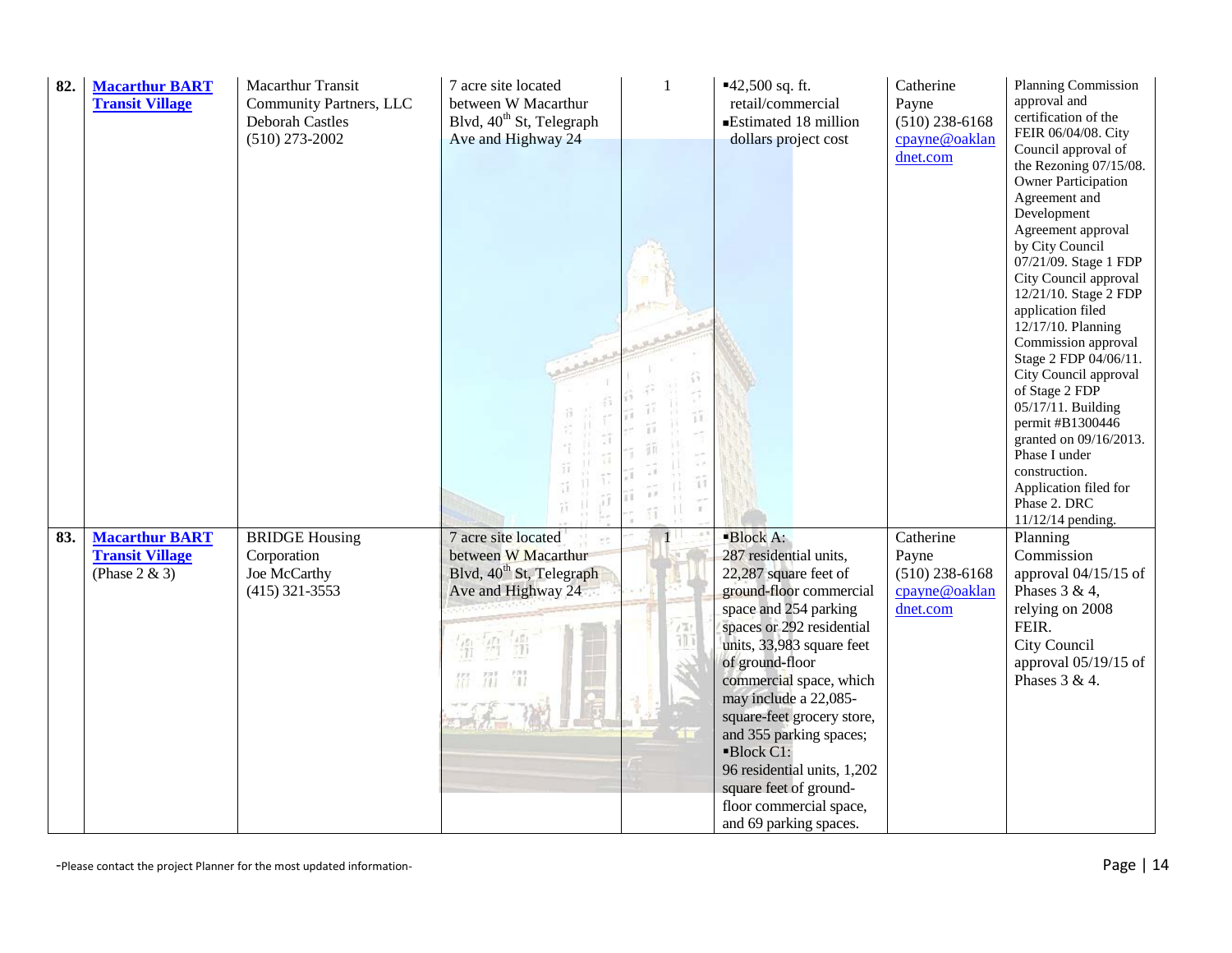| 84.        | <b>8750 Mountain Blvd</b><br>Oak Knoll<br>Redevelopment<br><b>ER15004</b> | Suncal, Oak Knoll Venture<br>Acquisitions, LLC<br>Sam Veltri<br>(949) 705-8786                              | 167 acre site<br>8750 Mountain Blvd.<br>APN: Multiple                        | 7                                 | ■368 SFD, 433<br>townhomes, 134<br>condominiums<br>$-82,000$ sq. ft.<br>commercial   | Heather Klein<br>$(51)$ 238-3659<br>hklein@oaklan<br>dnet.com                  | NOP published<br>03/20/15. Draft<br>Supplemental EIR<br>published on august<br>08/29/16 for a 45-<br>day comment period<br>ending on 10/12/16. |
|------------|---------------------------------------------------------------------------|-------------------------------------------------------------------------------------------------------------|------------------------------------------------------------------------------|-----------------------------------|--------------------------------------------------------------------------------------|--------------------------------------------------------------------------------|------------------------------------------------------------------------------------------------------------------------------------------------|
| 85.        | 4045 Broadway<br><b>PLN15084</b>                                          | Broadway Green, LLC<br>Matt Branagh<br>$(925) 743 - 9500$                                                   | 4045 Broadway<br>APN 012 100000701                                           |                                   | $-47$ residential<br>condominiums<br>$-2,300$ sq. ft.<br>commercial                  | Mike Rivera<br>$(510)$ 238-6417<br>mrivera@oakla<br>ndnet.com                  | Zoning Manager<br>approval 05/02/16<br><b>Building Permit</b><br>B1603292 Filed.                                                               |
|            | <b>PROJECT NAME</b>                                                       | <b>APPLICANT CONTACT</b>                                                                                    | <b>LOCATION</b><br>(ADDRESS OR APN)                                          | <b>COUNCIL</b><br><b>DISTRICT</b> | <b>DESCRIPTION</b>                                                                   | <b>CITY</b><br><b>PLANNER</b>                                                  | <b>STATUS</b>                                                                                                                                  |
|            |                                                                           | RESIDENTIAL PROJECTS-APPROVED AND/OR UNDER CONSTRUCTION:                                                    |                                                                              |                                   |                                                                                      |                                                                                |                                                                                                                                                |
| 86.        | 1638 47th Ave<br><b>PLN15176</b>                                          | Riaz, Inc.<br>$(415) 658 - 9586$                                                                            | 1638 47th Avenue<br>APN 035 236003203                                        |                                   | $\bullet$ 60 residential units                                                       | Michael<br><b>Bradley</b>                                                      | Planning<br>Commission                                                                                                                         |
| 87.        |                                                                           |                                                                                                             |                                                                              |                                   |                                                                                      | $(510)$ 238-6935<br>mbradley@oakl<br>andnet.com                                | Approval 11/18/15<br>City Council<br>Approval 04/19/16                                                                                         |
|            | 2126 MLK *<br><b>PLN15351</b>                                             | <b>SGPA</b> Architecture<br>$(415)$ 983-0131                                                                | 2126 Martin Luther King<br>Junior Way<br>APN 008 065902300, 008<br>065902200 | $3 -$<br>$\ell$ %                 | $\blacksquare$ 62 residential units<br>ίT                                            | Michael Bradley<br>$(510)$ 238-6935<br>mbradley@oakl<br>andnet.com             | Planning<br>Commission<br>Approval 03/16/16                                                                                                    |
| 88.<br>89. | 905 72nd Ave<br><b>PLN15237</b><br><b>Coliseum Transit</b>                | <b>Resources for Community</b><br>Development (RCD)<br>(510) 841-4410, Ext. 335<br><b>Pyatok Architects</b> | 905 72nd Avenue<br>APN 041 415301302<br>71st Ave                             | 7 <sup>1</sup>                    | • 59 affordable housing<br>residential units<br>$\blacksquare$ 110 residential units | Michael Bradley<br>$(510)$ 238-6935<br>mbradley@oakl<br>andnet.com<br>Peterson | Planning<br>Commission<br>Approval 10/21/15<br><b>Zoning Manager</b>                                                                           |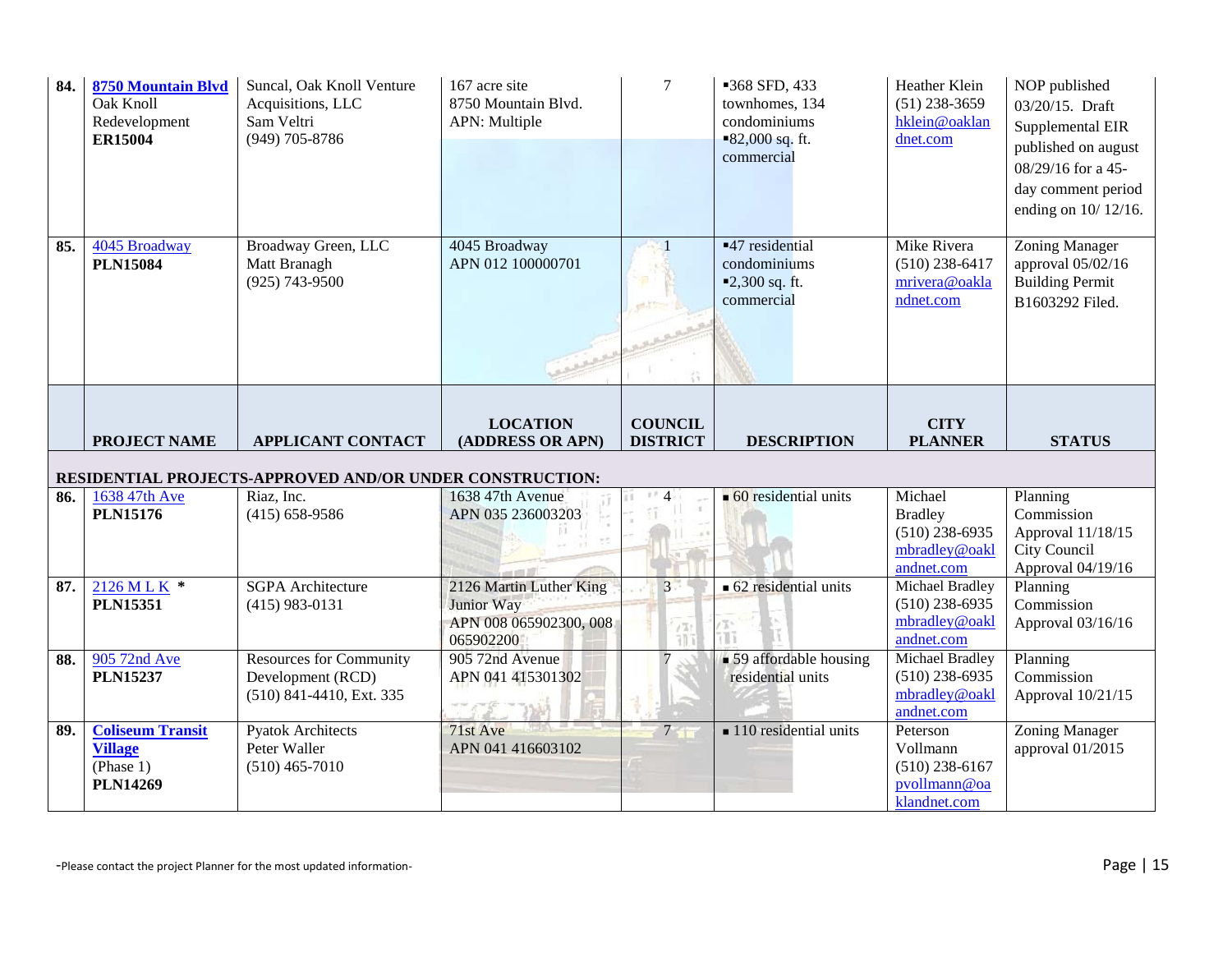| 90. | $612~18^{\text{th}}$ Street *<br>PLN14005/<br><b>PLN14005-R01</b> | Pete Beritzhoff<br>$(408) 680 - 4938$                         | $612~18^{\text{th}}$ Street<br>APN 003 006101100                                                                                                  | 3            | • 86 residential units                                                                                      | <b>Aubrey Rose</b><br>$(510)$ 238-2071<br>arose@oakland<br>net.com       | Zoning Manager<br>approvals June and<br>December 2014.<br>Project is under<br>construction.                                                                                                                                                                                   |
|-----|-------------------------------------------------------------------|---------------------------------------------------------------|---------------------------------------------------------------------------------------------------------------------------------------------------|--------------|-------------------------------------------------------------------------------------------------------------|--------------------------------------------------------------------------|-------------------------------------------------------------------------------------------------------------------------------------------------------------------------------------------------------------------------------------------------------------------------------|
| 91. | <b>4801 Shattuck Ave</b><br><b>CMDV06425</b>                      | <b>Steven Tiffin</b><br>$(510) 550 - 4200$                    | 4801 Shattuck Avenue<br>APN 013 116200900,<br>013 116200902,<br>013 116201000                                                                     | $\mathbf{1}$ | ■44 residential units                                                                                       | Peterson<br>Vollmann<br>$(510)$ 238-6167<br>pvollmann@oa<br>klandnet.com | Planning<br>Commission<br>approval 04/04/07.<br>Appeal denied by<br>City Council<br>07/17/07. Litigation<br>ruling in favor of<br>project. Extension<br>granted 12/3/13 until<br>12/31/14.<br><b>Building Permit</b><br>filed: B1401237.<br>Project is under<br>construction. |
| 92. | <b>Wattling St</b><br><b>PUDF08166</b>                            | Toby Levy<br>$(415)$ 777-0561                                 | 3927 Wattling Street<br>APN 033 217000300                                                                                                         | 5<br>11      | $\blacksquare$ 18 condominium units<br>•61 townhome units                                                   | <b>Heather Klein</b><br>$(510)$ 238-3659<br>hklein@oaklan<br>dnet.com    | <b>Planning Commission</b><br>approval and<br>certification of FEIR<br>on 06/18/08.<br>Revisions submitted<br>10/20/10. Revisions<br>approved 1/18/11.<br><b>Planning Commission</b><br>extension granted<br>01/20/2016 until<br>$12/31/16$ .                                 |
| 93. | <b>Siena Hills</b><br>REV130017,<br><b>PUDF05-081</b>             | David Eckert<br>Sonya Simiril<br>$(510)$ 333-2150             | Siena Drive<br>APN 040A3848006,<br>through 040A3848026<br>m<br>招 罚                                                                                | 6            | ■22 single-family<br>homes                                                                                  | Heather Klein<br>$(510)$ 238-3659<br>hklein@oaklan<br>dnet.com           | Planning<br>Commission<br>extension granted<br>02/17/2016 until<br>$12/31/16$ .                                                                                                                                                                                               |
| 94. | $2116$ Brush St $*$<br><b>CMDV06575</b>                           | <b>EBALDC</b><br><b>Everett Cleveland</b><br>$(510)$ 287-5353 | 2101-2116 Brush Street;<br>760 22nd Street<br>APN 003-0025-010-00<br>thru 011-00003-0035-<br>006-00 thru 005-00<br>003-0023-007-01 thru<br>011-02 | $3 \square$  | Parcel A<br>■63 residential units<br>Parcel B<br>■18 residential units<br>Parcel C<br>■65 residential units | <b>Heather Klein</b><br>$(510)$ 238-3659<br>hklein@oaklan<br>dnet.com    | Planning<br>Commission<br>approval 02/07/07.<br>Extension granted<br>until 12/31/15.                                                                                                                                                                                          |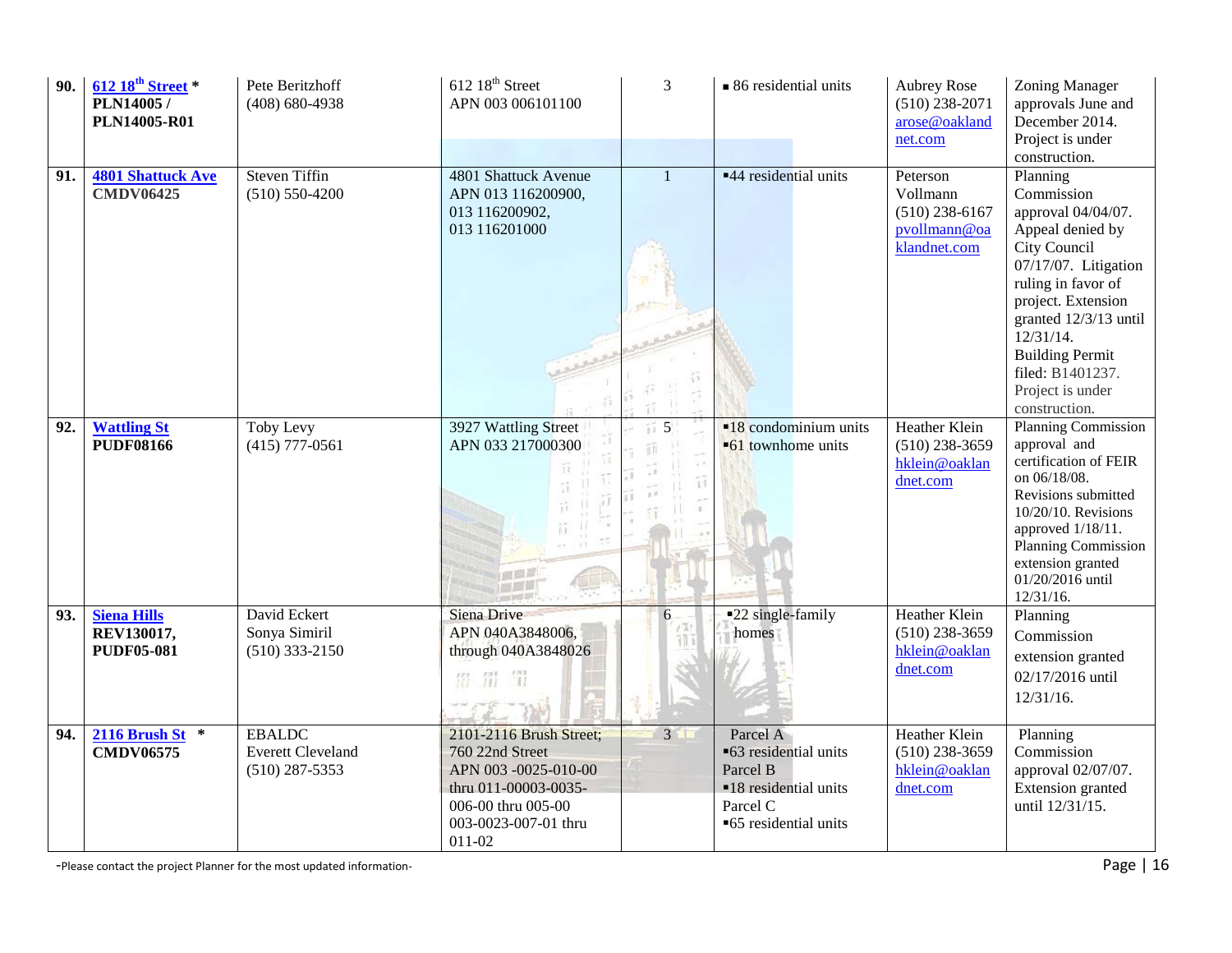| 95. | <b>Emerald Parc</b><br><b>CU05116</b>                                              | <b>Tom Dolan Architects</b><br>$(510) 839 - 7200$                             | 2400 Filbert Street<br>APN 005 043301804                                                                                                                    | $\overline{3}$       | ■55 townhomes                                                                                                                                                                                                                                                                                                                                                                                                                                               | Peterson<br>Vollmann<br>$(510)$ 238-6167<br>pvollmann@oa<br>klandnet.com  | Planning<br>Commission<br>approval 11/16/05.<br>Appeal denied by<br>City Council                                                                                                                  |
|-----|------------------------------------------------------------------------------------|-------------------------------------------------------------------------------|-------------------------------------------------------------------------------------------------------------------------------------------------------------|----------------------|-------------------------------------------------------------------------------------------------------------------------------------------------------------------------------------------------------------------------------------------------------------------------------------------------------------------------------------------------------------------------------------------------------------------------------------------------------------|---------------------------------------------------------------------------|---------------------------------------------------------------------------------------------------------------------------------------------------------------------------------------------------|
|     |                                                                                    |                                                                               |                                                                                                                                                             |                      |                                                                                                                                                                                                                                                                                                                                                                                                                                                             |                                                                           | 02/21/06. Extension<br>granted 1/10/14 until<br>12/31/14 & 12/31/16<br>NOP published                                                                                                              |
| 96. | <b>Fruitvale Village</b><br>(Phase 2)<br><b>CMD08185</b>                           | Unity Council/Signature<br>Properties<br>Patrick Van Ness<br>$(925)$ 463-1122 | Block bounded by 35th<br>and 37th Avenues, East<br>12th Street and BART<br>tracks<br>APN 033 2197019 and<br>033 21770200                                    | 5<br>进步              | -Phased multifamily<br>residential<br>development with 275<br>residential units<br>Parking garage                                                                                                                                                                                                                                                                                                                                                           | Darin Ranelletti<br>$(510)$ 238-3663<br>dranelletti@oak<br>landnet.com    | 12/22/08. DEIR<br>published 01/12/10.<br>FEIR published<br>04/2810. Planning<br>Commission approval<br>and certification of the<br>FEIR 05/19/10.<br>Extension granted<br>1/10/14 until 12/31/14. |
| 97. | <b>Monte Vista Villas</b><br>(formerly Leona<br>Quarry)<br><b>PUD02437</b>         | Discovery Builders<br>Dana Owyoung<br>$(925) 682 - 6419$                      | 7100 Mountain Blvd<br>APN 037A315100101                                                                                                                     |                      | • 123 residential units                                                                                                                                                                                                                                                                                                                                                                                                                                     | Bill Quesada,<br>$(510)$ 238-6345<br>bquesada@oakl<br>andnet.com          | City Council approval<br>12/03/02. City<br>Council re-approval<br>02/17/04. Other<br>Monte Vista Villas<br>projects complete.<br>Multiple Building<br>Permits. Under<br>construction.             |
| 98. | <b>Fruitvale Transit</b><br><b>Village</b><br>(Phase 2A)<br><b>PUDF01/ER080005</b> | <b>Unity Council</b><br>Ross Ojeda<br>$(510) 535 - 6948$                      | Block bounded by 35 <sup>th</sup><br>and 37 <sup>th</sup> Avenues, East<br>12 <sup>th</sup> Street and BART<br><b>Tracks</b><br>APN 033 217702100<br>簈<br>罚 | $5\overline{)}$<br>借 | • Phased multi-family<br>residential development on<br>an existing surface parking<br>lot adjacent to the Fruitvale<br><b>BART</b> Station, consisting<br>of demolition of the<br>parking lot and<br>construction of 94 of a<br>total of 275 market rate<br>and mixed-income units to<br>be completed in two<br>phases.<br>• Phase 2A consists of 94<br>units of mixed-income<br>housing. [Later Phase 2B<br>will include 181 market<br>rate rental units.] | Elois A.<br>Thornton<br>$(510)$ 238-6284<br>eathornton@oa<br>klandnet.com | Planning<br>Commission<br>approval 05/06/15 of<br>Phase 2A, relying on<br>2010 FEIR.                                                                                                              |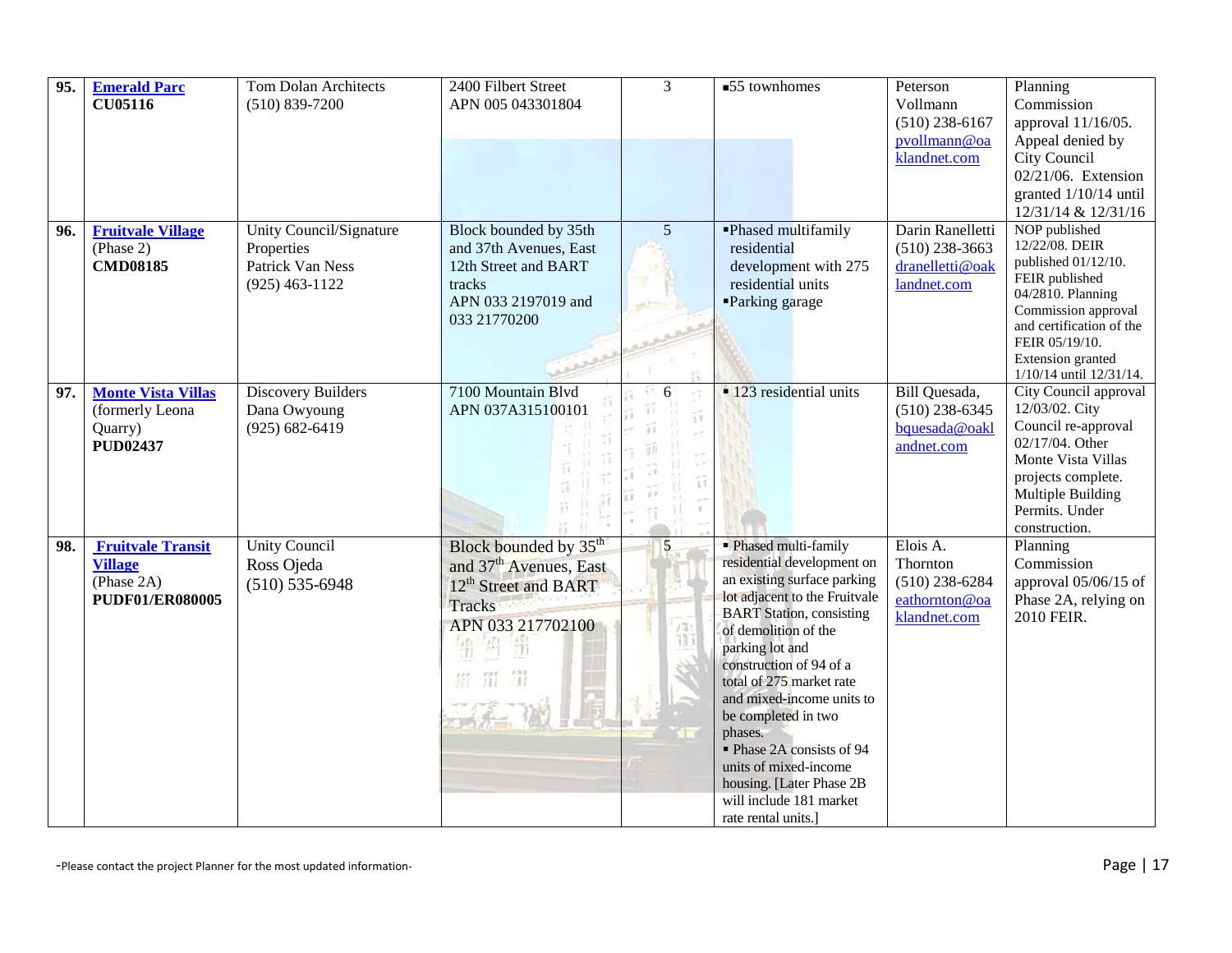| 99.                                                                 | <b>460 Grand Avenue</b><br><b>CMDV04485</b> | <b>Bridge Housing</b><br>Joseph McCarthy<br>$(415)$ 989-1111                       | 460 Grand Ave<br>APN 010-0779-012-00,<br>010-0779-014-0,<br>010-0779-015-01 | 3                                 | • 68 residential units                                                                                                   | Darin<br>Ranelletti,<br>$(510)$ 238-3663<br>dranelletti@oak<br>landnet.com                                                                          | Planning Commission<br>approval 06/07/06.<br>Appeal denied by<br>City Council<br>07/18/06. Building<br>Permit # B1301912<br>issued 12/6/2013.<br>Under construction.                                                                                           |
|---------------------------------------------------------------------|---------------------------------------------|------------------------------------------------------------------------------------|-----------------------------------------------------------------------------|-----------------------------------|--------------------------------------------------------------------------------------------------------------------------|-----------------------------------------------------------------------------------------------------------------------------------------------------|----------------------------------------------------------------------------------------------------------------------------------------------------------------------------------------------------------------------------------------------------------------|
| 100                                                                 | 1032 39th St<br><b>CMDV08289</b>            | <b>Madison Park Financial</b><br><b>Bob Huff</b><br>$(510)$ 452-2944               | 1032 39th Street<br>APN 012 095302700                                       |                                   | ■25 residential units in<br>Oakland<br>■75 residential units in<br>Emeryville                                            | Catherine<br>Payne<br>$(510)$ 238-6168<br>cpayne@oaklan<br>dnet.com<br>Miroo Desai<br>City of<br>Emeryville<br>Senior Planner<br>$(510) 596 - 3785$ | <b>Planning Commission</b><br>approval 12/3/08.<br><b>Emeryville City</b><br>Council approval<br>01/20/08. Extension<br>granted 10/12/12 until<br>12/31/14. Emeryville<br>has building permit<br>authority; Building<br>permits issued; Under<br>construction. |
|                                                                     | <b>PROJECT NAME</b>                         | <b>APPLICANT CONTACT</b>                                                           | <b>LOCATION</b><br>(ADDRESS OR APN)                                         | <b>COUNCIL</b><br><b>DISTRICT</b> | <b>DESCRIPTION</b>                                                                                                       | <b>CITY</b><br><b>PLANNER</b>                                                                                                                       | <b>STATUS</b>                                                                                                                                                                                                                                                  |
| COMMERCIAL, INDUSTRIAL, CIVIC PROJECTS / APPLICATIONS UNDER REVIEW: |                                             |                                                                                    |                                                                             |                                   |                                                                                                                          |                                                                                                                                                     |                                                                                                                                                                                                                                                                |
|                                                                     |                                             |                                                                                    |                                                                             |                                   |                                                                                                                          |                                                                                                                                                     |                                                                                                                                                                                                                                                                |
| 101                                                                 | 420 $13^{th}$ St $*$<br><b>PLN16162</b>     | BA1 1330 Broadway, LLC<br>$(415)$ 772-5900                                         | 420 13 <sup>th</sup> Street<br>APN 002 005300600                            | $\overline{2}$                    | Convert parking garage<br>into approximately                                                                             | Peterson<br>Vollmann                                                                                                                                | Application filed.                                                                                                                                                                                                                                             |
|                                                                     |                                             |                                                                                    |                                                                             |                                   | 55,000 sq. ft. of office                                                                                                 | $(510)$ 238-6167<br>pvollmann@oa<br>klandnet.com                                                                                                    |                                                                                                                                                                                                                                                                |
| 102                                                                 | <b>Mountain View</b><br>Cemetery<br>ER15001 | <b>Mountain View Cemetery</b><br>Association/ Jeff Lindeman,<br>$(510) 658 - 2588$ | 5000 Piedmont Avenue<br>APN 048A700200302<br>Лij<br><b>SOLU</b><br>罚        | ≠W.                               | Expand burial area<br>within existing, non-<br>historic portion of<br>cemetery by 8 acres (up<br>to 6,000 crypts/niches) | Catherine<br>Payne<br>$(510)238-6168$<br>cpayne@oaklan<br>dnet.com                                                                                  | DEIR circulated,<br>public comment<br>period closed<br>08/01/16.                                                                                                                                                                                               |
| 103                                                                 | <b>Kaiser OMC</b><br><b>PLN16072</b>        | Mark Redmond<br>$(510)$ 763-4880                                                   | 280 W MacArthur Blvd<br>APN 012 098401503                                   | $1 -$<br><b>STOP</b>              | Replacement of existing<br><b>Central Utility Plant on</b><br>KP-3 Site                                                  | Ann Clevenger<br>$(510)$ 238-6980<br>aclevenger@oa<br>klandnet.com                                                                                  | Application Filed.                                                                                                                                                                                                                                             |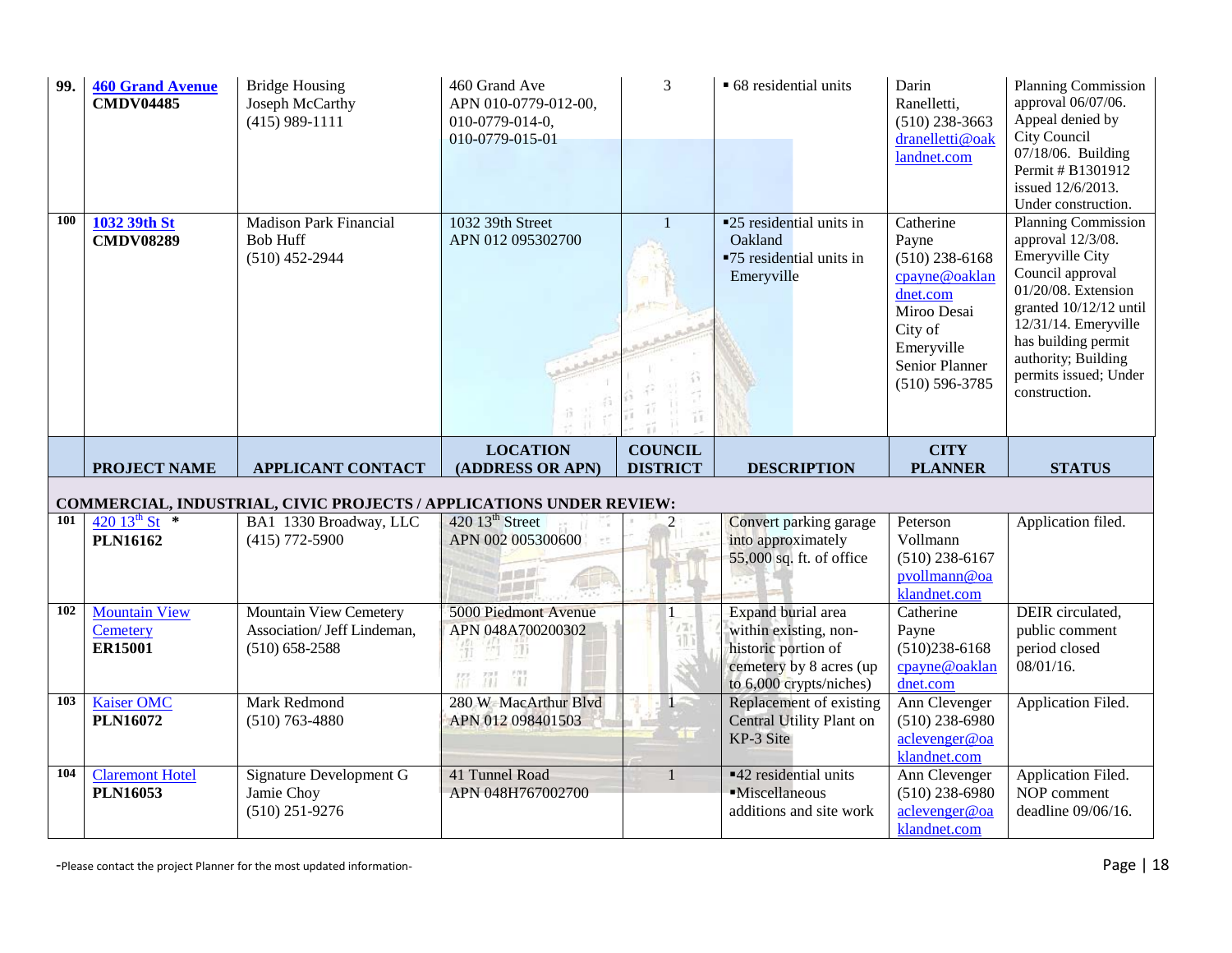|     | <b>PROJECT NAME</b>                                                    | <b>APPLICANT CONTACT</b>                                   | <b>LOCATION</b><br>(ADDRESS OR APN)                                                                | <b>COUNCIL</b><br><b>DISTRICT</b> | <b>DESCRIPTION</b>                                                                                                                                                            | <b>CITY</b><br><b>PLANNER</b>                                            | <b>STATUS</b>                                                                                                                                                                                                                                                                                                                                                                                                                           |
|-----|------------------------------------------------------------------------|------------------------------------------------------------|----------------------------------------------------------------------------------------------------|-----------------------------------|-------------------------------------------------------------------------------------------------------------------------------------------------------------------------------|--------------------------------------------------------------------------|-----------------------------------------------------------------------------------------------------------------------------------------------------------------------------------------------------------------------------------------------------------------------------------------------------------------------------------------------------------------------------------------------------------------------------------------|
|     |                                                                        | APPROVED COMMERCIAL, INDUSTRIAL OR CIVIC PROJECTS:         |                                                                                                    |                                   |                                                                                                                                                                               |                                                                          |                                                                                                                                                                                                                                                                                                                                                                                                                                         |
| 105 | Hampton Inn Hotel *<br><b>PLN15096</b>                                 | <b>Dhruv</b> Patel<br>$(510)$ 407-0308                     | 378 11 <sup>th</sup> Street<br>APN 002 005702000                                                   | $\overline{3}$                    | New seven story hotel<br>with approximately<br>114 rooms.                                                                                                                     | Peterson<br>Vollmann<br>$(510)$ 238-6167<br>pvollmann@oa<br>klandnet.com | Approved by<br>Zoning Manager on<br>03/15/16. Appeal<br>denied by Planning<br>Commission on<br>$05/04/16$ .                                                                                                                                                                                                                                                                                                                             |
| 106 | <b>Head Royce School</b><br><b>REV130003</b>                           | Dennis Malone<br>$(510) 531 - 1300$                        | 4315 Lincoln Ave<br>APN 029A136700601                                                              | $\overline{4}$                    | ■Amendments to the<br><b>PUD</b>                                                                                                                                              | Heather Klein<br>$(510)$ 238-3659<br>hklein@oaklan<br>dnet.com           | Planning<br>Commission<br>approval 11/4/15.<br>Appeal withdrawn.<br>Application<br>approved 07/07/16.                                                                                                                                                                                                                                                                                                                                   |
| 107 | <b>Uptown Station</b><br>$\ast$<br><b>PLN15026</b>                     | <b>Lane Partners</b><br>Drew Hayde<br>$(650) 838 - 0100$   | 1955 Broadway<br>008 063900100                                                                     | 3<br>ň                            | Remodel of former<br>Capwell's/Sears<br><b>Building for use as</b><br>upper floor office and<br>ground-floor retail.                                                          | Peterson<br>Vollmann<br>$(510)$ 238-6167<br>pvollmann@oa<br>klandnet.com | <b>Zoning Manager</b><br>approval 06/2015.<br>Project is under<br>construction.                                                                                                                                                                                                                                                                                                                                                         |
| 108 | <b>Kaiser Center</b> *                                                 | The SWIG Company<br>Tomas Schoenberg<br>$(415) 291 - 1100$ | 300 Lakeside Drive<br>Area bounded by 20th and<br>21st Streets and Webster<br>and Harrison Streets | $\overline{3}$<br>y fi            | Demolition of $280,000$<br>S.F.<br>$\blacksquare$ 2 new towers:42-<br>stories with 780,000<br>S.F. office 34-stories<br>with 565,000 S.F.<br>office and 22,000 S.F.<br>retail | Heather Klein<br>$(510)$ 238-3659<br>hklein@oaklan<br>dnet.com           | NOP published<br>05/22/08.<br>Environmental<br><b>Scoping Session</b><br>before the LPAB<br>06/09/08 and Planning<br>Commission 06/18/08.<br>DEIR published<br>8/23/10. LPAB DEIR<br>hearing 10/4/10. PC<br>DEIR hearing 10/6/10.<br>FEIR published<br>04/21/11. Planning<br>Commission approval<br>and FEIR certification<br>05/04/11. Extension<br>granted $04/14$ until<br>12/31/14. Extension<br>granted 12/5 until<br>$12/31/16$ . |
| 109 | <b>Fruitvale Skilled</b><br><b>Nursing Facility</b><br><b>PLN14013</b> | John Nguyen<br>$(510)538-9991$                             | 1230 37th Avenue<br>APN 033 2156023                                                                | 5                                 | ■136 assisted living<br>beds<br>$\blacksquare$ 13,334 sq. ft. medical<br>office<br>$\blacksquare$ 3,316 sq. ft. retail                                                        | Neil Gray<br>$(510)$ 238-3878<br>ngray@oakland<br>net.com                | Planning<br>Commission<br>approval 08/06/14.<br>Approval extended to<br>08/06/17.                                                                                                                                                                                                                                                                                                                                                       |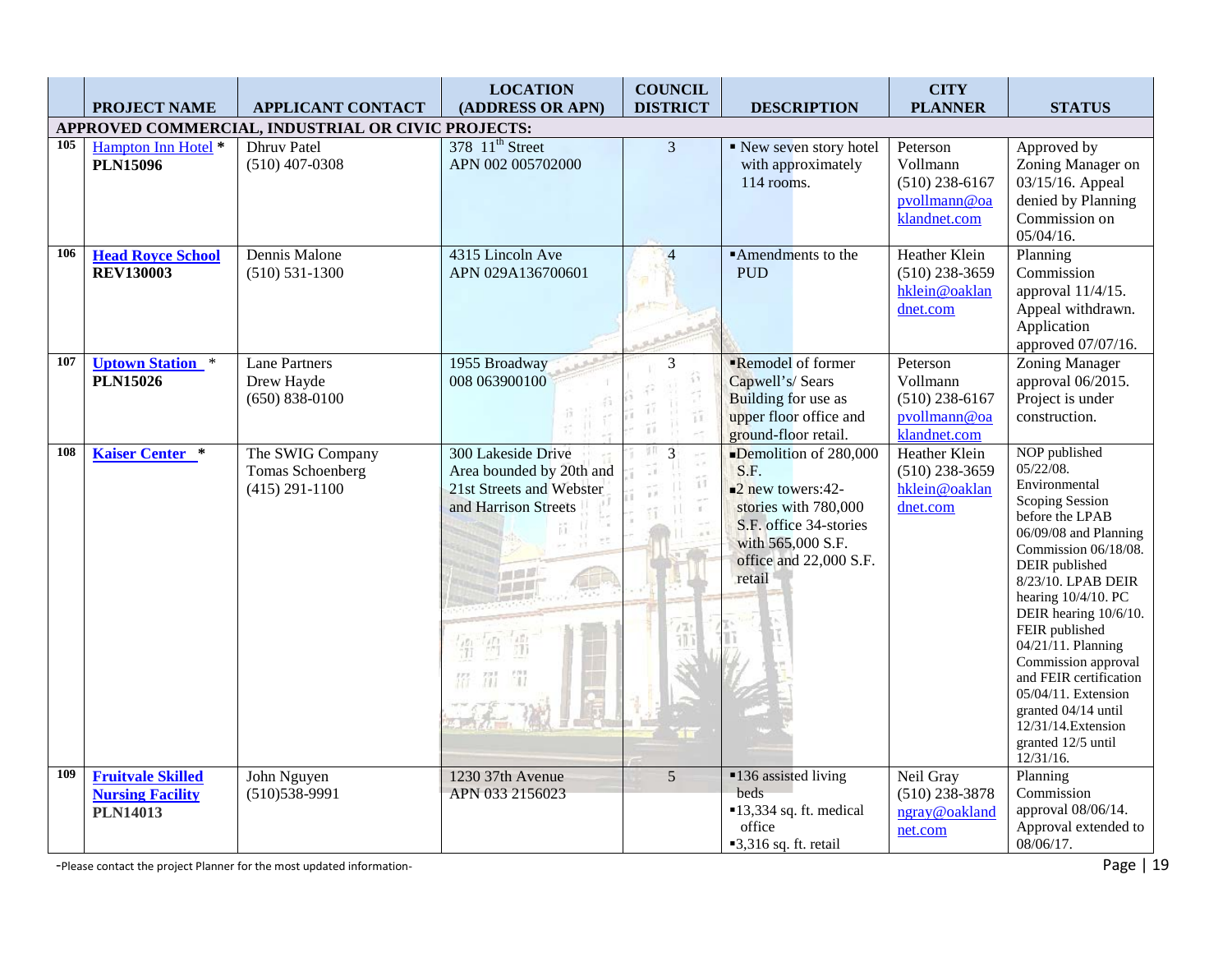| 110<br>111 | <b>Oakland Zoo</b><br>Master Plan<br>Amendment<br>(Phase II)<br>CM09085                         | <b>East Bay Zoological Society</b><br>Nik Haas-Dejehia<br>$(510)$ 623-9525 x138 | 9777 Golf Links Road<br>APN multiple                                               | $\overline{7}$      | Revisions to the<br>Oakland Zoo Master<br>Plan previously<br>approved in 1998                                                                                                     | Darin Ranelletti<br>$(510)$ 238-3663<br>dranelletti@oak<br>landnet.com       | Approved on<br>6/21/2011. Phase I<br>(Veterinary<br>Hospital) completed<br>in year 2013. Phase<br>II (California<br>Exhibit) approved.                                                                                                                                                                                                                                                                                                        |
|------------|-------------------------------------------------------------------------------------------------|---------------------------------------------------------------------------------|------------------------------------------------------------------------------------|---------------------|-----------------------------------------------------------------------------------------------------------------------------------------------------------------------------------|------------------------------------------------------------------------------|-----------------------------------------------------------------------------------------------------------------------------------------------------------------------------------------------------------------------------------------------------------------------------------------------------------------------------------------------------------------------------------------------------------------------------------------------|
|            | <b>Embarcadero</b><br><b>Bridge</b><br><b>CP10100</b>                                           | City of Oakland<br>Nader Rabahat<br>$(510)238-6605$                             | 80 Fallon Street and<br>1 5th Avenue<br>APN's 000O043000104<br>&<br>000O043000102  | $\overline{3}$      | Replacement of the<br>Embarcadero Bridge<br>over Lake Merritt<br>Channel                                                                                                          | Michael<br><b>Bradley</b><br>$(510)$ 238-6935<br>mbradley@oakl<br>andnet.com | <b>Creek Protection</b><br>Permit approved<br>$01/03/11$ .                                                                                                                                                                                                                                                                                                                                                                                    |
| 112        | <b>St. John's Episcopal</b><br><b>Church</b><br>New Parking and<br>Sanctuary<br><b>CMD06546</b> | St. John's Episcopal<br>Church Jerry Moran<br>$(510) 531 - 0980$                | 5928 Thornhill Drive &<br>1707 Gouldin Road<br>APN 048F739000303,<br>048F739000409 | $\overline{4}$<br>ŭ | Demolition of house at<br>5928 Thornhill Drive<br>new access bridge<br>over creek<br><b>"creek rehabilitation/bank</b><br>stabilization<br>$\blacksquare$ 5,500 sq. ft. sanctuary | <b>Caesar Quitevis</b><br>$(510)$ 238-6343<br>cquitevis@oakl<br>andnet.com   | NOP and Initial<br>Study published<br>03/06/08. DEIR<br>published 11/17/10.<br>FEIR published<br>5/23/12. Planning<br>Commission<br>approval and<br>certification of<br>FEIR 6/6/12.<br>Appeal filed<br>$6/17/12$ by<br>Thornhill Creekside<br>Neighbors and<br>Friends. Formal<br>withdrawal filed<br>$1/6/16$ . Pending<br>administrative<br>approval of the<br>revised SCA<br>between appellants<br>and church. Update<br>to NOD required. |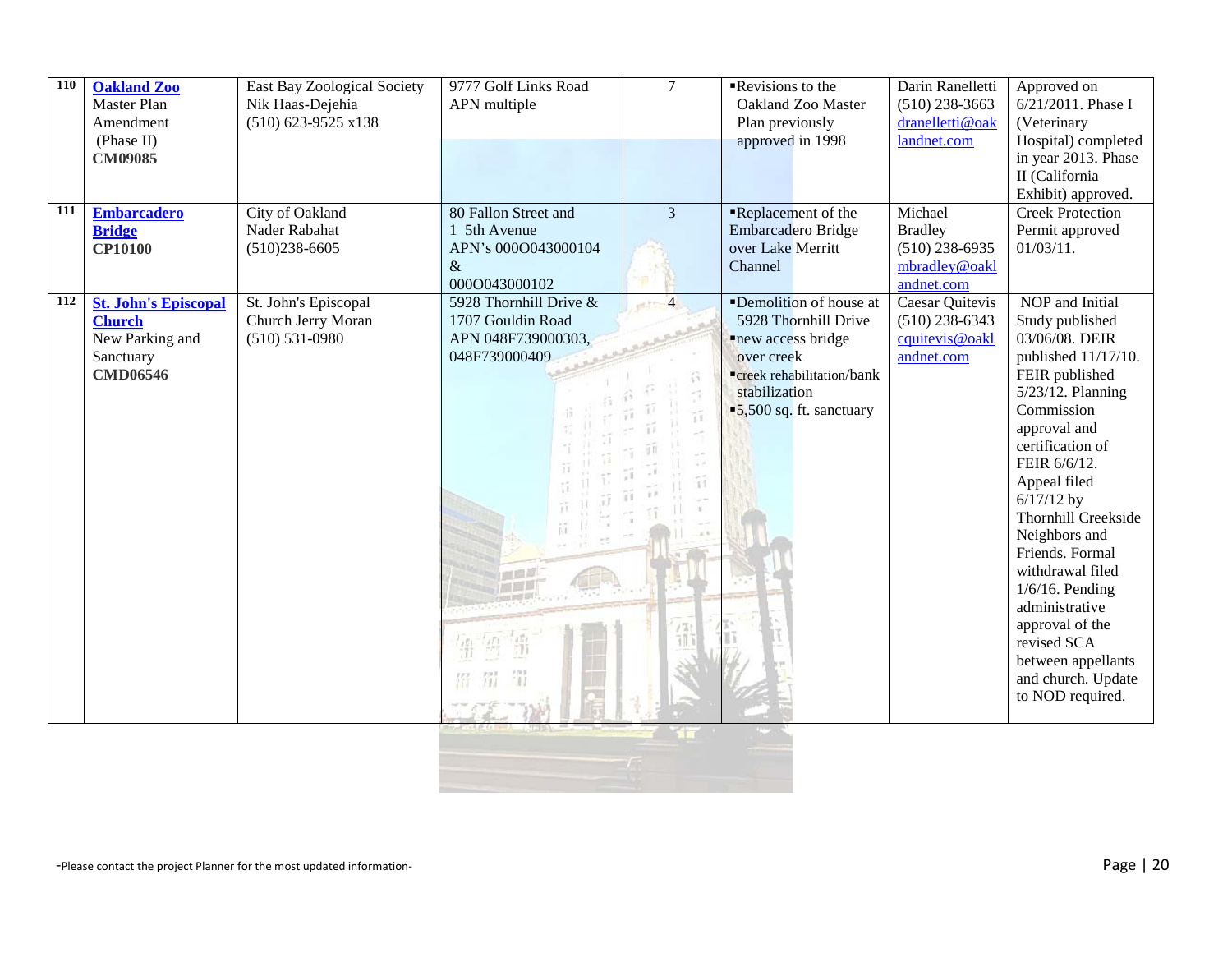| 113 | 1100 Broadway *<br><b>CMD07390</b> | Steven Wolmark /<br><b>SKS</b> Investment<br>$(415)$ 421-8200 | 1100 Broadway<br>APN 002005100602                | $\overline{2}$                    | Rehabilitation of the<br>Key System Building<br>$-310,285$ sq. ft. of<br>office<br>$\blacksquare$ 9,810 sq. ft. of retail. | Heather Klein<br>$(510)$ 238-3659<br>hklein@oaklan<br>dnet.com | Planning<br>Commission<br>approval and<br>Addendum<br>certification<br>$02/13/08$ .<br>Extension granted<br>$02/14$ until<br>12/31/14. Extension<br>granted 12/15 until<br>$12/31/16$ . |
|-----|------------------------------------|---------------------------------------------------------------|--------------------------------------------------|-----------------------------------|----------------------------------------------------------------------------------------------------------------------------|----------------------------------------------------------------|-----------------------------------------------------------------------------------------------------------------------------------------------------------------------------------------|
|     | <b>PROJECT NAME</b>                | <b>APPLICANT CONTACT</b>                                      | <b>LOCATION</b><br>(ADDRESS OR APN)              | <b>COUNCIL</b><br><b>DISTRICT</b> | <b>DESCRIPTION</b>                                                                                                         | <b>CITY</b><br><b>PLANNER</b>                                  | <b>STATUS</b>                                                                                                                                                                           |
|     |                                    | COMMERCIAL, INDUSTRIAL, CIVIC PROJECTS UNDER CONSTRUCTION:    |                                                  |                                   |                                                                                                                            |                                                                |                                                                                                                                                                                         |
| 114 | <b>Children's Hospital</b>         | Doug Nelson                                                   | 5714 Martin Luther King                          |                                   | Demolition of 2                                                                                                            | Heather Klein                                                  | FEIR published                                                                                                                                                                          |
|     | PLN14170,                          | $(510)$ 428-3066                                              | Junior Way                                       |                                   | residences, trailers, and                                                                                                  | $(510)$ 238-3659                                               | 02/27/15. Planning                                                                                                                                                                      |
|     | PUDF01                             |                                                               | <b>Bounded by Martin</b>                         | ŭ                                 | helipad structure.                                                                                                         | hklein@oaklan                                                  | Commission                                                                                                                                                                              |
|     |                                    |                                                               | Luther King Jr. Way, 53rd<br>St, and Highway 24. |                                   | Construction of:<br>$\blacksquare$ 89,100 sq. ft. out-                                                                     | dnet.com                                                       | recommendations<br>on 04/01/15. City                                                                                                                                                    |
|     |                                    |                                                               | APN 014 120601402 and                            |                                   | patient building                                                                                                           |                                                                | Council approval of                                                                                                                                                                     |
|     |                                    |                                                               | multiple                                         |                                   | $-4,900$ sq. ft. central                                                                                                   |                                                                | the project and EIR                                                                                                                                                                     |
|     |                                    |                                                               |                                                  | 33                                | plant                                                                                                                      |                                                                | certification                                                                                                                                                                           |
|     |                                    |                                                               |                                                  |                                   | $\blacksquare$ 14,500 sq. ft. family                                                                                       |                                                                | 05/19/15. Building                                                                                                                                                                      |
|     |                                    |                                                               |                                                  |                                   | residence                                                                                                                  |                                                                | permit B1600461<br>issued. Project                                                                                                                                                      |
|     |                                    |                                                               |                                                  |                                   | $-31,300$ sq. ft. clinical<br>building                                                                                     |                                                                | under construction.                                                                                                                                                                     |
|     |                                    |                                                               |                                                  |                                   | ■43,500 sq. ft. link                                                                                                       |                                                                |                                                                                                                                                                                         |
|     |                                    |                                                               |                                                  |                                   | building                                                                                                                   |                                                                |                                                                                                                                                                                         |
|     |                                    |                                                               |                                                  |                                   | $-101,000$ sq. ft. Acute                                                                                                   |                                                                |                                                                                                                                                                                         |
|     |                                    |                                                               |                                                  |                                   | <b>Care Pavilion</b><br><sup>4</sup> level parking                                                                         |                                                                |                                                                                                                                                                                         |
|     |                                    |                                                               |                                                  |                                   | structure with 334 stalls                                                                                                  |                                                                |                                                                                                                                                                                         |
|     |                                    |                                                               |                                                  |                                   |                                                                                                                            |                                                                |                                                                                                                                                                                         |
|     |                                    |                                                               |                                                  |                                   |                                                                                                                            |                                                                |                                                                                                                                                                                         |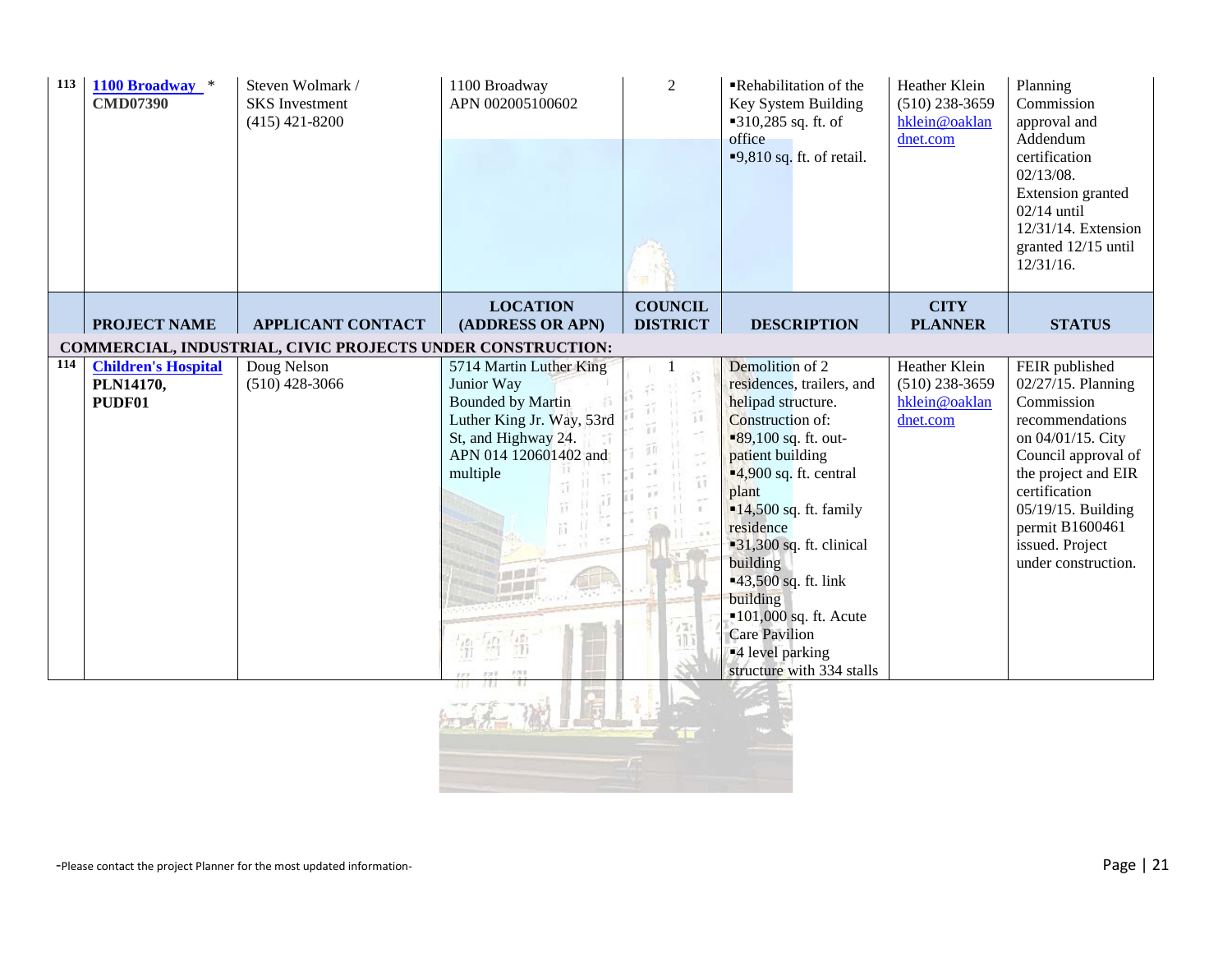| 115 | <b>Safeway Store @</b><br><b>Rockridge Shopping</b><br><b>Center</b><br>(Broadway &<br>Pleasant Valley Ave)<br><b>CMDV09135</b> | Development Centers, Inc.<br>Alvin B. Chan<br>$(925) 738 - 1400$           | 5050-5100 Broadway<br>APN 014 124200203,<br>014 124200507                                                                            | 1           | Redevelopment of<br>existing shopping<br>center with new<br>331,000 sq. ft. shopping<br>center                                                                                                        | Darin Ranelletti<br>$(510)$ 238-3663<br>dranelletti@oak<br>landnet.com                                        | NOP published<br>06/26/09. DEIR<br>published 01/11/13.<br>Planning<br>Commission<br>approval and<br>certification of<br>FEIR 9/25/13.<br>Building Permits/<br>Phase 1:<br>RB1401581,<br>GR1400097,<br>B1401077                                                                                                               |
|-----|---------------------------------------------------------------------------------------------------------------------------------|----------------------------------------------------------------------------|--------------------------------------------------------------------------------------------------------------------------------------|-------------|-------------------------------------------------------------------------------------------------------------------------------------------------------------------------------------------------------|---------------------------------------------------------------------------------------------------------------|------------------------------------------------------------------------------------------------------------------------------------------------------------------------------------------------------------------------------------------------------------------------------------------------------------------------------|
| 116 | <b>Alta Bates Summit</b><br><b>Medical Center-</b><br><b>Summit Campus</b><br><b>Master Plan</b>                                | Alta Bates Summit Medical<br>Center<br>Shahrokh Sayadi<br>$(415)$ 203-6345 | 23-acre campus generally<br>between Telegraph and<br>Webster, and between<br>30th Street and 34th<br><b>Street</b><br>APN - Multiple | 3<br>谷<br>ū | <b>ABSMC</b> Master Plan<br>Phase 2<br>"Longer-term campus-<br>wide improvements,<br>new medical office<br>buildings, classrooms<br>and closure of a portion<br>of Summit St for new<br>campus plaza. | Bill Quesada,<br><b>Building</b><br>Services,<br>$(510)$ 238-6345<br>bquesada@oakl<br>andnet.com              | Application filed.<br>NOP published<br>01/23/09. DEIR<br>published 12/21/09.<br>FEIR published<br>5/7/10. Planning<br>Commission<br>approval 05/19/10.<br>Appealed to City<br>Council. Council<br>denial of the appeal<br>and approval of the<br>project 07/06/10.<br>Building permit<br>B1001826. Phase II<br>under review. |
| 117 | <b>Oakland Army Base</b>                                                                                                        | City of Oakland & CCIG<br>Prologis<br>Doug Cole<br>$(510)$ 238-7661        | Maritime St. and West.<br>Grand Ave.<br>APN: multiple                                                                                | 3           | Redevelop 160 acres<br>with approx. 1.5 million<br>sq. ft. of new industrial<br>space.<br><b>Estimated 500 million</b><br>dollar project cost                                                         | Darin<br>Ranelletti,<br>$(510)$ 238-3663;<br>dranelletti@oak<br>landnet.com<br>Doug Cole,<br>$(510)$ 238-7661 | Master Plan and<br>LDDA approved<br>June 2012.<br>Rezoning approved<br>7/13. Horizontal<br>infrastructure<br>improvements under<br>construction.                                                                                                                                                                             |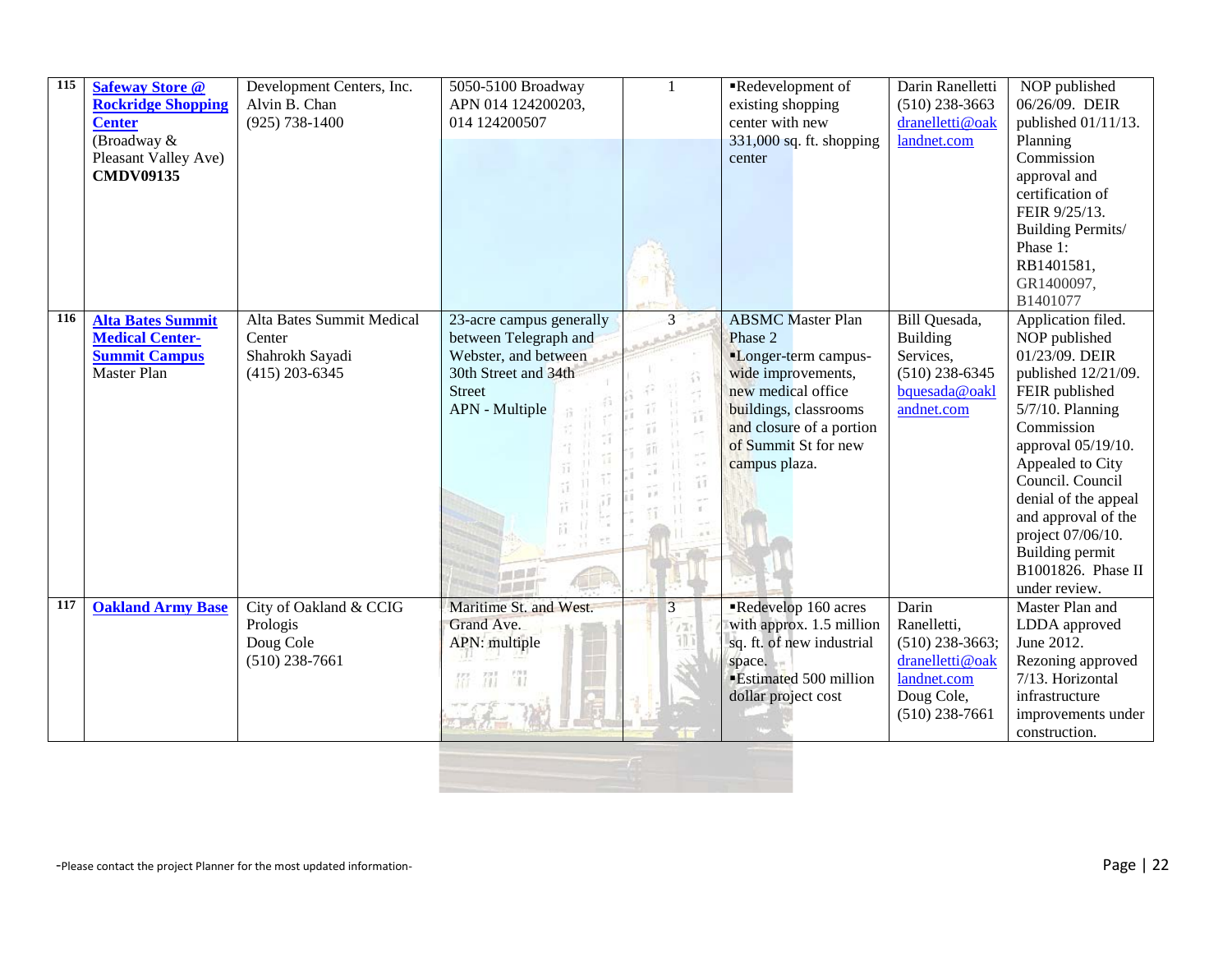| 118 | <b>Kaiser Permanente</b>                             | Kaiser Permanente<br>Judy De Vries<br>$(510)$ 752-2004 | 3600 Broadway<br>Project is located at the<br>corners of Broadway & W<br>MacArthur Blvd &<br>Piedmont Ave & Howe<br>St. | 1 and 3         | Master Plan for new<br>hospital:<br>$\blacksquare$ 1,216 space parking<br>garage<br>$\blacksquare$ Hospital building of<br>about 1.06 M sf. ft<br>Central Utility Plant | Bill Quesada,<br>Building<br>Services<br>$(50)$ 238-6345<br>bquesada@oakl<br>andnet.com | Planning<br>Commission<br>certification and<br>approval of FEIR<br>06/07/06. City<br>Council approval of<br>GPA, RPA and re-<br>zoning 06/27/06.<br>Planning<br>Commission<br>approval of the<br>design of Phase I,<br>MOB 11/1/06.<br>Planning<br>Commission<br>approval of Design<br>Review for Phase 2,<br>Hospital 11/19/08.<br>Building permit<br>B#0902127 for the<br>parking garage.<br>Main hospital<br>permit granted<br>under OSHPD.<br>Phase III for new<br>administrative<br>offices to be<br>submitted. |
|-----|------------------------------------------------------|--------------------------------------------------------|-------------------------------------------------------------------------------------------------------------------------|-----------------|-------------------------------------------------------------------------------------------------------------------------------------------------------------------------|-----------------------------------------------------------------------------------------|----------------------------------------------------------------------------------------------------------------------------------------------------------------------------------------------------------------------------------------------------------------------------------------------------------------------------------------------------------------------------------------------------------------------------------------------------------------------------------------------------------------------|
|     |                                                      |                                                        | <b>LOCATION</b>                                                                                                         | <b>COUNCIL</b>  |                                                                                                                                                                         | <b>CITY</b>                                                                             |                                                                                                                                                                                                                                                                                                                                                                                                                                                                                                                      |
|     | <b>PROJECT NAME</b>                                  | <b>APPLICANT CONTACT</b>                               | (ADDRESS OR APN)                                                                                                        | <b>DISTRICT</b> | <b>DESCRIPTION</b>                                                                                                                                                      | <b>PLANNER</b>                                                                          | <b>STATUS</b>                                                                                                                                                                                                                                                                                                                                                                                                                                                                                                        |
|     | <b>COMPLETED PROJECTS:</b><br><b>Foothill Square</b> | John Jay /Jay-Phares Corp.                             | 10700 MacArthur Blvd                                                                                                    |                 | "Shopping Center                                                                                                                                                        | <b>Aubrey Rose</b>                                                                      | Project completed                                                                                                                                                                                                                                                                                                                                                                                                                                                                                                    |
|     | <b>Redevelopment</b>                                 | $(510) 562 - 9500$                                     | APN's 047-5589-001-                                                                                                     |                 | Redevelopment                                                                                                                                                           | $(510)$ 238-2071                                                                        | in year 2015.                                                                                                                                                                                                                                                                                                                                                                                                                                                                                                        |
|     | <b>Project</b>                                       |                                                        | 02, 047-5589-001-06,                                                                                                    |                 |                                                                                                                                                                         | arose@oakland                                                                           |                                                                                                                                                                                                                                                                                                                                                                                                                                                                                                                      |
|     | CMDV08187/                                           |                                                        | 047-5589-001-05, 047-                                                                                                   |                 |                                                                                                                                                                         | net.com                                                                                 |                                                                                                                                                                                                                                                                                                                                                                                                                                                                                                                      |
|     | ER0800016                                            |                                                        | 5589-001-04                                                                                                             |                 |                                                                                                                                                                         |                                                                                         |                                                                                                                                                                                                                                                                                                                                                                                                                                                                                                                      |
|     | <b>Kapor Center</b> *<br>DR13227                     | Ben Hidalgo /<br><b>Fougeron Architects</b>            | 2134-2148 Broadway<br>APN 008 065000100                                                                                 | $\overline{3}$  | ■ Four-story addition<br>totaling $44,000$ sf. ft. of                                                                                                                   | Mike Rivera<br>$(510)$ 238-6417                                                         | Project completed                                                                                                                                                                                                                                                                                                                                                                                                                                                                                                    |
|     |                                                      | $(415) 641 - 5744$                                     |                                                                                                                         |                 | commercial floor area.                                                                                                                                                  | mrivera@oakla                                                                           | in year 2016.                                                                                                                                                                                                                                                                                                                                                                                                                                                                                                        |
|     |                                                      |                                                        |                                                                                                                         |                 |                                                                                                                                                                         | ndnet.com                                                                               |                                                                                                                                                                                                                                                                                                                                                                                                                                                                                                                      |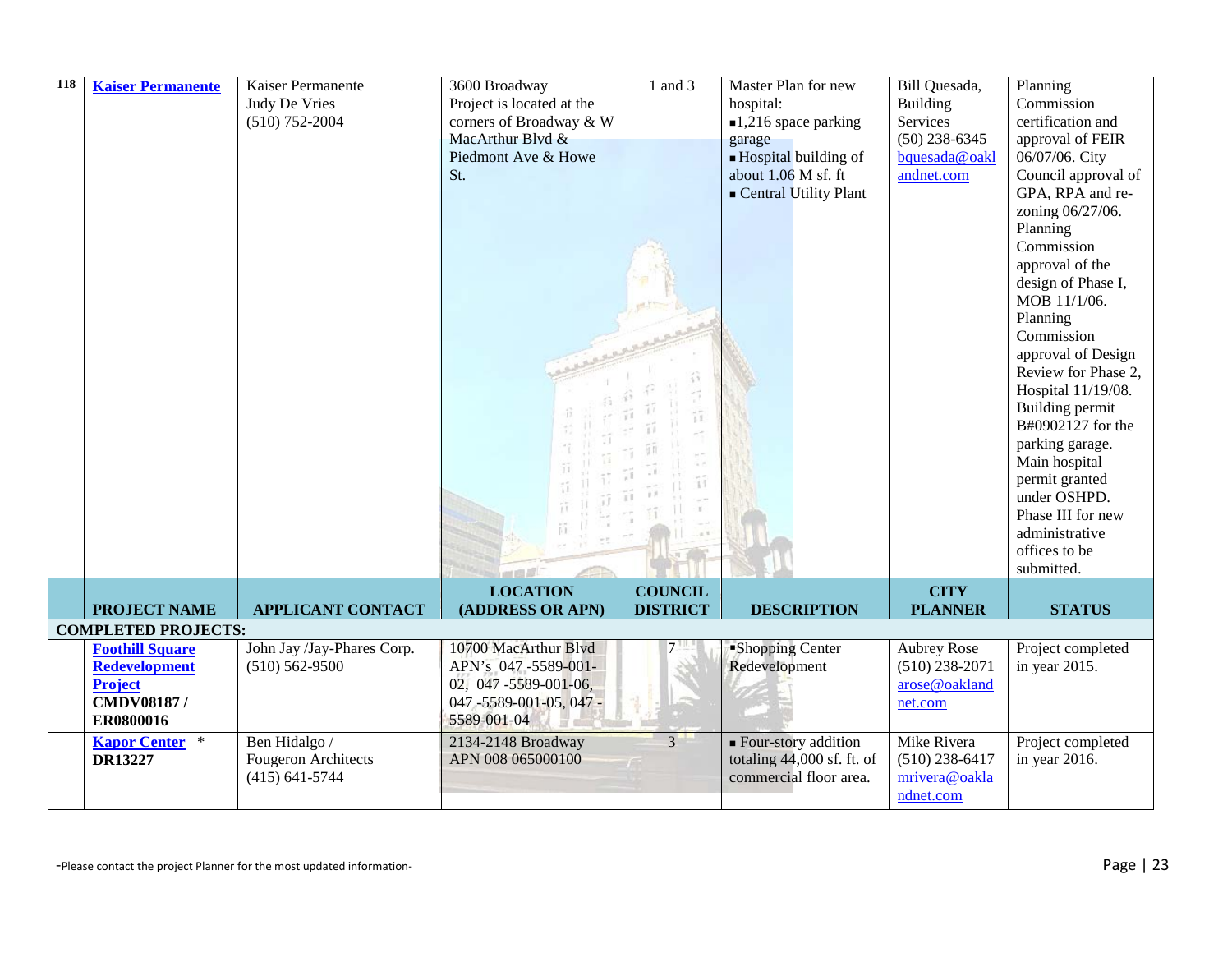| <b>Shops at Broadway</b><br><b>CMDV13194</b>                               | Daniel Backman / Kenny<br>Lowney Architects<br>$(510) 836 - 5400$ | 3001-3039 Broadway<br>APN's 009-0705-004-<br>00, 009 -0705-005-00,<br>009-0705-007-00                              | 3                                            | ■39,000 sq. ft. retail                                                                                                                                  | Peterson<br>Vollmann<br>$(510)$ 238-6167<br>pvollmann@oa<br>klandnet.com | Project completed<br>in year 2015. |
|----------------------------------------------------------------------------|-------------------------------------------------------------------|--------------------------------------------------------------------------------------------------------------------|----------------------------------------------|---------------------------------------------------------------------------------------------------------------------------------------------------------|--------------------------------------------------------------------------|------------------------------------|
| <b>Safeway Store</b><br>(College Ave)                                      | Ken Lowney<br>$(510) 836 - 5400$                                  | 6310 College Ave<br>APN 048A707000101                                                                              | $\mathbf{1}$                                 | New 45,000 sq. ft.<br>grocery store and<br>ground floor retail with<br>additional 9,500 sq. ft.<br>of commercial                                        | Peterson<br>Vollmann<br>$(510)$ 238-6167                                 | Project completed<br>in year 2015. |
| <b>Cathedral Gardens</b>                                                   | Benny Kwong / AEH<br>Housing<br>$(415)$ 295-8857                  | 620-628 21st Street<br>APN 008 -0659-023-00,<br>008 -0647-016-00, 008 -<br>0647-017-00                             | $\overline{3}$<br>e4.f                       | ■100 affordable<br>housing units<br>Rehabilitation of the<br><b>Rectory building</b>                                                                    | Peterson<br>Vollmann<br>$(510)$ 238-6167                                 | Project completed<br>in year 2014. |
| <b>Satellite Housing,</b><br>Inc.                                          | Cindy Heavens / SAHA<br>$(510) 647 - 0700$                        | 116 E 15th Street, 1507<br>2nd Ave, 1521 2nd Ave<br>APN's 020 -0181-016-00<br>020 -0181-013-01<br>020 -0181-005-01 | $\mathcal{D}$<br>$\tilde{\mathbb{1}}$<br>ïï. | <b>-92</b> affordable senior<br>units                                                                                                                   | <b>Aubrey Rose</b><br>$(510)$ 238-2071                                   | Project completed<br>in year 2015. |
| <b>California Hotel</b>                                                    | <b>EBALDC</b><br>Natalie Bonnewit<br>$(510)$ 287-5353             | 3501 San Pablo Ave<br>APN: 005 -0479-002-01<br>画面是                                                                 | $\overline{3}$<br>äπ<br>îî                   | Rehabilitation and<br>conversion of the<br>existing studio and<br>affordable units and<br>ground floor<br>commercial into 137<br>affordable apartments. | Jason Madani<br>238-4790                                                 | Project completed<br>in year 2014. |
| <b>MacArthur Blvd</b><br><b>Senior Apartments</b>                          | Kristen McLane<br>$(909) 624 - 6222$                              | 10920 MacArthur Blvd<br>APN: 047-5583-008-02                                                                       | $\overline{7}$                               | •33 senior apartment<br>units                                                                                                                           | <b>Aubrey Rose</b><br>238-2071                                           | Project completed<br>in year 2014. |
| <b>Lion Creek</b><br><b>Crossing (formerly</b><br><b>Coliseum Gardens)</b> | <b>EBALDCCarlos</b><br>Castellmos(510) 287-5335                   | 66th Ave. at San Leandro<br>StreetAPN: Multiple<br>猫的<br>招                                                         | $7^{\circ}$                                  | Phase V=128 rental<br>senior housing units                                                                                                              | Catherine<br>Payne238-6168                                               | Project completed<br>in year 2014. |
| 1614 Campbell<br><b>Street</b>                                             | John Protopappas<br><b>Madison Park</b><br>$(510)$ 452-2944       | 1614 Campbell St<br>APN:007-0560-001-02                                                                            | $\overline{3}$<br><b>STEP</b>                | ■92 live/work<br>conversion                                                                                                                             | Peterson<br>Vollmann<br>238-6167                                         | Project completed<br>in year 2014. |
| 720 E 11th Street                                                          | <b>Robert Stevenson</b><br>$(415)786-6631$                        | 720 E 11th Street<br>APN: 019 -0033-010-02                                                                         | $\overline{2}$                               | <b>55</b> affordable units                                                                                                                              | Moe Hackett<br>238-3973                                                  | Project completed<br>in year 2012. |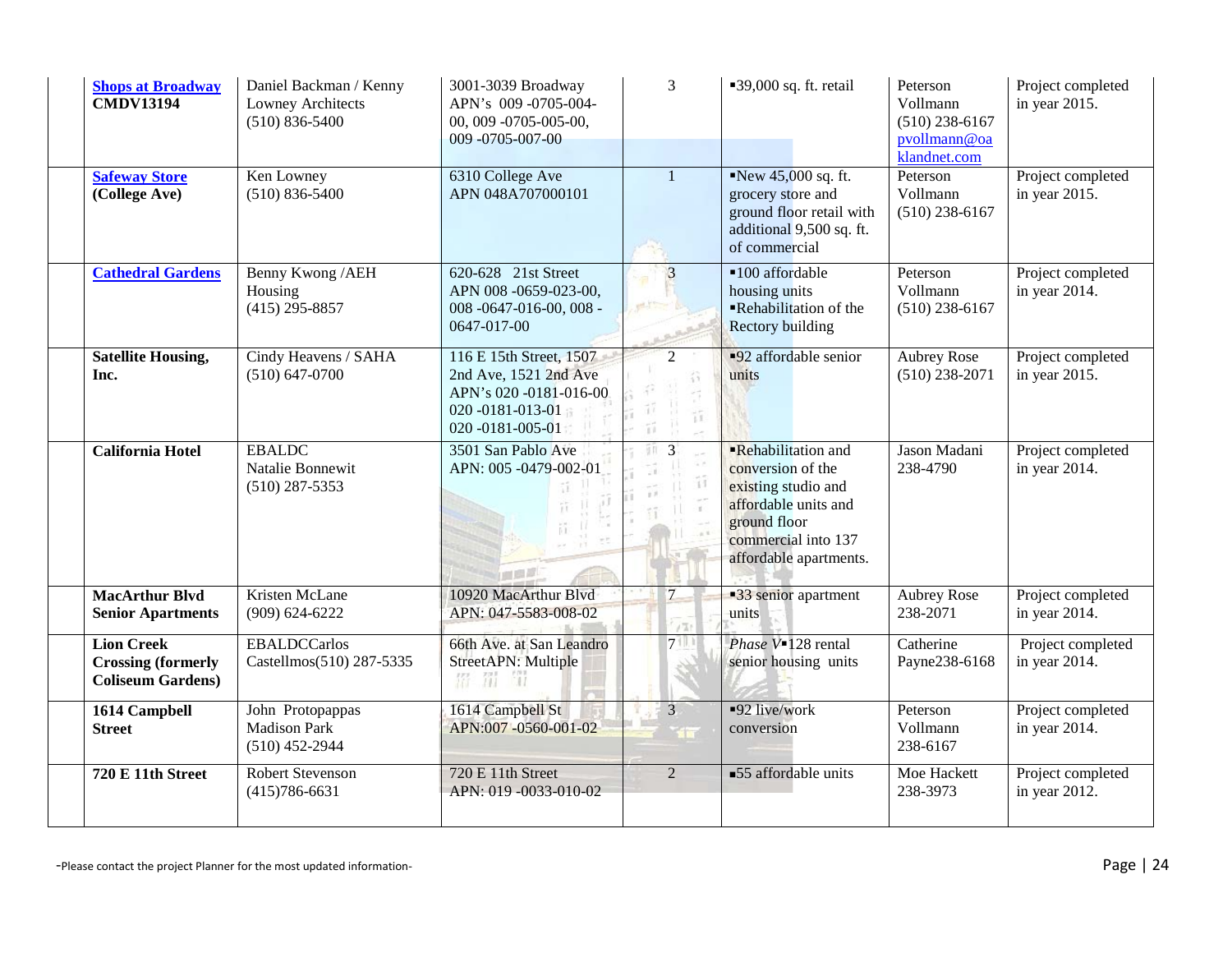| 116 6th St*                                                                             | Affordable Housing<br>Associates/Adam Deromedi<br>$(510) 649 - 8500$         | 116 6th Street<br>609 6th Street<br>APN: 001-0173-009-00                             | $\overline{2}$            | ■70 senior affordable<br>apartment units                                                                                 | Heather Klein<br>238-3659                      | Project completed<br>in year 2012.                                                    |
|-----------------------------------------------------------------------------------------|------------------------------------------------------------------------------|--------------------------------------------------------------------------------------|---------------------------|--------------------------------------------------------------------------------------------------------------------------|------------------------------------------------|---------------------------------------------------------------------------------------|
| <b>Arcadia Park</b>                                                                     | <b>Pulte Homes</b><br>Andy Cost<br>$(925)$ 249-3200                          | 98th Ave. at San Leandro<br>St., APN - multiple                                      | $\overline{7}$            | $\blacksquare$ 168 residential units<br>(previously approved<br>for 366 residential<br>units)                            | Darin Ranelletti<br>238-3663                   | Project completed<br>in year 2012.                                                    |
| <b>City Walk</b><br><b>City Center T10</b><br>$(2005)*$                                 | Alta City Walk, LL<br>$(415) 888 - 8075$                                     | 13th/14th/MLK/Jefferson<br>APN: 002-0029-001-00                                      | $\overline{3}$            | $\Box$ 3,000 sq. ft. retail<br>■252 residential units                                                                    | Don Smith,<br>Bldg. Permits,<br>238-4778       | Project completed<br>in year 2012.                                                    |
| <b>Lion Creek</b><br><b>Crossing</b><br>(formerly Coliseum<br>Gardens)                  | <b>EBALDC</b><br>Carlos Castellmos<br>$(510)$ 287-5335                       | 66th Ave. at San Leandro<br><b>Street</b><br>APN-Multiple                            | $\overline{7}$<br>et t'   | <b>283</b> residential units<br>$\blacksquare$ 7,500 sq. ft. of civic<br>and commercial space<br>$\blacksquare$ park     | Catherine<br>Payne<br>238-6168                 | Phase I-IV<br>completed in year<br>2012. Final Phase V<br>under construction<br>09/14 |
| St Joseph's                                                                             | <b>BRIDGE Housing Corp</b><br>Smitha Seshadri<br>$(415)$ 989-1111            | 2647 International Blvd<br>APN: 025 -0701-004-01                                     | 5<br>îî                   | <b>Rehabilitation of the</b><br>historic building<br>•84 units senior<br>housing<br>$\blacksquare$ 15,000 sq. ft. office | Robert<br>Merkamp<br>238-6283                  | Project completed<br>in year 2011.                                                    |
| <b>Altenheim Senior</b><br><b>Housing</b>                                               | <b>Citizens Housing</b><br>Corporation<br>Kaori Tokunhea<br>$(415)$ 421-8605 | 1720 Macarthur<br><b>Boulevard</b><br>APN: 023-0494-001-07                           | 5<br>33<br>$\mathbb{R}^2$ | <b>Phase II</b><br>$\blacksquare$ 83 apartments units<br>(new construction)                                              | Robert<br>Merkamp<br>238-6283                  | Project completed<br>in year 2010.                                                    |
| Iron horse Apts. at<br><b>Central Station</b><br>(formerly 14th St)<br>Apts. - Wood St) | Bridge HousingBen<br>Metcalf(415) 989-1111                                   | Portions of APN: 0006-<br>0029-001 and 0000-0315-<br>006.                            | $\mathbf{3}$              | <b>99 Affordable housing</b><br>units                                                                                    | Don Smith,<br><b>Bldg. Permits</b><br>238-4778 | Project completed<br>in year 2009.                                                    |
| Zephyr Gate - Wood<br><b>Street</b>                                                     | <b>Pulte Homes</b><br>$(925)$ 249-3268                                       | <b>Wood Street</b><br>APN: 006-0029-001-00<br>$\frac{1}{2}$                          | $\overline{3}$<br>/Tr     | $\blacksquare$ 130 residential<br>condominium units                                                                      | Don Smith,<br><b>Bldg. Permits</b><br>238-4778 | Project completed<br>in year 2009.                                                    |
| 3860 Martin Luther<br>King Jr. Way                                                      | Neil Cotter<br>$(650)$ 259-9303                                              | 3860 & 3880 Martin<br>Luther King Jr. Way<br>APN: 012-0968-030-01<br>012-0968-031-00 |                           | 34 residential units                                                                                                     | Darin<br>Ranelletti,<br>238-3663               | Project completed<br>in year 2009.                                                    |
| <b>Jackson Courtyard</b><br>Condominiums*                                               | Gerald Green<br>$(415)$ 377-5286                                             | 210 14th Street<br>APN 008-0627-020-00                                               | 3 <sup>2</sup>            | $\blacktriangleleft$ 45 condominium units                                                                                | Heather Klein<br>238-3659                      | Project completed<br>in year 2009.                                                    |
| <b>630 Thomas Berkley</b><br><b>Square Housing *</b>                                    | SUDA/<br><b>Alan Dones</b><br>$(510)$ 715-3491                               | 630 Thomas L. Berkley<br>Way<br>APN: N/A - TPM7541<br>Parcel 3                       | $\overline{3}$            | $\blacksquare$ 88 residential<br>condominium units<br>3 commercial spaces                                                | Heather Klein<br>238-3659                      | Project completed<br>in year 2009.                                                    |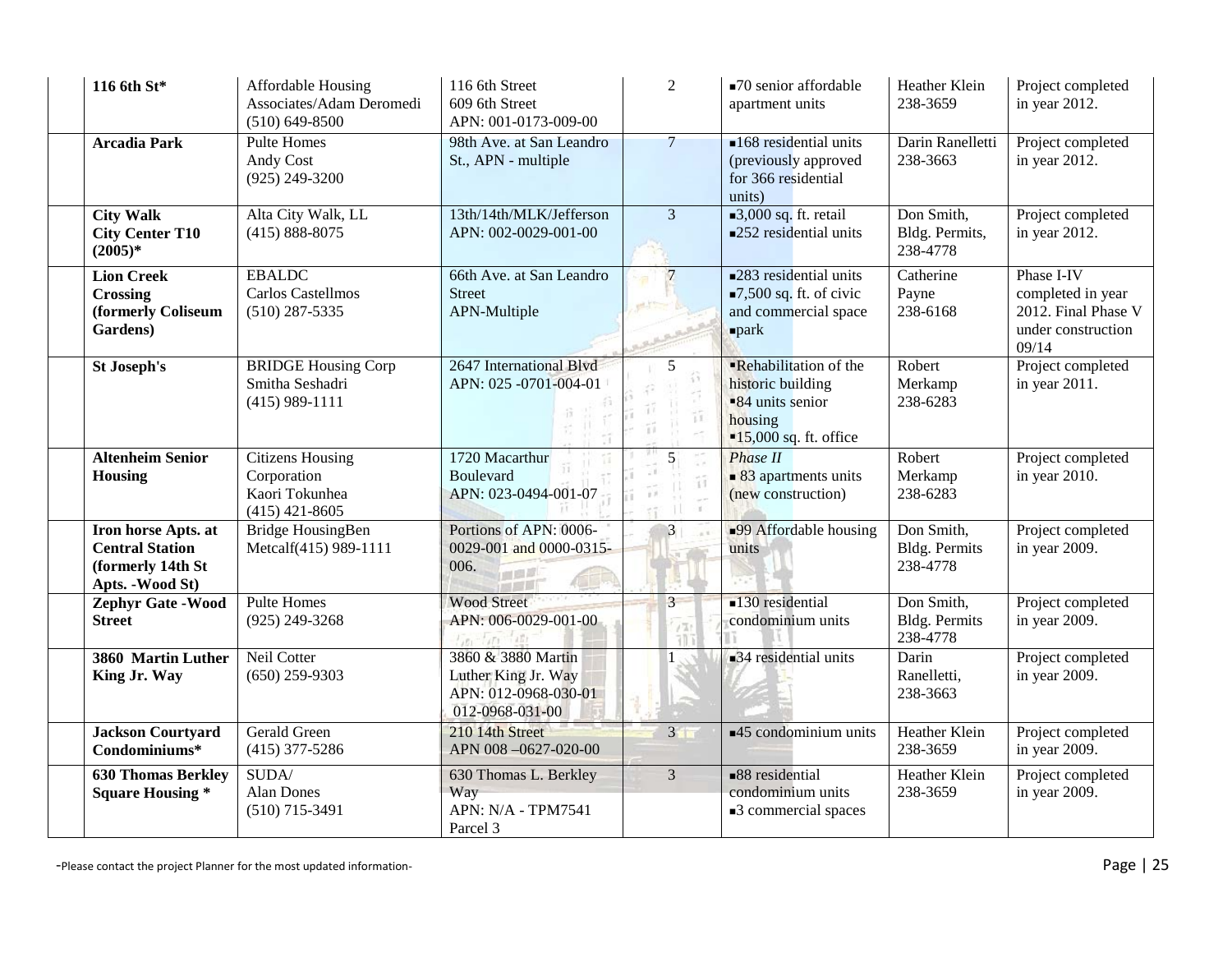| 1755 Broadway*                                                   | 1755 Broadway LLCAndrew<br>Brog(310) 963-7878                             | 1755 BroadwayAPN:008<br>$-0640 - 005 - 00$                                               | $\overline{3}$                    | ■Conversion of floors<br>2-5 of office to 24<br>live/work<br>condominiums.                                                                                                             | Mike Rivera,<br>238-6417                                              | Project completed<br>in year 2009. |
|------------------------------------------------------------------|---------------------------------------------------------------------------|------------------------------------------------------------------------------------------|-----------------------------------|----------------------------------------------------------------------------------------------------------------------------------------------------------------------------------------|-----------------------------------------------------------------------|------------------------------------|
| <b>Fox Courts</b>                                                | Deni Adaniya<br>$(510)$ 841.4410, ext.19                                  | <b>Uptown Parcel 6</b><br>555-19th Street, 550-18th<br><b>Street</b><br>APN 008-0642-017 | $\overline{3}$                    | ■80 residential units<br>$=2500$ sq.ft.<br>-Childcare<br>■Art space                                                                                                                    | Catherine<br>Payne<br>238-6168                                        | Project completed<br>in year 2009. |
| 311 2nd St*                                                      | <b>Embarcadero Pacific</b><br>Michael Reynolds<br>$(510)$ 444-4064        | 311 2nd Street<br>APN:001 -0149-007-00                                                   | 3                                 | $\blacksquare$ 105 residential<br>condominium units                                                                                                                                    | Heather Klein<br>238-3659                                             | Project completed<br>in year 2009. |
| 100 Grand*                                                       | <b>Essex Property Trust</b><br>John Eudy<br>$(650) 849 - 1600$            | 124 Grand Ave and 2264<br>Webster St.<br>APN: 008-0655-007-00 &<br>008-0655-009-01       | $\overline{3}$<br>进上生             | $\blacksquare$ 241 residential units                                                                                                                                                   | Darin Ranelletti<br>238-3663                                          | Project completed<br>in year 2009. |
| <b>Pacific Cannery</b><br>Lofts                                  | <b>PCL</b> Associates<br>Cal Inman<br>$(510)547 - 2122$                   | 1111-1119 Pine Street<br>APN: 006-0029-002-00                                            | $\overline{3}$<br>îΪ<br>G e<br>85 | $\Box$ 99 condo warehouse<br>lofts<br>$\blacksquare$ 45 live/work lofts<br>$\blacksquare$ 15 townhouse lofts<br>$\blacksquare$ 4 work/live lofts<br>(part Wood Street)<br>Development) | Don Smith,<br>Bldg. Permits<br>238-4778                               | Project completed<br>in year 2009. |
| Madison Lofts*                                                   | Affordable Housing<br>Associates<br>Mark Garrel<br>$(510)$ 649-8500       | 160 14th St.<br>APN: 008-0628-005-01                                                     | 3<br>y'                           | $\blacksquare$ Approximately 76<br>condominium units<br>$\blacksquare$ 2,666 sq.ft of retail                                                                                           | Neil Gray<br>238-3878                                                 | Project completed<br>in year 2009. |
| Packard Lofts*<br>(formerly 2355<br><b>Broadway</b> )            | 2355 Broadway LLC<br>John Protopappas<br>$(510)$ 452-2944                 | 2355 Broadway<br>APN: 008-0666-006-00                                                    | 6                                 | <b>Adaptive re-use of</b><br>historic building into 24<br>condominiums and<br>ground floor retail                                                                                      | Heather Klein,<br>238-3659                                            | Project completed<br>in year 2008. |
| The Ellington*<br>(formerly<br>3rd/Broadway<br><b>Mixed Use)</b> | The Emerald Fund<br>Marc Babsin<br>415-777-2914                           | 200/210/228 Broadway<br>APN: 001-0141-002-01<br>$001 - 0141 - 011 - 00$                  | $3 - 1$                           | •134 residential units<br>$\blacksquare$ 11,000 sq. ft. retail                                                                                                                         | Heather Klein,<br>238-3659<br>Don Smith,<br>Bldg. Permits<br>238-4778 | Project completed<br>in year 2008. |
| 901 Jefferson*                                                   | <b>Pyatok Architects Inc</b><br><b>Gary Struthers</b><br>$(510)$ 465-7010 | 901& 907 Jefferson Street<br>APN: 002-0025-007-00<br>through 002-0025-009-00             | $3 -$                             | $\blacksquare$ 75 condominium units<br>$\blacksquare$ 1,030 sq. ft. retail                                                                                                             | Darin<br>Ranelletti,<br>238-3663                                      | Project completed<br>in year 2008. |
| 8 Orchids*                                                       | <b>BayRock Residential</b><br>Marilyn Ponte<br>$(510) 594 - 8811$         | 620-636 Broadway<br>APN: 001-0197-002-00                                                 | $\mathcal{D}_{\alpha}$            | $\Box$ 3,600 sq. ft. retail<br>$\blacksquare$ 157 condominium<br>units                                                                                                                 | Heather Klein<br>238-3659                                             | Project completed<br>in year 2008. |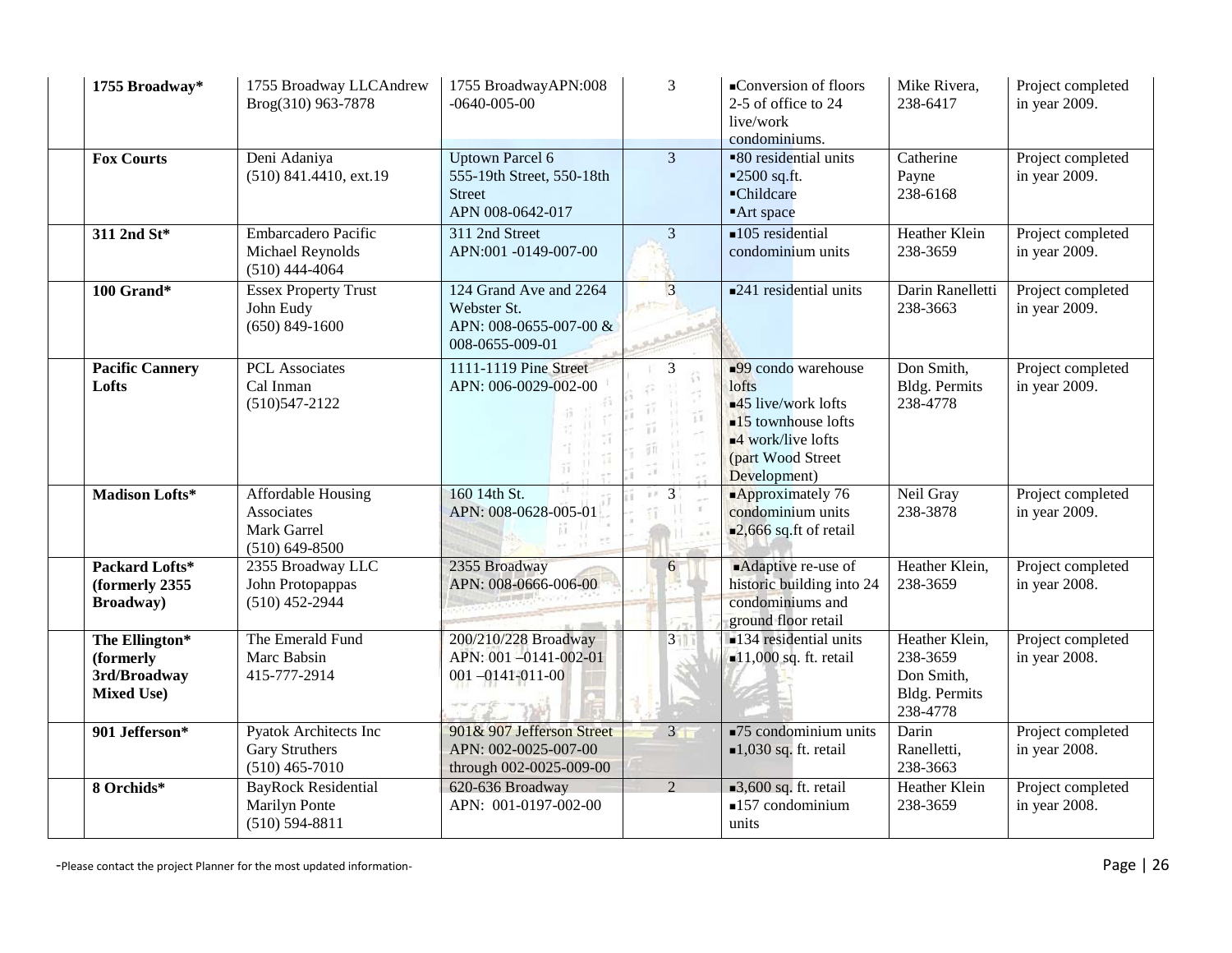| <b>Housewives</b><br>Market*                                  | A. F. EvansSteve<br>Kuklin(415) 591-2204                                     | 8th/9th/Clay and<br>Jefferson801-807 Clay<br>StreetAPN: 001-0209-<br>001, 002, 003, 004  | $\overline{3}$                                  | Phase $II$ =72-86<br>condominium<br>units=14,000 sq. ft.<br>flexible space                                                            | Don Smith,<br><b>Bldg. Permits</b><br>238-4778                    | Project completed<br>in year 2007. |
|---------------------------------------------------------------|------------------------------------------------------------------------------|------------------------------------------------------------------------------------------|-------------------------------------------------|---------------------------------------------------------------------------------------------------------------------------------------|-------------------------------------------------------------------|------------------------------------|
| <b>Siena Hills</b>                                            | Hillside Homes<br><b>Edward Patmont</b><br>$(925)$ 946-0583                  | Between Rilea Way and<br>Greenridge Drive on<br>Keller Ave.<br>APN: 04A-3457-033-01      | 6                                               | $\blacksquare$ 10 single-family<br>homes                                                                                              | Heather Klein<br>238-3659                                         | Project completed<br>in year 2007. |
| <b>Uptown Project*</b>                                        | Forest City Residential, Inc.<br><b>Susan Smartt</b><br>$(415) 836 - 5980$   | Area bounded by San<br>Pablo, Telegraph, 18th<br>and 20th Streets<br>APN - Multiple      | $\overline{3}$                                  | $\blacksquare$ Parcel I<br>$\blacksquare$ Parcel II<br>-Parcel III<br>■665 residential units                                          | Catherine<br>Payne,<br>238-6168                                   | Project completed<br>in year 2007. |
| <b>Monte Vista Villas</b><br>(formerly Leona<br>Quarry)       | The DeSilva Group<br>David Chapman<br>$(925) 828 - 7999$                     | 7100 Mountain Boulevard<br>APN: 037A-3151-001-01                                         | 6<br>谷                                          | ■320 residential units<br>■3,350 sq. ft.<br>community center                                                                          | <b>Bill Quesada</b> ,<br><b>Building</b><br>Services,<br>238-6345 | Project completed<br>in year 2007. |
| 288 Third Street*<br>(formally 300<br><b>Harrison Street)</b> | <b>Signature Properties</b><br>Chris Weekley<br>$(925)$ 463-1122             | <b>300 Harrison Street</b><br>APN: 001-0153-016                                          | $\overline{3}$<br>ü<br>ïΪ<br>īñ                 | $-91$ condominiums<br>units                                                                                                           | <b>Scott Miller</b><br>238-2235                                   | Project completed<br>in year 2007. |
| <b>Altenheim Senior</b><br><b>Housing (Phase I)</b>           | <b>Citizens Housing</b><br>Corporation<br>Kaori Tokunhea<br>$(415)$ 421-8605 | 1720 Macarthur<br>Boulevard<br>APN: 023-0494-001-07                                      | 5<br>$\pm$<br>$\widehat{1}\widehat{1}$<br>$\pm$ | •93 apartment units<br>Rehabilitation of<br>existing historic<br>buildings                                                            | <b>Scott Miller</b><br>238-2235                                   | Phase I completed<br>in year 2007. |
| 206 Second Street*                                            | MV Jackson<br>Robison Brown<br>$(415) 284 - 1200$                            | 206 Second Street<br>APN: 001-0157-003-00                                                | $\overline{3}$                                  | $\blacksquare$ 2,380 sq. ft. of<br>live/work<br>$-1,310$ sq. ft. of retail<br>space<br>$\blacksquare$ 75 condominium units            | <b>Heather Klein</b><br>238-3659                                  | Project completed<br>in year 2007. |
| 1511 Jefferson <sup>*</sup>                                   | Meritage Homes of<br>California<br>Randall Harris<br>$(925)$ 256-6042        | 1511 Jefferson Street<br>APN:003-0071-006-00<br>留罚罚                                      | $\overline{3}$                                  | $\blacksquare$ 78 condominium units                                                                                                   | Robert<br>Merkamp<br>238-6283                                     | Project completed<br>in year 2007. |
| <b>Ford Street Lofts</b>                                      | <b>Signature Properties</b><br>$(905)$ 436-9350                              | 3041, 3061, and 3065<br><b>Ford Street</b><br>APN: 025-0666-002-00                       | 5 <sup>5</sup><br><b>The Story</b>              | $-81$ condominium<br>residential units                                                                                                | <b>Scott Miller</b><br>238-2235                                   | Project completed<br>in year 2007. |
| <b>Housewives</b><br>Market*                                  | A.F. Evans<br><b>Steve Kuklin</b><br>$(415) 591 - 2204$                      | 8th/9th/Clay and Jefferson<br>801-807 Clay Street<br>APN: 001-0209-001, 002,<br>003, 004 | $\overline{3}$                                  | Between $102 - 111$<br>condominium units<br>$\blacksquare$ 11,000 sq. ft. flex space<br>$\blacktriangleright$ 3,000 sq. ft. of retail | Don Smith,<br><b>Bldg. Permits</b><br>238-4778                    | Project completed<br>in year 2007. |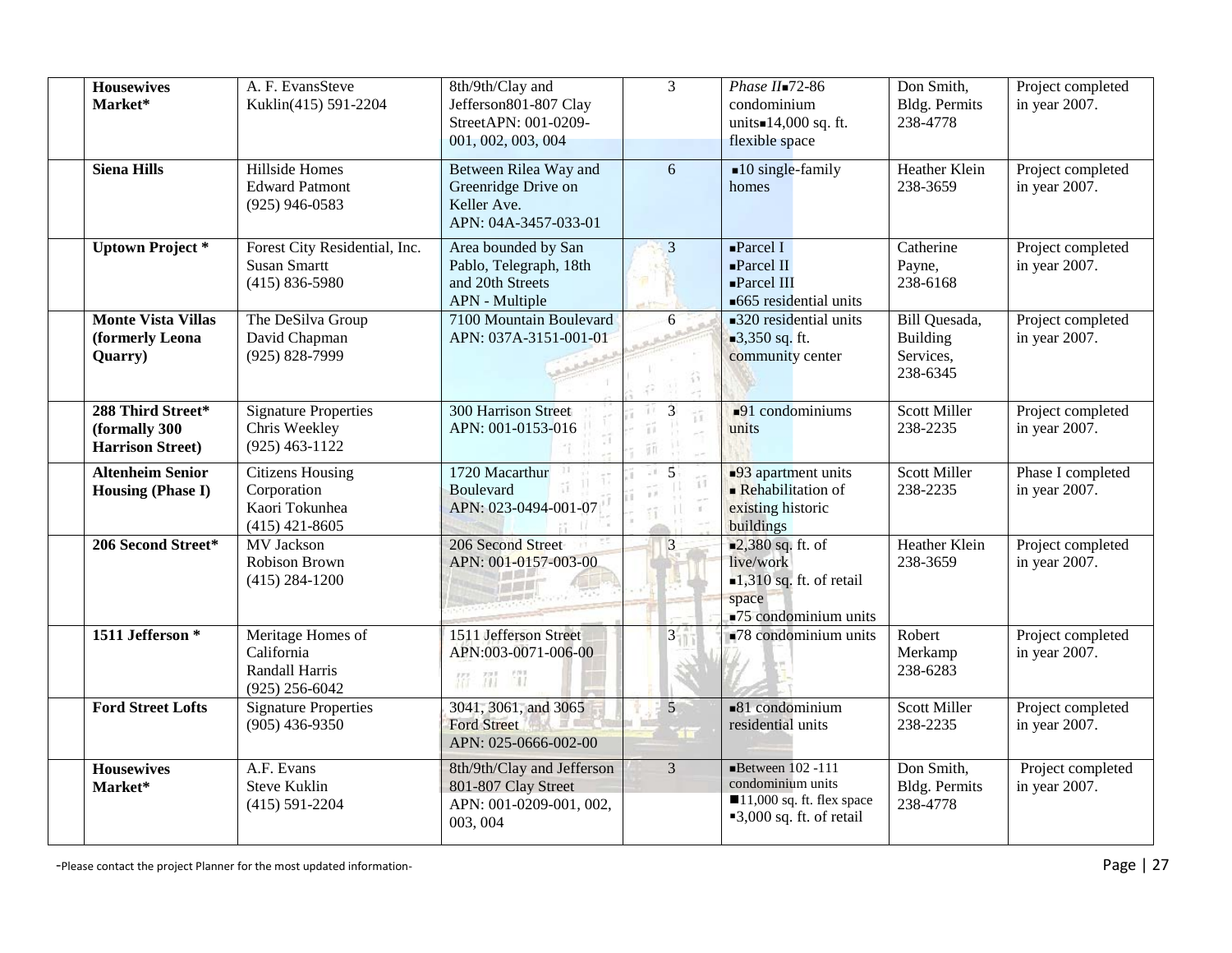| <b>Green City Loft</b><br>Project                              | Green City<br>DevelopmentMartin Samuels<br>$(510) 635 - 7698$       | 41st and Adeline; land<br>area is in both Oakland<br>and Emeryville. 1007 41st<br>StreetAPN: 012-1022-<br>001-00                  | -1                      | ■62 lot units on former<br>office/warehouse site                                                     | Don Smith,<br><b>Bldg. Permits</b><br>238-4778                              | Project completed<br>in year 2007. |
|----------------------------------------------------------------|---------------------------------------------------------------------|-----------------------------------------------------------------------------------------------------------------------------------|-------------------------|------------------------------------------------------------------------------------------------------|-----------------------------------------------------------------------------|------------------------------------|
| 66th & San Pablo                                               | The Olson Company<br>$(925)$ 242-1050                               | 6549 San Pablo Ave<br>APN: 016-1506-001-02                                                                                        | $\mathbf{1}$            | $\blacksquare$ 72 condominium units                                                                  | Lynn Warner<br>238-6983                                                     | Project completed<br>in year 2006. |
| <b>Wheelink Project*</b>                                       | Jordan Real Estate<br>Wayne Jordan<br>$(510)$ 663-3865              | 4th and Alice Street; JLS<br>District<br>428 Alice Street<br>APN 001-0155-001-00                                                  | $\overline{3}$          | $\blacksquare$ 94 residential units<br>$\blacksquare$ 9,800 sq. ft. office                           | Scott Miller,<br>238-2235<br>Don Smith,<br><b>Bldg. Permits</b><br>238-4778 | Project completed<br>in year 2006. |
| <b>Lincoln Court</b><br><b>Senior Housing</b>                  | Domus Development<br>$(415) 558 - 9500$                             | 2400 Macarthur Blvd<br>APN: 029 -0993-020-01                                                                                      | $\overline{4}$          | $\blacksquare$ 82 senior housing<br>apartment units                                                  | Robert<br>Merkamp<br>238-6283                                               | Project completed<br>in year 2006. |
| Aqua Via*<br>(Harbor View or<br><b>Second Street Lofts)</b>    | <b>Urban Developments</b><br>Marge Cafarelli<br>$(415)$ 512-8118    | 121-129 2nd Street<br>APN: 001-0165-015-00                                                                                        | 3<br>33<br>Tī.          | $\blacksquare$ 100 condominium<br>units<br>$\blacksquare$<br>5,190 sq. ft. of<br>commercial / office | <b>Heather Klein</b><br>238-3659                                            | Project completed<br>in year 2006. |
| <b>Cotton Mill Studios</b>                                     | <b>Tom Dolan Architects</b><br>$(510) 839 - 7200$                   | 1091 Calcot Place<br>APN: 019-0055-001-04                                                                                         | 5<br>Ħ                  | $-74$ unit live/work<br>conversion                                                                   | Robert<br>Merkamp<br>238-6283                                               | Project completed<br>in year 2006. |
| <b>Glascock</b><br><b>Residential Project</b><br>"The Estuary" | <b>Signature Properties</b><br>Patrick Van Ness<br>$(925)$ 463-1122 | 2893 Glascock at Derby<br>4.1 Acres<br>APN: 025-0674-001-00<br>025-0674-002-00<br>025-0674-003-00                                 | 5 <sup>1</sup><br>$\pm$ | $\blacksquare$ 100 residential units                                                                 | <b>Scott Miller</b><br>238-2235                                             | Project completed<br>in year 2006. |
| <b>Preservation Park</b><br>$III*$                             | <b>Signature Properties</b><br>$(905)$ 436-9350                     | $11th - 12th$ and MLK on<br>a vacant parcel<br>655 12th Street<br>APN: 002-0021-011-01<br>002-0021-012-00                         | $\overline{3}$<br>705   | $\blacksquare$ 92 residential<br>townhouses                                                          | Don Smith,<br>Bldg. Permits,<br>238-4778                                    | Project completed<br>in year 2006. |
| <b>City Limits Project</b><br>(Formerly FABCO)                 | <b>Pulte Homes</b><br>Dennis O'Keefe<br>$(925)249-3218$             | 1165 and 1249 67th Street<br>west of San Pablo Ave.<br>APN: 049-1507-004-00<br>$016 - 1507 - 008 - 03$<br>$016 - 1507 - 009 - 02$ | <b>SILE</b>             | $\blacksquare$ 92 condominium<br>residential units                                                   | <b>Scott Miller</b><br>238-2235                                             | Project completed<br>in year 2005. |
| Arioso Project*                                                | <b>SNK</b> Development<br>$(415) 896 - 1186$                        | 901 Franklin Street<br>APN: 002-0096-004-00                                                                                       | $\mathfrak{2}$          | $\blacksquare$ 88 condominium units<br>■ $6,000$ sq. ft.<br>commercial parking                       | Don Smith,<br><b>Bldg. Permits</b><br>238-4778                              | Project completed<br>in year 2005. |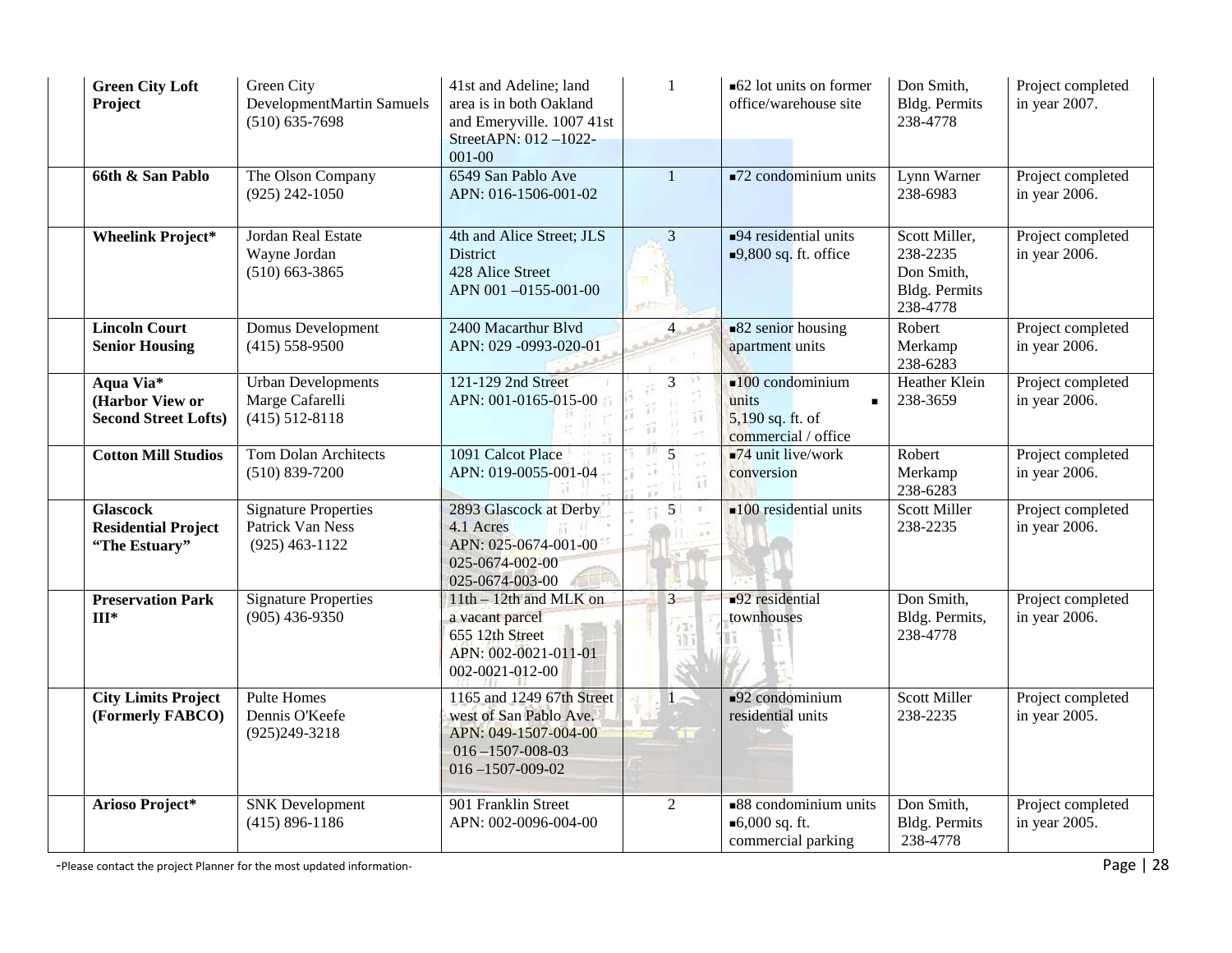| <b>Palm Villas</b><br><b>Residential Project</b>                               | Em Johnson Interest(510)<br>839-3057                                                      | 9001-9321 MacArthur<br>Blvd.APN: 047-5484-<br>006-04, 007-03, 010-02,<br>011, 012, 013, 022-01,<br>022-02, 023   | $\tau$                              | $\blacksquare$ 78 single family<br>homes                                                                                                                                                                      | Don Smith,<br>Bldg. Permits,<br>238-4778                                               | Project completed<br>in year 2004. |
|--------------------------------------------------------------------------------|-------------------------------------------------------------------------------------------|------------------------------------------------------------------------------------------------------------------|-------------------------------------|---------------------------------------------------------------------------------------------------------------------------------------------------------------------------------------------------------------|----------------------------------------------------------------------------------------|------------------------------------|
| <b>Telegraph Gateway</b><br>Project*                                           | <b>Tom Dolan Architects</b><br>Scott Galka<br>$(510) 839 - 7200$                          | Telegraph Ave. and 24th<br><b>Street</b><br>2401 Telegraph Avenue<br>APN: 008-0675-004-00                        | $\overline{3}$                      | $\overline{\phantom{0}}$ 50 new residential lots<br>■5,300 sq. ft. ground<br>floor retail                                                                                                                     | Don Smith,<br>Bldg. Permits<br>238-4778                                                | Project completed<br>in year 2004. |
| <b>Mandela Gateway</b><br><b>Townhomes</b>                                     | <b>Bridge Housing</b><br>Kristy Wang<br>$(415)$ 989-1111                                  | 1431 8th Street<br>APN: 004-0067-021-00                                                                          | $\overline{3}$                      | $\blacksquare$ 14 condominium units                                                                                                                                                                           | Heather Klein<br>238-3659                                                              | Project completed<br>in year 2003. |
| <b>Ettie</b><br><b>Street/Mandela</b><br>Parkway                               | David Baker Architects<br>$(415) 896 - 6700$                                              | 2818 Mandela Parkway<br>APN: 007-0587-002-05                                                                     | $\overline{3}$                      | $\blacksquare$ 91 live/work units                                                                                                                                                                             | Don Smith,<br>Bldg. Permits,<br>238-4778                                               | Project completed<br>in year 2003. |
| <b>Mandela Gateway</b><br><b>Gardens</b> (formerly<br><b>Westwood Gardens)</b> | <b>Oakland Housing Authority</b><br>and Bridge Housing<br>Pete Nichol<br>$(415)$ 989-1111 | 1431 7th Street<br>APN: 004-0067-021-00                                                                          | 3<br>ü<br>$-16$<br>îî               | <b>-200</b> residential units<br>$(40 \text{ units in replacement})$<br>of existing Westwood<br>Gardens) 15,000 sq. ft.<br>of retail space -<br>combination rental and<br>ownership; Some<br>live/work units. | Heather Klein<br>238-3659                                                              | Project completed<br>in year 2003. |
| <b>Durant Square</b>                                                           | <b>Signature Properties</b><br>$(925)$ 463-1122                                           | International Blvd. And<br>Durant Ave.<br>10970 International Blvd.<br>APN: 047-5519-043-00<br>$100 - 100 - 100$ | 7 <sub>1</sub><br>$\frac{775}{111}$ | ■43 new single family<br>$\blacksquare$ 168 new townhouses<br>$-40$ new live/work (60<br>total)<br>$-Food 4 Less$<br>Renovated building<br>with continued<br>commercial uses                                  | Heather Klein<br>238-3659<br>Bill Quesada,<br><b>Building</b><br>Permits, 238-<br>6345 | Project completed<br>in year 2003. |
| <b>San Pablo</b><br><b>Affordable Senior</b><br><b>Housing</b>                 | Oakland Community<br>Housing Inc.<br>$(510)$ 763-7676                                     | 3255 San Pablo Avenue<br>between 32nd and 34th<br><b>Streets</b><br>APN: 005-0470-017-01                         | 3                                   | $\blacksquare$ 50+ residential units                                                                                                                                                                          | Don Smith,<br><b>Bldg. Permits</b><br>238-4778                                         | Project completed<br>in year 2003. |
| <b>Bridge Housing -</b><br><b>Linden Court</b>                                 | <b>Bridge Housing</b><br>$(415)$ 989-1111                                                 | 1089 26th Street. Near<br>McClymonds High<br>School in West Oakland<br>APN: 005-0435-001-00                      | 3 <sup>1</sup>                      | Low-income housing<br>(approx. 79 units)                                                                                                                                                                      | Don Smith,<br><b>Bldg. Permits</b><br>238-4778                                         | Project completed<br>in year 2003. |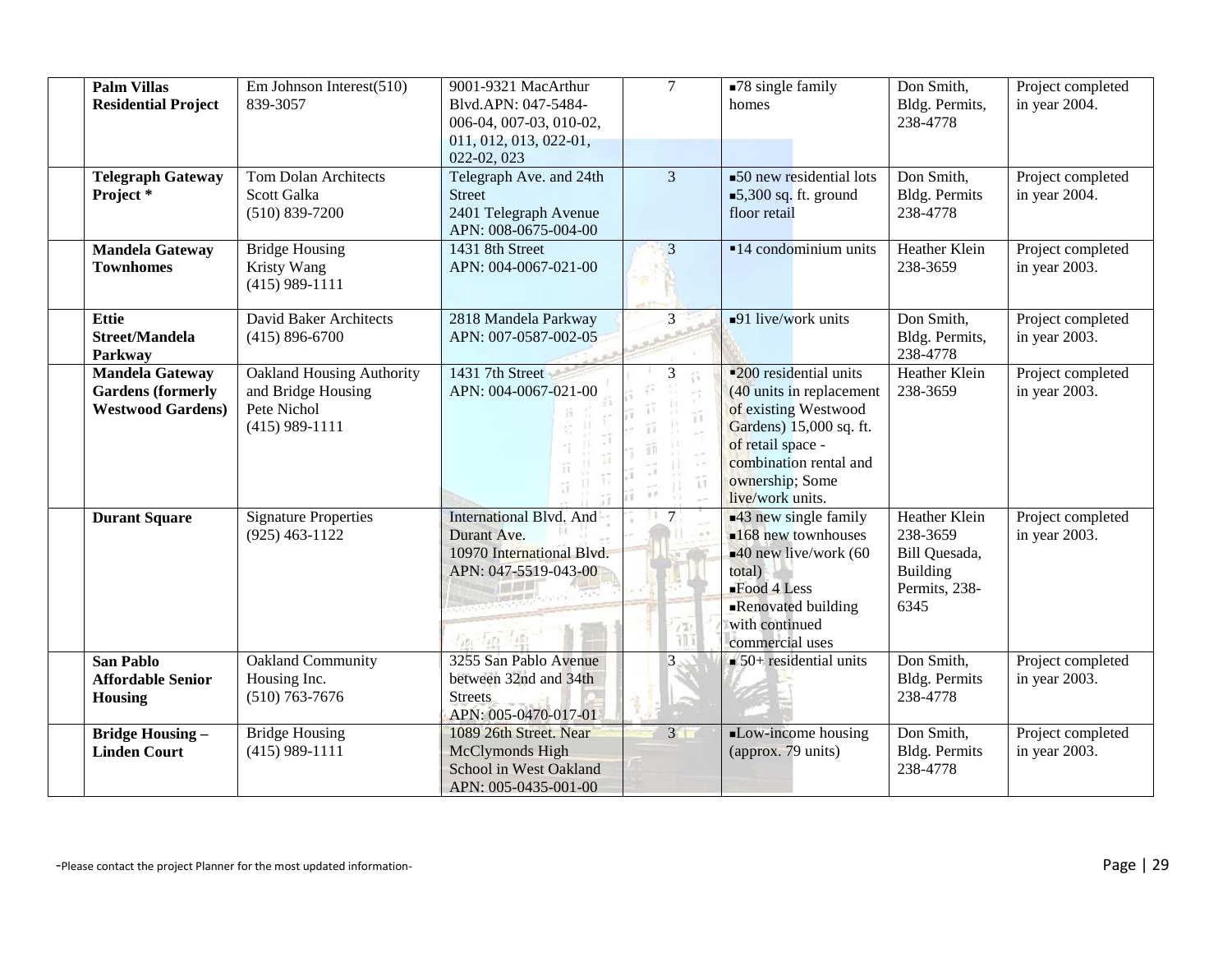| <b>Bridge Housing -</b><br><b>Chestnut Court</b>                                                      | <b>Bridge Housing</b><br>$(415)$ 989-1111                        | 2240 Chestnut Street, at<br>West Grand<br>APN: 005-0428-001-00                                                                                 | 3                          | Hope IV project in<br>conjunction with OHA:<br>■58 affordable rental<br>housing units<br>■6 affordable for sale<br>housing units<br>$\blacksquare$ 14 loft units, 4,000 sq.<br>ft. retail<br>$\blacksquare$ 4,000 sq. ft. supportive<br>services | Don Smith,<br><b>Bldg. Permits</b><br>238-4778 | Project completed<br>in year 2003. |
|-------------------------------------------------------------------------------------------------------|------------------------------------------------------------------|------------------------------------------------------------------------------------------------------------------------------------------------|----------------------------|--------------------------------------------------------------------------------------------------------------------------------------------------------------------------------------------------------------------------------------------------|------------------------------------------------|------------------------------------|
| The Essex - Lake<br>Merritt*                                                                          | Lakeshore PartnersTom<br>Peterson(510) 444-7191                  | 17th and Lakeshore108 -<br>17th Street APN: 008-<br>0633-002-01                                                                                | $\overline{2}$<br>ed.T3    | ■270 residential units                                                                                                                                                                                                                           | Don Smith,<br>Bldg.<br>Permits238-<br>4778     | Project completed<br>in year 2002. |
| Allegro Project*                                                                                      | <b>SNK</b> Development<br>$(415) 896 - 1186$                     | 3rd and Jackson Streets<br>208 Jackson Street<br>APN:001-0159-006-00                                                                           | $\mathbf{3}$<br>谷          | $-312$ units<br>$13,500$ sq. ft.<br>commercial                                                                                                                                                                                                   | Don Smith,<br>Bldg. Permits,<br>238-4778       | Project completed<br>in year 2002. |
| <b>Safeway Building*</b>                                                                              | Reynolds & Brown<br>Dana Perry<br>$(925) 674 - 8400$             | 4th and Jackson Streets<br>201 4th Street<br>APN: 001-0155-008-00                                                                              | $\overline{3}$<br>îî.<br>Ħ | Reuse existing<br>warehouse and add new<br>top floor for 46<br>live/work units<br>$-4,500$ sq. ft.<br>commercial<br>$\blacksquare$ 6,500 sq. ft. office                                                                                          | Don Smith,<br>Bldg. Permits,<br>238-4778       | Project completed<br>in year 2002. |
| <b>46th Street Lofts</b><br>(formerly Flecto<br>Project)                                              | Levin, Menzies, Kelly<br><b>Paul Menzies</b><br>$(925)$ 937-4111 | 47th and Adeline; land<br>area is in both Oakland<br>and Emeryville.<br>119 Linden Street<br>APN: 049-1172-002<br>013-1172-003<br>013-1172-004 |                            | ■79 units $& 3,000$ sq. ft.<br>commercial space<br>Adaptive reuse of and<br>addition to the former<br>Flecto building.                                                                                                                           | Catherine<br>Payne<br>238-6168                 | Project completed<br>in year 2006. |
| <b>Seven Directions</b>                                                                               | Pyatok Architects Inc,<br>Curtis Caton,<br>$(510)$ 465-7010      | 2946 International<br><b>Boulevard</b><br>APN: 025-0716-012-00                                                                                 | 5                          | 38 housing units<br>$\blacksquare$ 20,115 sq. ft. clinic<br>space                                                                                                                                                                                | Robert<br>Merkamp<br>238-6283                  | Project completed<br>in year 2008. |
| <b>Broadway West</b><br><b>Grand</b><br>(formerly known as<br><b>Negherbon Mixed</b><br>Use Project)* | <b>Signature Properties</b><br>Doug Park<br>$(925)$ 463-1122     | 2345 Broadway<br>APN: 008-0666-007-00                                                                                                          | $\overline{3}$             | Parcel A<br>$\blacksquare$ 132 residential units<br>$\blacksquare$ 21,300 sq. ft. retail                                                                                                                                                         | Catherine<br>Payne<br>238-6168                 | Project completed<br>in year 2006. |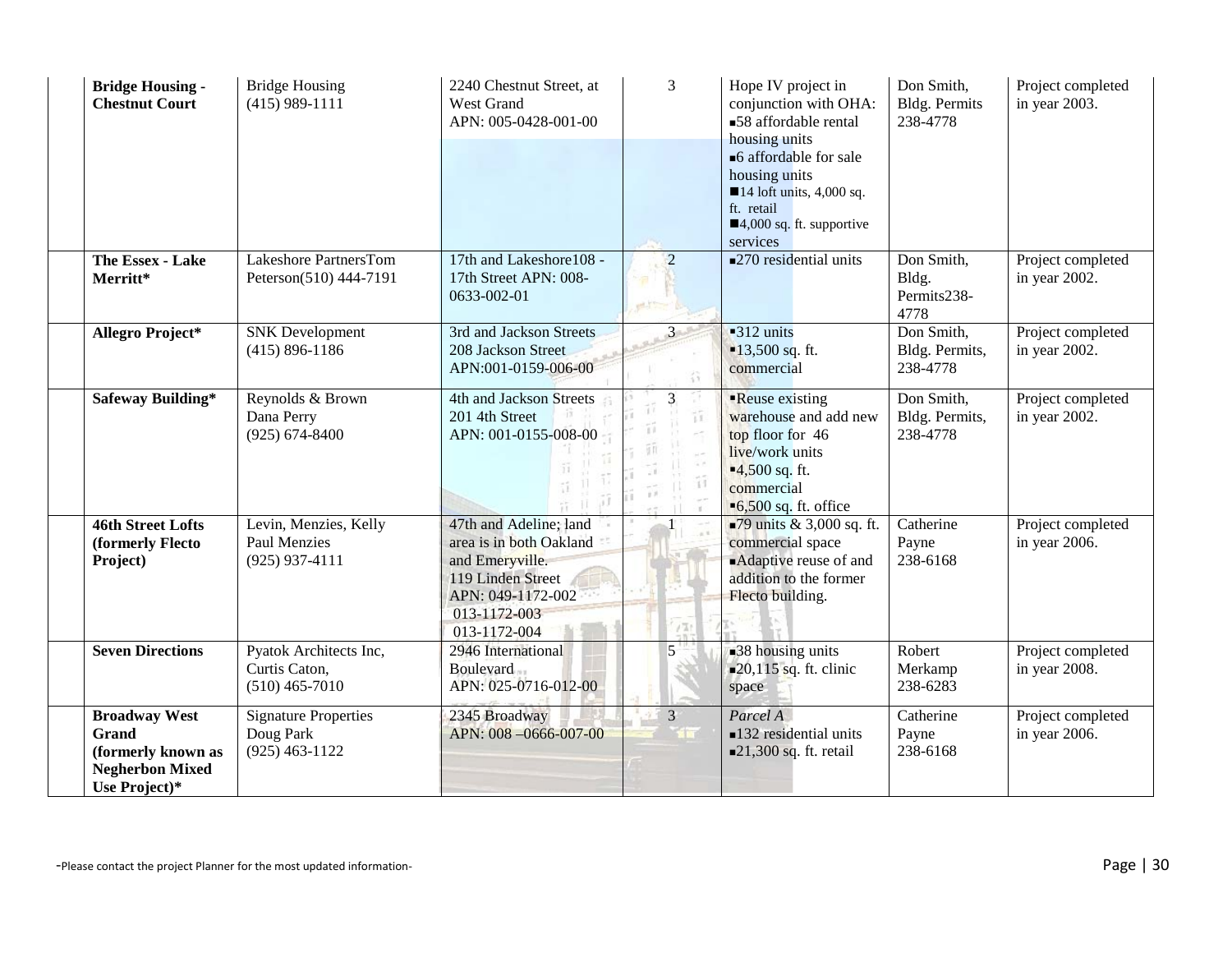| <b>Dreyer's Site</b><br><b>Residential Lofts*</b><br><b>The Sierra</b>                           | <b>COD Builders</b><br>Kava Massih<br>$(510) 644 - 1920$                                  | 311 Oak Street<br>APN: 001-0163-012-00                                                                                               | $\overline{3}$          | $\blacksquare$ 220 units<br>■30,000 sq. ft.<br>commercial                                                                                                      | Don Smith,<br><b>Bldg. Permits</b><br>238-4778                    | Project completed<br>in year 2003.                          |
|--------------------------------------------------------------------------------------------------|-------------------------------------------------------------------------------------------|--------------------------------------------------------------------------------------------------------------------------------------|-------------------------|----------------------------------------------------------------------------------------------------------------------------------------------------------------|-------------------------------------------------------------------|-------------------------------------------------------------|
| <b>Fruitvale Transit</b><br><b>Village Phase I</b>                                               | FDC, Evelyn Johnson,<br>$(510) 535 - 6911$                                                | <b>Fruitvale BART Station</b>                                                                                                        | 5 <sup>5</sup>          | Masterplan for<br>residential and<br>commercial/civic use<br>and new parking<br>structure                                                                      | Darin Ranelletti<br>238-3663                                      | Project completed<br>in year 2003.                          |
| <b>Oakland Zoo</b><br>(Master Plan<br><b>Amendment</b> ) Phase<br>T                              | <b>East Bay Zoological Society</b><br>Nik Haas-Dejehia<br>$(510)$ 623-9525 x138           | 9777 Golf Links Rd<br>APN - multiple                                                                                                 | $\overline{7}$          | $\blacksquare$ Revisions to the<br>Oakland Zoo Master<br>Plan previously<br>approved in 1998                                                                   | Darin Ranelletti<br>238-3663                                      | Phase I (veterinary<br>hospital) completed<br>in year 2013. |
| <b>Foothill Square</b><br>Redevelopment<br>Project                                               | Jay-Phares Corp.<br>John Jay<br>$(510)562-9500$                                           | 10700 MacArthur<br><b>Boulevard</b><br>APN: 047 -5589-001-00<br>047-5589-001-06<br>047-5589-001-05<br>047 -5589-001-04               | 7 <sup>1</sup>          | Redevelopment of a<br>commercial shopping<br>center approx. 13.8<br>acres<br>$-72,000$ sq. ft.<br>supermarket                                                  | <b>Aubrey Rose</b><br>238-2071                                    | Project completed<br>in year 2014.                          |
| <b>Macarthur BART</b><br><b>Transit Village</b>                                                  | <b>Macarthur Transit</b><br>Community Partners, LLC<br>Deborah Castles (510) 273-<br>2002 | 7 acre site located<br>between Telegraph, 40th,<br>and Macarthur and<br>Highway 24                                                   | 3E<br>$\mathbf{1}$<br>Ĥ | <b>Public Parking Garage</b>                                                                                                                                   | Catherine<br>Payne238-<br>6168Lynn<br>Warner238-<br>6983          | Project completed<br>in year 2014.                          |
| <b>Kaiser Permanente</b>                                                                         | Kaiser Permanente<br><b>Judy DeVries</b><br>$(510)$ 752-2004                              | Generally the area<br>surrounding the<br>intersection of Broadway<br>and Macarthur Boulevard.                                        | 1 and $31$              | <b>Master Plan for new</b><br>hospital:<br>$\blacksquare$ 1,216 space parking<br>garage<br>-Hospital of about<br>1.06 M sf. ft.<br>Central Utility Plant       | Bill Quesada,<br><b>Building</b><br>Services,<br>238-6345         | Phase I and II<br>completed in year<br>2014.                |
| <b>Alta Bates Summit</b><br><b>Medical Center-</b><br><b>Summit Campus</b><br><b>Master Plan</b> | Alta Bates Summit Medical<br>Center<br>Shahrokh Sayadi<br>$(415)203 - 6345$               | 23-acre campus generally<br>between Telegraph and<br>Webster, and between<br>30th Street and 34th<br>Street<br><b>APN</b> - Multiple | $3 - 3$                 | <b>ABSMC</b> Master Plan<br>Phase 1<br>■Construction of a<br>230,000 sq. ft.<br>(11-story) hospital<br>$\blacksquare$ 1,090-space (7-story)<br>parking garage. | <b>Bill Quesada</b> ,<br><b>Building</b><br>Services,<br>238-6345 | Phase 1 Project<br>completed in year<br>2014.               |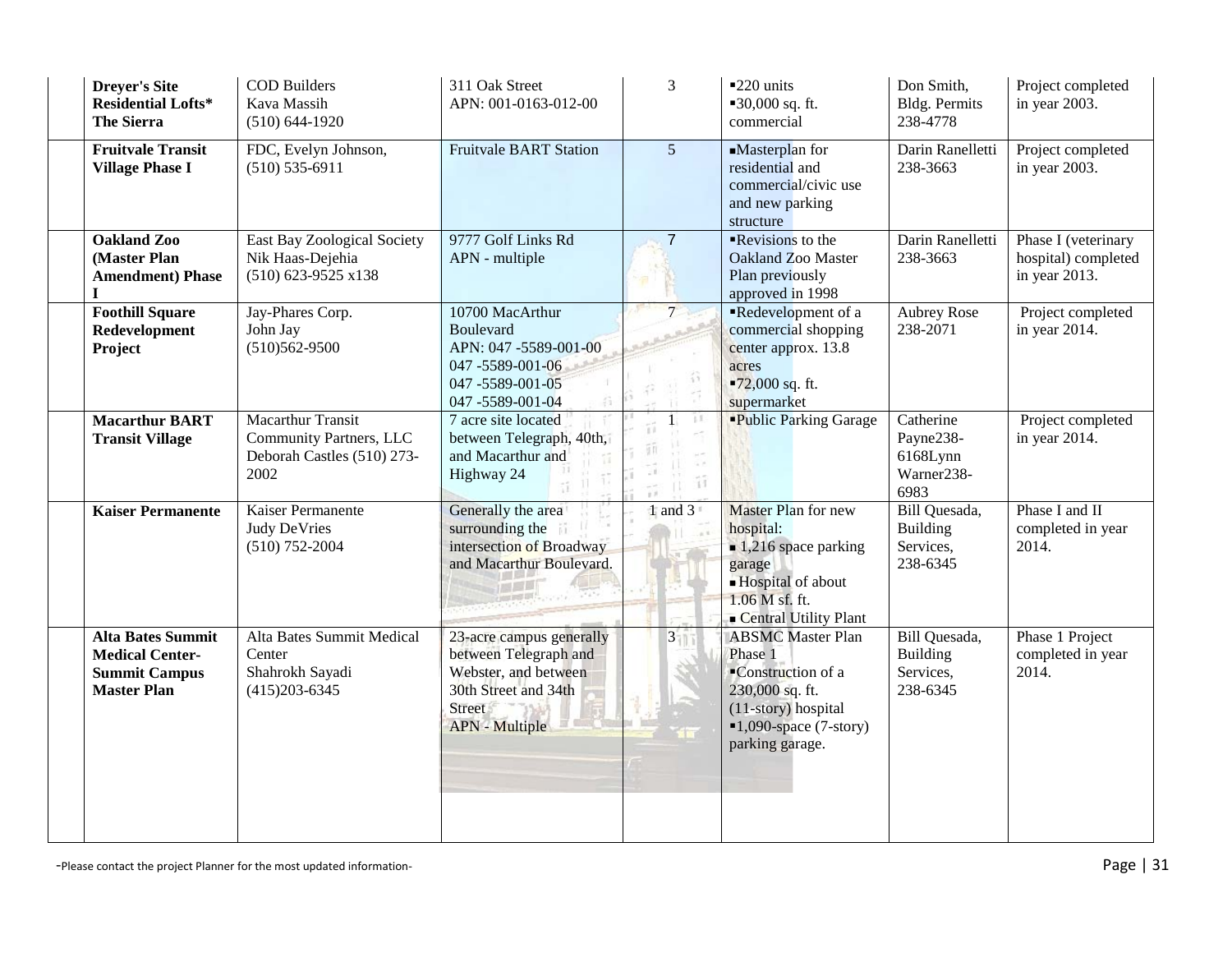| <b>Lake Merritt</b><br><b>Channel Wetland</b><br>and Widening<br>Project | City of Oakland                                                   | Lake Merritt Channel<br>between Lake Merritt and<br>I-880<br>APN: 000O-0450-001,<br>002, 000O-0455-001-01,<br>001-07, 008-05,012                                     | 2                                            | Widening and tidal<br>restoration<br>improvements along<br>Lake Merritt with the<br>12th Street<br>Reconstruction Project,<br>10th Street Bridge<br>Project, and Lake<br><b>Merritt Channel</b><br>Improvement Project at<br>the 7th Street Flood<br>Control Station. | Lesley Estes,<br>Watershed<br>Improvement<br>Program<br>Supervisor,<br>238-7431 | Project completed<br>in year 2013.            |
|--------------------------------------------------------------------------|-------------------------------------------------------------------|----------------------------------------------------------------------------------------------------------------------------------------------------------------------|----------------------------------------------|-----------------------------------------------------------------------------------------------------------------------------------------------------------------------------------------------------------------------------------------------------------------------|---------------------------------------------------------------------------------|-----------------------------------------------|
| <b>Aspire Public</b><br><b>Schools</b>                                   | <b>Charles Robitaille</b><br>925-698-1118                         | 1009 66th Ave<br>APN:041-4056-003-00                                                                                                                                 | 6<br>and from                                | Demolish vacant<br>industrial<br>building/construct a<br>school with 420<br>students                                                                                                                                                                                  | <b>Aubrey Rose</b><br>238-2071                                                  | Project completed<br>in year 2011.            |
| <b>Kaiser Permanente</b>                                                 | Kaiser Permanente<br><b>Judy DeVries</b><br>$(510)$ 752-2004      | Generally the area<br>surrounding the<br>intersection of Broadway<br>and Macarthur Boulevard.                                                                        | $1$ and $3$<br>ü<br>$\frac{1}{2}$<br>Ħ<br>y' | Phase I<br><b>West Broadway</b><br><b>Medical Services</b><br><b>Building and Garage</b><br>Phase II<br><b>Specialty Medical</b><br><b>Office Building</b>                                                                                                            | <b>Scott Gregory</b><br>(contract<br>planner)<br>$(510) 535 - 6690$             | Project completed<br>in year 2011.            |
| <b>Jack London</b><br><b>Square</b><br>Redevelopment                     | Jack London Square Partners,<br>Stuart Richard, (415)391-<br>9800 | Eight Development areas<br>within Jack London<br>Square bounded by Alice,<br>2nd, Harrison, and<br>Embarcadero.APN -<br>Multiple<br>請<br>fill <sup>1</sup><br>罚<br>招 | $\overline{3}$<br>/Tr<br>71) T               | commercial, office,<br>and parking<br>Site C (10 Clay<br>Street/505 Embarcadero<br>West) (Ferry<br>Landing) Site $F(65)$<br>Harrison Street) (Jack<br>London Market)§Site G<br>(255-2nd Street) (Jack<br><b>London Parking</b><br>Garage)                             | Catherine<br>Payne<br>238-6168                                                  | Site C, G and F<br>completed in year<br>2009. |
| <b>Head Royce School</b>                                                 | John Malick & Associates<br>John Malick<br>$(510)595 - 8042$      | 4315 Lincoln Ave<br>APN: 029A-1367-004-04                                                                                                                            | $\overline{4}$                               | Development of<br>School Masterplan                                                                                                                                                                                                                                   | <b>Heather Klein</b><br>238-3659                                                | Project completed<br>in year 2009.            |
| <b>Cathedral of Christ</b><br>the Light                                  | CMAEileen Ash(415) 597-<br>8414                                   | 2121 Harrison Street and<br>Grand AvenueAPN:008-<br>0653-024                                                                                                         | $\overline{3}$                               | ■ 255,000 sq. ft.<br>Cathedral                                                                                                                                                                                                                                        | Catherine<br>Payne238-6168                                                      | Project completed<br>in year 2009.            |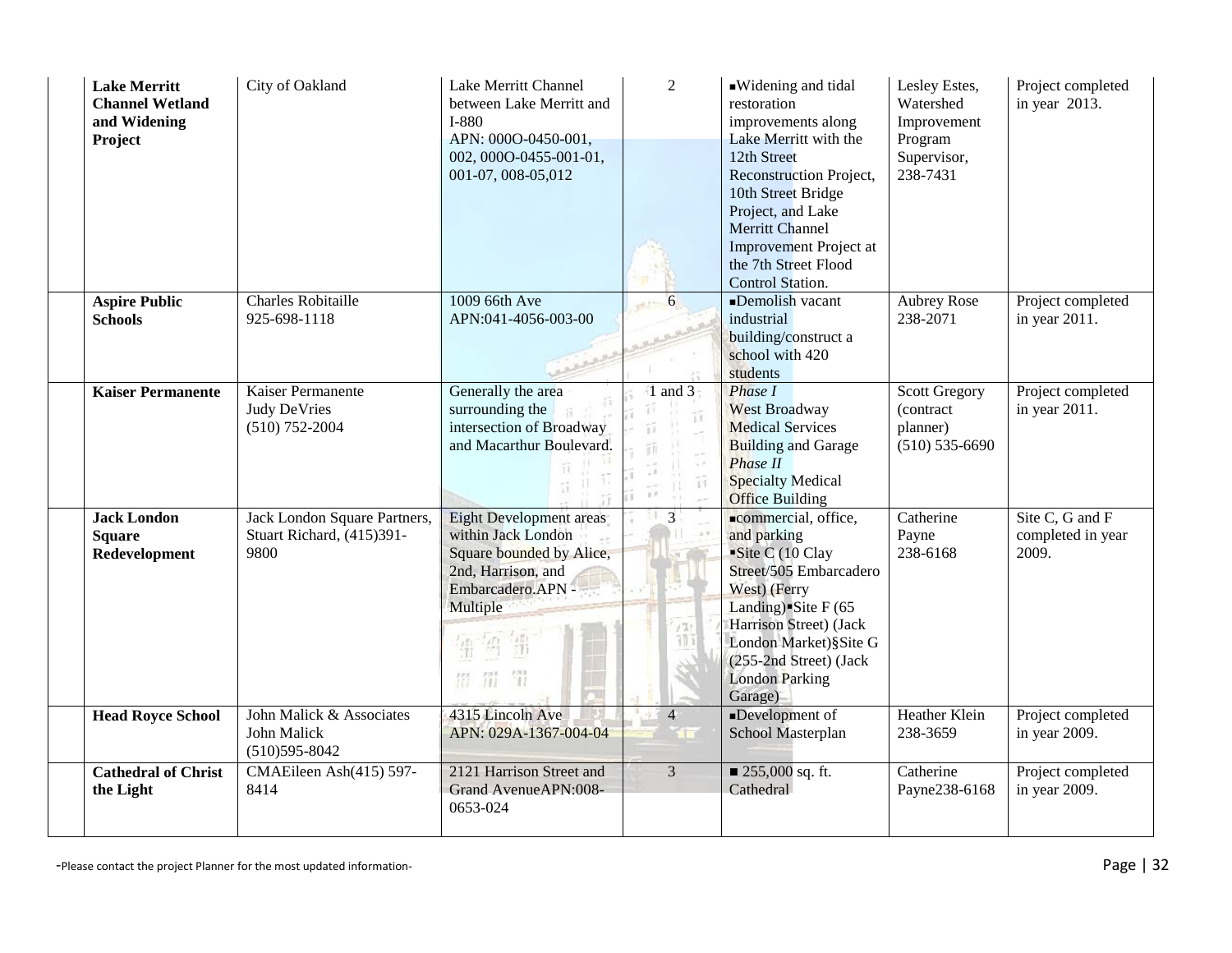| <b>Thomas Berkley</b><br><b>Square</b> | SUDA/<br>North County Center for Self<br>Sufficiency<br><b>Alan Dones</b><br>$(510)$ 715-3491 | San Pablo Ave between<br>MLK Jr. Way, Thomas L.<br>Berkley Way, and 21st<br>Street.<br>630 20th Street<br>APN: 008-0645-015-01<br>008-0645-01801 and 02<br>0080645-019 through 025 | 3                    | $\blacksquare$ 114,000 sq. ft. office<br>for the Alameda County<br><b>Social Services</b><br>Division and the North<br><b>County Self Sufficiency</b><br>Center<br>$\bullet$ 5,000 sq. ft. of retail | Heather Klein<br>238-3659<br>Don Smith,<br>Bldg. Permits<br>238-4778 | Project completed<br>in year 2009. |
|----------------------------------------|-----------------------------------------------------------------------------------------------|------------------------------------------------------------------------------------------------------------------------------------------------------------------------------------|----------------------|------------------------------------------------------------------------------------------------------------------------------------------------------------------------------------------------------|----------------------------------------------------------------------|------------------------------------|
| <b>Perkins Street</b>                  | A.F. Evans                                                                                    | 468-484 Perkins St.                                                                                                                                                                | 3                    | $\blacktriangleright$ 56 room care facility                                                                                                                                                          | Don Smith,                                                           | Project completed                  |
| <b>Residential Care</b>                | John Rimbach<br>$(510)$ 891-444-7191                                                          | APN: 010-0767-014-00                                                                                                                                                               |                      | for elderly residents                                                                                                                                                                                | Bldg. Permits<br>238-4778                                            | in year 2009.                      |
| <b>Cox Cadillac Mixed</b>              | <b>Bond Company</b>                                                                           | Intersection of Harrison                                                                                                                                                           |                      | ■56,000 sq. ft.                                                                                                                                                                                      | Don Smith,                                                           | Project completed                  |
| <b>Use</b>                             | Robert Bond                                                                                   | St., 27th and Bay Place                                                                                                                                                            |                      | commercial                                                                                                                                                                                           | Bldg. Permits,                                                       | in year 2008.                      |
|                                        | $(312)$ 853-0070                                                                              | 230 Bay Place                                                                                                                                                                      |                      | <b>Renovation of historic</b>                                                                                                                                                                        | 238-4778                                                             |                                    |
|                                        |                                                                                               | APN 010-0795-027-01                                                                                                                                                                |                      | Cadillac<br>Showroom                                                                                                                                                                                 |                                                                      |                                    |
| <b>66 Franklin Street*</b>             | Komorous-Towey                                                                                | 66 Franklin Street                                                                                                                                                                 | 3                    | $\blacksquare$ Renovation of existing                                                                                                                                                                | Robert                                                               | Project completed                  |
|                                        | Klara Komorous                                                                                | APN:001-0060-322                                                                                                                                                                   | $\tilde{\mathbf{r}}$ | building with                                                                                                                                                                                        | Merkamp                                                              | in year 2008.                      |
|                                        | $(510)446 - 2244$                                                                             |                                                                                                                                                                                    |                      | approximately 95 sq. ft.                                                                                                                                                                             | 238-6283                                                             |                                    |
|                                        | John Sutton                                                                                   |                                                                                                                                                                                    | 3                    | of commercial                                                                                                                                                                                        |                                                                      |                                    |
| <b>Center 21</b>                       | <b>Prentiss Properties</b>                                                                    | 2100 Franklin Street<br>APN:008 -0651-003-01                                                                                                                                       |                      | $\blacksquare$ 15,000 sq. ft. retail<br>$\blacksquare$ 218,000 sq. ft. office                                                                                                                        | Catherine<br>Payne                                                   | Project completed<br>in year 2007. |
|                                        | $(510)465 - 2101$                                                                             |                                                                                                                                                                                    |                      |                                                                                                                                                                                                      | 238-6168                                                             |                                    |
|                                        |                                                                                               |                                                                                                                                                                                    |                      |                                                                                                                                                                                                      |                                                                      |                                    |
| <b>City Center T9</b>                  | Shorenstein Realty Investors                                                                  | $11th/12th/Clay/Jefferson$                                                                                                                                                         | $\overline{3}$<br>n  | $-450,000$ sq. ft. office                                                                                                                                                                            | Don Smith,                                                           | Project completed                  |
| (2000)                                 | Nick Loukianoff                                                                               | APN: 002-0033-006-00                                                                                                                                                               |                      | $-7,500$ sq. ft. retail                                                                                                                                                                              | Bldg. Permits                                                        | in year 2001.                      |
|                                        | $(415)$ 772-7062                                                                              | through $015-00$                                                                                                                                                                   |                      |                                                                                                                                                                                                      | 238-4778                                                             |                                    |

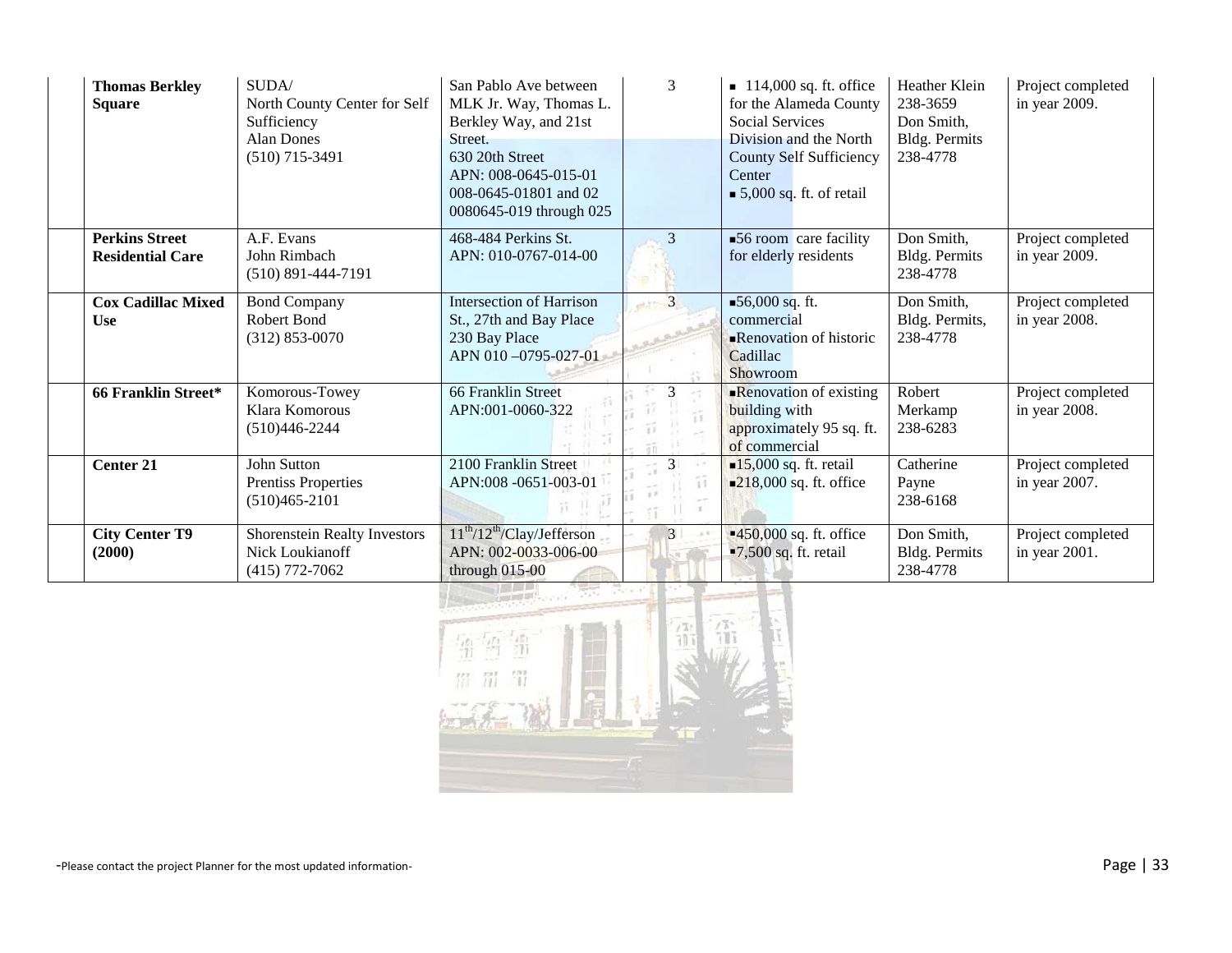| <b>East Oakland</b><br><b>Sports Center</b> | City of Oakland<br>Community and Economic<br>Development Agency<br>Project Delivery Division<br>Lyle Oehler<br>$(510)$ 238-3389 | 9175 Edes Avenue<br>APN: 044-5053-001-06                                                                                              | $\tau$                              | -Phased Master Plan<br>for a sports center at Ira<br>Jinkins Park.<br>Phase 1                                                                                                                                                                                                                                                                            | Lynn Warner<br>238-6983                                                  | Project completed<br>in year 2007. |
|---------------------------------------------|---------------------------------------------------------------------------------------------------------------------------------|---------------------------------------------------------------------------------------------------------------------------------------|-------------------------------------|----------------------------------------------------------------------------------------------------------------------------------------------------------------------------------------------------------------------------------------------------------------------------------------------------------------------------------------------------------|--------------------------------------------------------------------------|------------------------------------|
|                                             |                                                                                                                                 |                                                                                                                                       |                                     | $\blacksquare$ 26,000: indoor<br>swimming pool/water<br>slide (natatorium), a<br>dance/exercise room, a<br>multi-purpose<br>room/learning center,<br>and other accessory<br>activities. If funded a<br>fitness/weight room and<br>two outdoor basketball<br>courts<br>Phase II<br>$\blacksquare$ 23,000 square foot<br>facility and outdoor<br>amenities |                                                                          |                                    |
| <b>17th Street Parking</b><br>Garage        | California Commercial<br>Investments<br>Phil Tagami<br>$(510)$ 268-8500                                                         | 16th and 17th Streets and<br>San Pablo Avenue<br>1630 San Pablo<br>APN: 008-0620-015-00<br>008-0620-014-00<br>$008 - 0620 - 009 - 01$ | 3<br>Ϋ́Î<br>$\mathbb{H}$<br>$\pm$ : | $+330$ -space parking<br>garage                                                                                                                                                                                                                                                                                                                          | Heather Klein<br>238-3659<br>Patrick Lane,<br>Redevelopment,<br>238-7362 | Project completed<br>in year 2006. |
| <b>Lexus Dealership</b>                     | <b>Lance Gidel</b><br>$(408)$ 370-0280                                                                                          | Oakport St. at Hassler<br>Way<br>APN: 034-2295-005-04                                                                                 | $7^{\circ}$                         | $\blacksquare$ 22,000 sq. ft. building<br>for auto sales, service,<br>repair of parts<br>Outdoor auto sales lot<br>for 275-290 cars                                                                                                                                                                                                                      | Heather Klein<br>238-3659                                                | Project completed<br>in year 2006. |
| <b>Infiniti of Oakland</b>                  | Hendricks Automotive<br>Ron Tye<br>$(925)$ 463-9074                                                                             | Oakport Road at Hassler<br>Way<br>APN: 034-2295-005-04                                                                                | 7/7                                 | $\blacksquare$ New automotive<br>dealership                                                                                                                                                                                                                                                                                                              | Heather Klein<br>238-3659                                                | Project completed<br>in year 2006. |
| Edgewater<br><b>Distribution Center</b>     | AMB Property Corp.                                                                                                              | 7200 Edgewater Drive<br>APN: 041-3902-003-17                                                                                          |                                     | $-406,700$ sq. ft.<br>warehouse/industrial<br>use                                                                                                                                                                                                                                                                                                        | Port of Oakland<br>Commercial<br>Real Estate<br>627-1210                 | Project completed<br>in year 2004. |
| <b>Best Buy Retail</b><br><b>Store</b>      | <b>Best Buy - Architects MBH</b><br>$-$ Sherry Fraiser (510) 865-<br>8663                                                       | Yerba Buena and<br>Mandela Parkway<br>(Portion of OTR site)<br>APN: 007-0617-047-00                                                   | $\overline{3}$                      | $-45,000$ sq. ft.<br>Best Buy retail store                                                                                                                                                                                                                                                                                                               | Don Smith,<br>Bldg. Permits,<br>238-4778                                 | Project completed<br>in year 2003. |